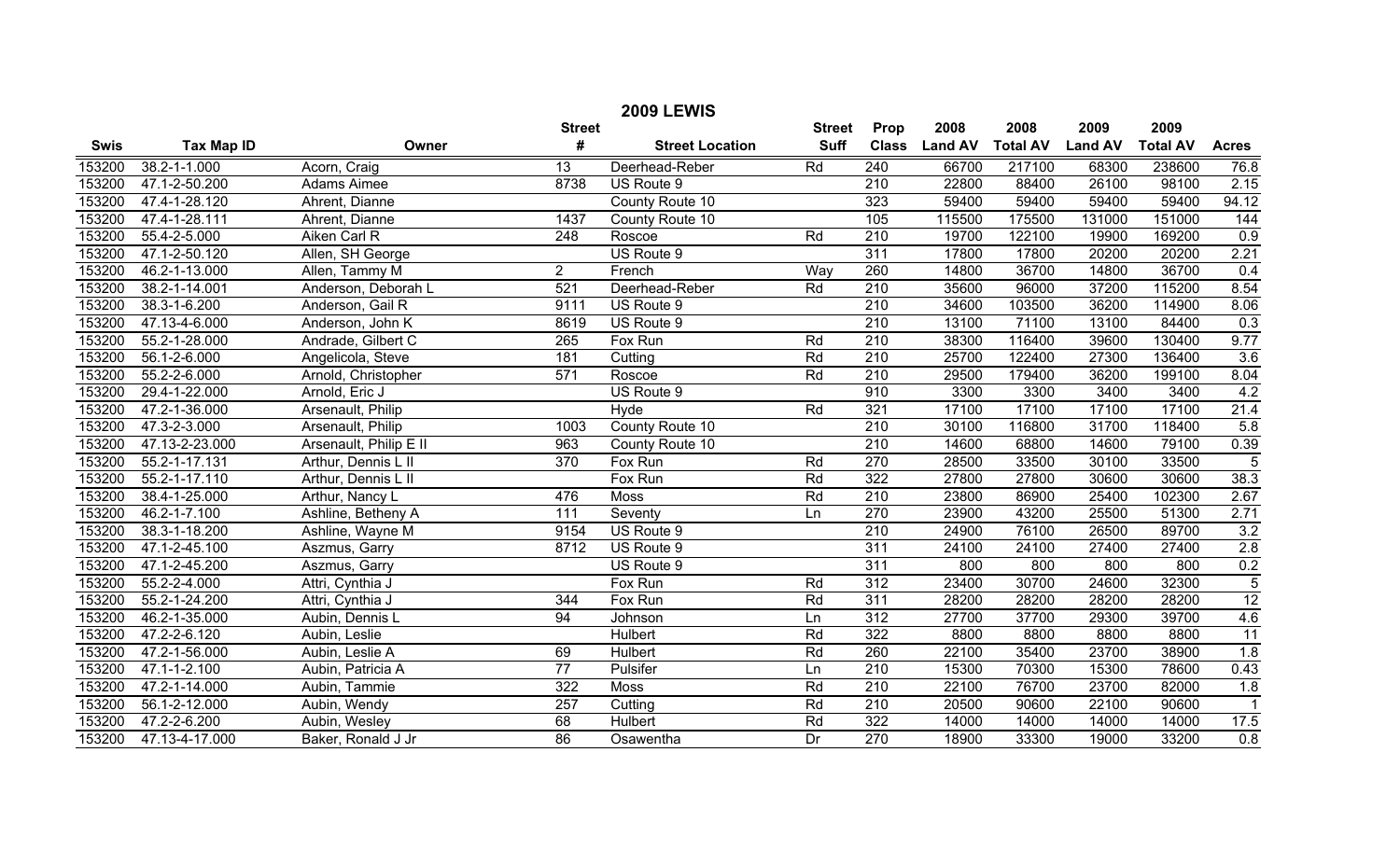| <b>2009 LEWIS</b> |                   |                       |                  |                        |               |                  |                |                 |                |                 |                         |
|-------------------|-------------------|-----------------------|------------------|------------------------|---------------|------------------|----------------|-----------------|----------------|-----------------|-------------------------|
|                   |                   |                       | <b>Street</b>    |                        | <b>Street</b> | Prop             | 2008           | 2008            | 2009           | 2009            |                         |
| <b>Swis</b>       | <b>Tax Map ID</b> | Owner                 | #                | <b>Street Location</b> | <b>Suff</b>   | <b>Class</b>     | <b>Land AV</b> | <b>Total AV</b> | <b>Land AV</b> | <b>Total AV</b> | <b>Acres</b>            |
| 153200            | 55.2-1-10.000     | Bannon, Hugh          |                  | Fox Run                | Rd            | 314              | 1300           | 1300            | 1600           | 1600            | 0.4                     |
| 153200            | 55.2-1-11.000     | Bannon, Hugh          | 434              | Fox Run                | Rd            | 210              | 25100          | 68300           | 26700          | 78500           | 3.3                     |
| 153200            | 47.3-1-9.200      | Baran, Andrew T       | 8417             | US Route 9             |               | $\overline{210}$ | 33500          | 78000           | 35100          | 85500           | 7.5                     |
| 153200            | 47.3-1-9.100      | Baran, Andrew T       |                  | US Route 9             |               | 322              | 28600          | 28600           | 28600          | 28600           | $\overline{31}$         |
| 153200            | 38.4-1-24.110     | Barber, Debra V       | 498              | Moss                   | Rd            | 311              | 24300          | 24300           | 25500          | 25500           | 5.43                    |
| 153200            | 47.4-1-2.000      | Bardon, William E     |                  | Redmond                | Rd            | 910              | 43300          | 43300           | 43300          | 43300           | 57.5                    |
| 153200            | 47.1-1-44.000     | Barrett, James P Jr   |                  | Wells Hill             | Rd            | 322              | 20500          | 20500           | 21700          | 21700           | 7.32                    |
| 153200            | 47.2-1-15.000     | Bashaw, Harry         | 140              | Moss                   | Rd            | 240              | 59400          | 113700          | 61500          | 130700          | 50.3                    |
| 153200            | 47.13-2-28.000    | Bashaw, Lawrence V Jr | 8546             | US Route 9             |               | $\overline{210}$ | 18900          | 83300           | 19000          | 92400           | 0.8                     |
| 153200            | 55.2-1-17.120     | Bashaw, Lawrence V Sr |                  | Fox Run                | Rd            | 311              | 20300          | 20300           | 21500          | 21500           | 3.46                    |
| 153200            | 55.2-1-9.000      | Bashaw, Lawrence V Sr | 408              | Fox Run                | Rd            | 280              | 21500          | 136300          | 23300          | 151200          | 1.5                     |
| 153200            | 55.2-1-29.200     | Bashaw, Oril          | $\overline{213}$ | Fox Run                | Rd            | $\overline{210}$ | 29900          | 134900          | 31500          | 141600          | 5.72                    |
| 153200            | 47.1-1-10.120     | Bashaw, Tanya M       | 13               | Pulsifer               | Ln            | 270              | 20300          | 44800           | 21700          | 52400           | 0.98                    |
| 153200            | 56.1-2-44.120     | Bassett, Denise       | 116              | Cutting                | Rd            | $\overline{210}$ | 20500          | 122600          | 22100          | 128700          | $\mathbf 1$             |
| 153200            | 47.1-1-47.200     | Bassett, Floyd Jr     | 256              | <b>Wells Hill</b>      | Rd            | 270              | 22500          | 30700           | 24100          | 32500           | $\overline{2}$          |
| 153200            | 47.2-1-16.100     | Bassett, Ricky        | 130              | Moss                   | Rd            | $\overline{210}$ | 29900          | 125600          | 31500          | 136000          | 5.7                     |
| 153200            | 46.4-1-11.100     | Beaton Robert O       | 701              | Mitchell Hill          | Rd            | 312              | 20500          | 55500           | 20500          | 25400           | $\overline{\mathbf{1}}$ |
| 153200            | 46.4-1-7.000      | Beaton, Donald        | 86               | Carlott                | Rd            | 912              | 79600          | 79600           | 79600          | 79600           | 170                     |
| 153200            | 46.4-1-10.000     | Beaton, Donald        | 672              | <b>Mitchell Hill</b>   | Rd            | $\overline{210}$ | 34300          | 69100           | 35900          | 71600           | 7.92                    |
| 153200            | 46.4-1-11.200     | Beaton, Donald        | $\overline{702}$ | <b>Mitchell Hill</b>   | Rd            | $\overline{210}$ | 26600          | 149200          | 30200          | 149200          | 5.07                    |
| 153200            | 46.4-1-26.027     | Beaton, Donald F      |                  | Old Military           | Ln            | 322              | 41200          | 50000           | 41200          | 41200           | 50.8                    |
| 153200            | 55.2-1-1.000      | Beaton, Donald F      | 287              | Old Military           | Ln            | 312              | 66700          | 67700           | 68300          | 69400           | 100                     |
| 153200            | 46.4-1-3.200      | Beaton, James B       |                  | <b>Burpee Hill</b>     | Rd            | 322              | 11000          | 11000           | 11000          | 11000           | 13.7                    |
| 153200            | 46.4-1-6.150      | Beaton, James B       |                  | Carlott                | Rd            | 311              | 17200          | 17200           | 20900          | 20900           | 3.26                    |
| 153200            | 46.2-1-20.200     | Beaton, James B       | 80               | Seventy                | Ln            | 240              | 39700          | 146600          | 41100          | 162700          | 10.4                    |
| 153200            | 46.4-1-12.000     | Beaton, Robert O      | 681              | <b>Mitchell Hill</b>   | Rd            | 240              | 37800          | 215600          | 34000          | 215600          | 17.53                   |
| 153200            | 47.2-1-17.000     | Beaton, Thomas A      | 76               | Moss                   | Rd            | 270              | 21900          | 36900           | 23500          | 41900           | 1.7                     |
| 153200            | 38.1-1-12.000     | Behm, Keith           | 9617             | US Route 9             |               | 240              | 41800          | 215000          | 57300          | 247300          | $\overline{45}$         |
| 153200            | 38.4-1-12.300     | Benway, Alexander A   | 684              | <b>Moss</b>            | Rd            | $\overline{210}$ | 25900          | 92900           | 27500          | 102400          | 3.69                    |
| 153200            | 47.1-2-20.000     | Bergeron Andre        | 8616             | US Route 9             |               | 210              | 22700          | 173500          | 26000          | 192600          | 2.1                     |
| 153200            | 47.1-2-17.100     | Bergeron, Andre       |                  | US Route 9             |               | 322              | 27100          | 27100           | 32800          | 32800           | 19.7                    |
| 153200            | 47.1-2-23.000     | Bergeron, Joan        | 8632             | US Route 9             |               | 210              | 21700          | 78200           | 25000          | 87500           | 1.6                     |
| 153200            | 29.2-1-3.000      | Bernard Rene Inc      |                  | US Route 9             |               | 912              | 30000          | 30000           | 34000          | 34000           | 50                      |
| 153200            | 29.2-1-4.000      | Bernard Rene Inc      |                  | US Route 9             |               | 912              | 108100         | 108100          | 112000         | 112000          | 226.7                   |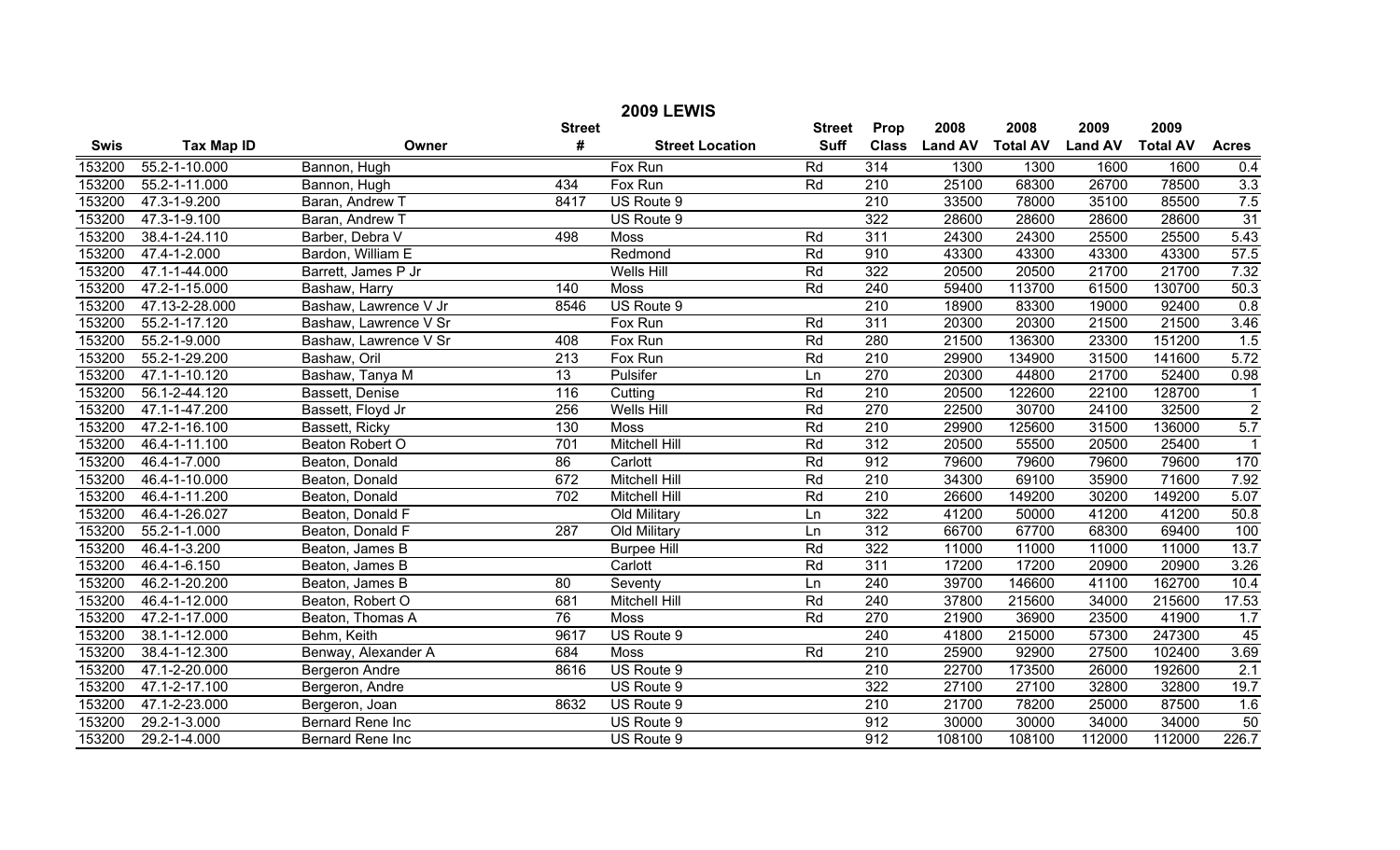| <b>2009 LEWIS</b> |                   |                                 |                  |                        |               |                  |                |                 |                |                 |                |
|-------------------|-------------------|---------------------------------|------------------|------------------------|---------------|------------------|----------------|-----------------|----------------|-----------------|----------------|
|                   |                   |                                 | <b>Street</b>    |                        | <b>Street</b> | Prop             | 2008           | 2008            | 2009           | 2009            |                |
| <b>Swis</b>       | <b>Tax Map ID</b> | Owner                           | #                | <b>Street Location</b> | <b>Suff</b>   | <b>Class</b>     | <b>Land AV</b> | <b>Total AV</b> | <b>Land AV</b> | <b>Total AV</b> | <b>Acres</b>   |
| 153200            | 29.2-1-2.000      | <b>Bernard Rene Inc</b>         |                  | US Route 9             |               | 912              | 29700          | 29700           | 33700          | 33700           | 49.6           |
| 153200            | 47.4-1-37.000     | Berthelot, Robert               | 386              | Hurley                 | Rd            | 322              | 25300          | 25300           | 28400          | 28400           | 15.8           |
| 153200            | 55.2-2-2.000      | Berthiaume Vern                 |                  | Denton                 | Rd            | $\overline{314}$ | 10200          | 10200           | 12200          | 12200           | 9              |
| 153200            | 55.2-2-9.000      | Berthiaume Vern                 | 369              | Fox Run                | Rd            | 322              | 62800          | 62800           | 64400          | 64400           | 56.12          |
| 153200            | 55.2-1-23.000     | Berthiaume Vern                 |                  | Cutting                | Rd            | 311              | 700            | 700             | 700            | 700             | 0.2            |
| 153200            | 47.3-2-10.100     | Bessette, Dawn M                | 1221             | County Route 10        |               | $\overline{210}$ | 31700          | 31700           | 33300          | 237600          | 6.6            |
| 153200            | 47.3-2-9.100      | Bessette, Todd                  | 1221             | County Route 10        |               | 260              | 46900          | 49800           | 48500          | 51600           | 34.02          |
| 153200            | 38.1-1-24.100     | Bethlehem Gary A                | 9469             | US Route 9             |               | 210              | 24300          | 83100           | 25900          | 95600           | 2.9            |
| 153200            | 56.1-2-8.000      | Bethlehem, Joyce E              | 205              | Cutting                | Rd            | $\overline{210}$ | 20500          | 113500          | 22100          | 119200          | $\overline{1}$ |
| 153200            | 46.2-1-32.000     | Bettis, Deborah A               | 87               | Wells Hill             | Rd            | 210              | 20500          | 49300           | 22100          | 55200           | $\overline{1}$ |
| 153200            | 47.2-1-62.000     | Bezio, Pauline W                | 8                | <b>Christmas Tree</b>  | Ln            | $\overline{210}$ | 14800          | 83800           | 15900          | 89500           | 0.4            |
| 153200            | 47.13-2-8.000     | <b>Bhist, Raje</b>              | 8582             | US Route 9             |               | $\overline{210}$ | 17200          | 96000           | 17200          | 106600          | 0.6            |
| 153200            | 38.1-1-25.210     | Bigelow, Frank                  | 9423             | US Route 9             |               | 210              | 24900          | 115100          | 26500          | 126900          | 3.21           |
| 153200            | 47.13-2-32.000    | Bikowitz, Danielle              | 8522             | US Route 9             |               | $\overline{210}$ | 19600          | 62000           | 21200          | 71900           | 0.89           |
| 153200            | 46.2-1-28.000     | Black, Ruth                     | $\overline{113}$ | Johnson                | Ln            | $\overline{210}$ | 32100          | 43100           | 26700          | 43100           | 6.8            |
| 153200            | 29.2-1-10.000     | Black, Thomas                   |                  | US Route 9             |               | 912              | 83600          | 83600           | 83600          | 83600           | 225.1          |
| 153200            | 29.2-1-11.000     | Black, Thomas                   |                  | US Route 9             |               | 912              | 23900          | 23900           | 28800          | 28800           | 72.1           |
| 153200            | 19.4-2-5.000      | Black, Thomas                   |                  | US Route 9             |               | 912              | 21600          | 21600           | 24000          | 24000           | 33.3           |
| 153200            | 29.2-1-15.000     | Black, Thomas                   |                  | US Route 9             |               | 912              | 54300          | 54300           | 61100          | 61100           | 113.4          |
| 153200            | 29.2-1-13.000     | Black, Thomas                   |                  | US Route 9             |               | 912              | 72200          | 72200           | 76400          | 76400           | 152.1          |
| 153200            | 29.2-1-12.000     | Black, Thomas                   |                  | US Route 9             |               | 912              | 39700          | 39700           | 42100          | 42100           | 109.9          |
| 153200            | 29.2-1-17.000     | Black, Thomas                   |                  | US Route 9             |               | 912              | 3900           | 3900            | 3900           | 3900            | 4.9            |
| 153200            | 29.4-1-12.000     | Black, Thomas                   |                  | US Route 9             |               | 912              | 28000          | 28000           | 30000          | 30000           | 50.1           |
| 153200            | 47.13-1-6.000     | Blades, David H                 | 45               | Osawentha              | Dr            | $\overline{210}$ | 18000          | 77500           | 20400          | 112200          | 0.7            |
| 153200            | 46.2-1-48.200     | Blades, John                    |                  | Goff                   | Rd            | 314              | 13200          | 13200           | 13200          | 13200           | 1.5            |
| 153200            | 46.2-1-48.140     | Blades, John D                  | $\overline{83}$  | Goff                   | Rd            | 240              | 29600          | 29600           | 36300          | 198900          | 18.8           |
| 153200            | 46.2-1-6.000      | Blair, Anthony M                |                  | <b>Wells Hill</b>      | Rd            | 260              | 21200          | 32000           | 22700          | 59700           | 1.3            |
| 153200            | 29.-2-7.001       | <b>BLC LLC</b>                  |                  | <b>Trout Pond</b>      | Rd            | 311              | 6600           | 6600            | 6600           | 6600            | 0.18           |
| 153200            | 56.1-2-41.000     | Boone, Joseph E                 | 7964             | US Route 9             |               | $\overline{210}$ | 36300          | 171000          | 37900          | 183800          | 8.9            |
| 153200            | 56.1-2-39.000     | Boone, Patricia M               |                  | US Route 9             |               | 321              | 24500          | 24500           | 27800          | 27800           | 6.7            |
| 153200            | 56.1-2-34.112     | <b>Boquet River Forests LLC</b> |                  | Steele Woods           | Rd            | 322              | 152300         | 152300          | 152300         | 152300          | 195.02         |
| 153200            | 38.3-1-42.000     | Bosley, Rebecca L               | 9177             | US Route 9             |               | 210              | 35500          | 98800           | 37100          | 109700          | 8.5            |
| 153200            | 55.2-1-36.100     | Bottiroli, John                 | 108              | <b>Blood Hill</b>      | Rd            | 210              | 30600          | 228600          | 32200          | 253700          | 6.07           |
| 153200            | 47.1-2-17.200     | Bowman, Tabitha M               | 8610             | US Route 9             |               | 210              | 20100          | 96400           | 24400          | 107000          | 1.31           |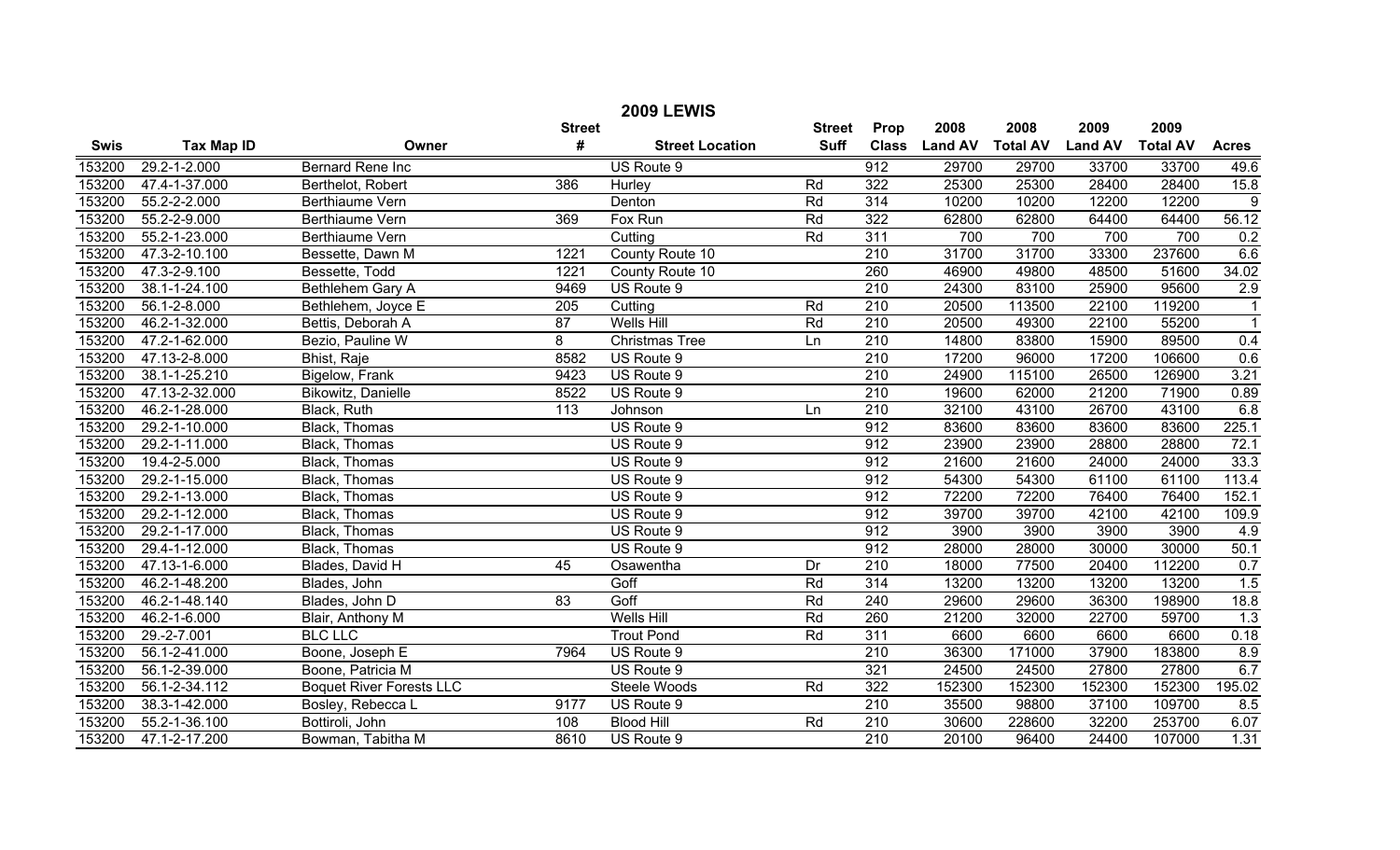| <b>2009 LEWIS</b> |                            |                             |                 |                        |                  |                  |                |                 |                |                 |              |
|-------------------|----------------------------|-----------------------------|-----------------|------------------------|------------------|------------------|----------------|-----------------|----------------|-----------------|--------------|
|                   |                            |                             | <b>Street</b>   |                        | <b>Street</b>    | Prop             | 2008           | 2008            | 2009           | 2009            |              |
| <b>Swis</b>       | <b>Tax Map ID</b>          | Owner                       | #               | <b>Street Location</b> | <b>Suff</b>      | <b>Class</b>     | <b>Land AV</b> | <b>Total AV</b> | <b>Land AV</b> | <b>Total AV</b> | <b>Acres</b> |
| 153200            | $\overline{55.2-1-39.300}$ | Bradley, James W            | $\overline{20}$ | <b>Blood Hill</b>      | Rd               | 210              | 38500          | 244300          | 33100          | 256900          | 6.5          |
| 153200            | 46.2-2-4.000               | Bridge, Robert              |                 | Clark                  | Ln               | 311              | 12900          | 12900           | 14600          | 14600           | 4.88         |
| 153200            | 46.2-2-6.000               | Bridge, Robert              | 48              | Clark                  | Ln               | 314              | 33100          | 33100           | 34300          | 34300           | 9.87         |
| 153200            | 46.2-2-5.000               | Bridge, Robert              | 49              | <b>Clark</b>           | $\overline{\ln}$ | $\overline{210}$ | 25500          | 119400          | 38100          | 161700          | 3.49         |
| 153200            | 47.2-1-29.000              | Brinckmann, Richard         | $\overline{87}$ | Mason                  | Rd               | 240              | 61700          | 153200          | 63300          | 171700          | 64.1         |
| 153200            | 47.2-1-40.000              | Brinckmann, Richard         |                 | <b>Hulbert</b>         | Rd               | 321              | 21200          | 21200           | 21200          | 21200           | 26.5         |
| 153200            | 47.1-2-25.100              | Brock, Terri J              |                 | US Route 9             |                  | 312              | 41200          | 41200           | 45700          | 45700           | 35.83        |
| 153200            | 47.1-1-29.100              | Brock, Terri J              | 8641            | US Route 9             |                  | 210              | 31700          | 194800          | 35000          | 202300          | 6.6          |
| 153200            | 29.4-1-13.200              | Brockney, Lloyd             |                 | US Route 9             |                  | 910              | 24300          | 24300           | 28300          | 28300           | 51           |
| 153200            | 47.2-1-46.000              | Bronson, Ernest W           | 1014            | Stowersville           | Rd               | 210              | 22100          | 83100           | 23700          | 87500           | 1.8          |
| 153200            | 47.2-1-45.000              | Bronson, Ernest W           | 988             | Stowersville           | Rd               | 312              | 29900          | 30000           | 31100          | 32100           | 19.1         |
| 153200            | 47.1-2-41.000              | Bronson, Gloria F           | 427             | Stowersville           | Rd               | 210              | 18900          | 61900           | 19000          | 73100           | 0.8          |
| 153200            | 47.2-1-60.000              | Bronson, Nancy J            | 281             | Hyde                   | Rd               | $\overline{210}$ | 23700          | 61200           | 25300          | 67900           | 2.6          |
| 153200            | 47.1-2-2.000               | Bronson, Susan              | 8872            | US Route 9             |                  | 270              | 14800          | 29800           | 14800          | 32400           | 0.4          |
| 153200            | 57.1-3-6.000               | Bronson, Wayne A            | 2133            | County Route 10        |                  | 210              | 18000          | 61400           | 18000          | 68200           | 0.7          |
| 153200            | 47.13-1-17.000             | Brown Karen A               | 8555            | US Route 9             |                  | $\overline{210}$ | 17200          | 58400           | 17200          | 61400           | 0.6          |
| 153200            | 56.1-2-44.112              | Brown, Jeanne               | 122             | Cutting                | Rd               | 210              | 20500          | 145500          | 22100          | 161500          | $\mathbf{1}$ |
| 153200            | 47.3-1-10.000              | Brown, Karen                | 8391            | US Route 9             |                  | 210              | 25000          | 44800           | 27300          | 48400           | 3.6          |
| 153200            | 47.3-1-2.000               | Brown, Karen A              | 813             | Fox Run                | Rd               | 240              | 42900          | 60700           | 49300          | 74400           | 35           |
| 153200            | 47.13-2-17.000             | Brown, Ronald               | 969             | County Route 10        |                  | 210              | 20500          | 42500           | 23800          | 48900           | 1.01         |
| 153200            | 47.13-2-19.000             | Brown, Ronald               |                 | County Route 10        |                  | 311              | 1000           | 1000            | 1500           | 1500            | 0.35         |
| 153200            | 37.-2-47.000               | Brown, Ronald R             |                 | Seventy                | Ln               | 314              | 400            | 400             | 400            | 400             | 0.17         |
| 153200            | 47.3-2-18.000              | <b>Bunting Family V LLC</b> |                 | Ray Woods              | Rd               | 912              | 65400          | 65400           | 65400          | 65400           | 107.8        |
| 153200            | 56.1-2-33.000              | <b>Bunting Family V LLC</b> |                 | <b>Steele Woods</b>    | Rd               | 912              | 71500          | 71500           | 71500          | 71500           | 121.6        |
| 153200            | 47.4-1-34.000              | Bunting Family V LLC        |                 | County Route 10        |                  | 912              | 47700          | 47700           | 54200          | 54200           | 103.9        |
| 153200            | 56.1-2-32.000              | <b>Bunting Family V LLC</b> |                 | Steele Woods           | Rd               | 912              | 278900         | 278900          | 278900         | 278900          | 417.7        |
| 153200            | 56.1-2-30.000              | <b>Bunting Family V LLC</b> |                 | Ray Woods              | Rd               | 912              | 12000          | 12000           | 12000          | 12000           | 15           |
| 153200            | 47.3-2-17.000              | <b>Bunting Family V LLC</b> |                 | Ray Woods              | Rd               | 912              | 64600          | 64600           | 64600          | 64600           | 106          |
| 153200            | 47.4-1-35.111              | Bunting Family V LLC        |                 | County Route 10        |                  | 912              | 58900          | 58900           | 60100          | 60100           | 59           |
| 153200            | 56.2-3-2.000               | Bunting Family V LLC        |                 | Steele Woods           | Rd               | 912              | 25300          | 25300           | 25300          | 25300           | 31.6         |
| 153200            | 56.2-3-1.000               | <b>Bunting Family V LLC</b> |                 | <b>Steele Woods</b>    | Rd               | 912              | 170400         | 170400          | 170400         | 170400          | 255.1        |
| 153200            | 56.1-2-27.000              | <b>Bunting Family V LLC</b> |                 | Ray Woods              | Rd               | 912              | 28300          | 28300           | 28300          | 28300           | 35.4         |
| 153200            | 47.2-1-12.200              | Burdo, Sally                | 185             | Moss                   | Rd               | $\overline{210}$ | 22000          | 52500           | 23600          | 68900           | 1.77         |
| 153200            | 47.1-1-47.130              | Burdo, Stephen E            | 150             | Muzzy                  | Rd               | $\overline{210}$ | 25200          | 140400          | 26800          | 155800          | 3.35         |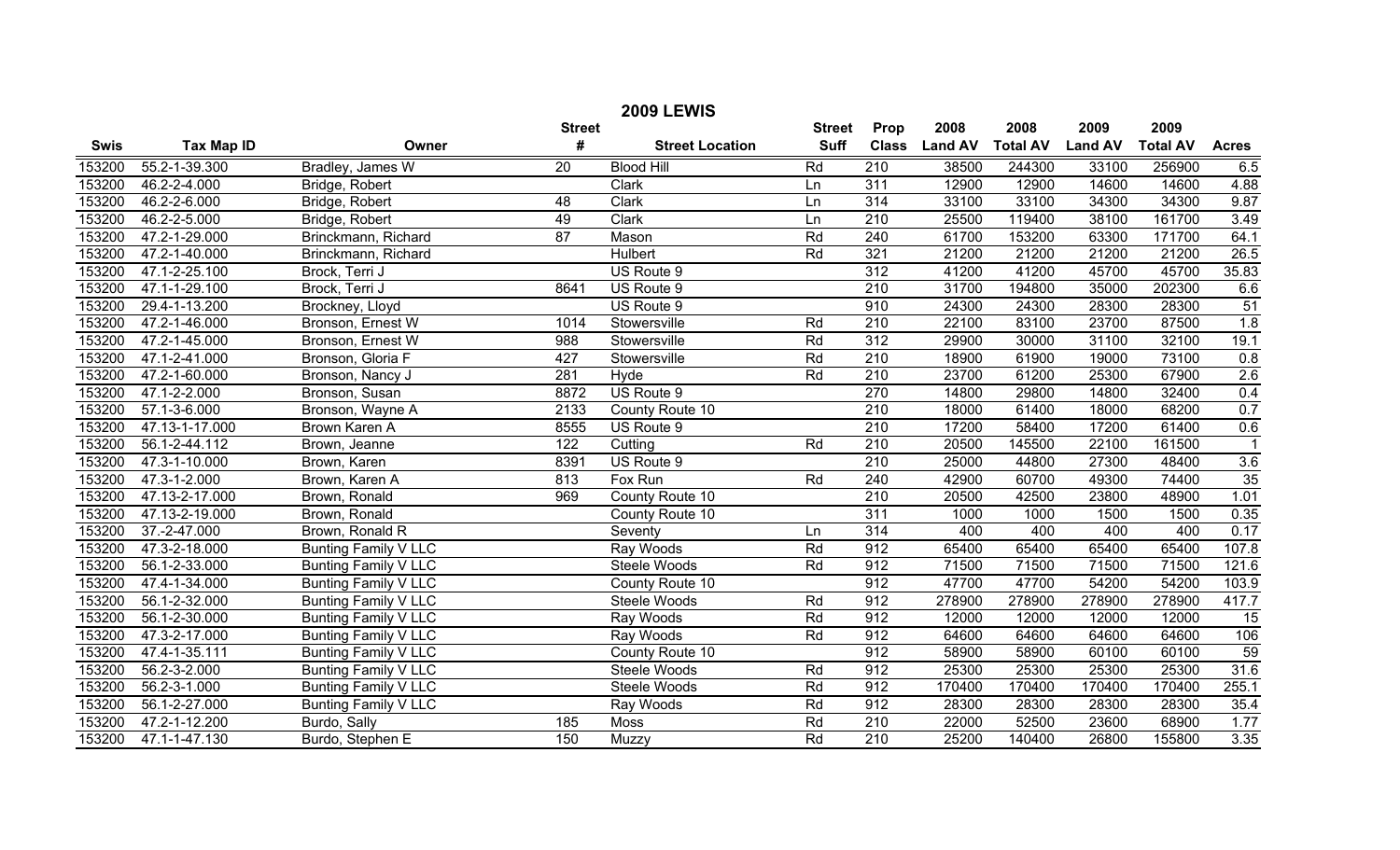| <b>2009 LEWIS</b> |                        |                           |                 |                        |                 |                  |                |                 |                |                 |                   |
|-------------------|------------------------|---------------------------|-----------------|------------------------|-----------------|------------------|----------------|-----------------|----------------|-----------------|-------------------|
|                   |                        |                           | <b>Street</b>   |                        | <b>Street</b>   | Prop             | 2008           | 2008            | 2009           | 2009            |                   |
| <b>Swis</b>       | <b>Tax Map ID</b>      | Owner                     | #               | <b>Street Location</b> | <b>Suff</b>     | <b>Class</b>     | <b>Land AV</b> | <b>Total AV</b> | <b>Land AV</b> | <b>Total AV</b> | <b>Acres</b>      |
| 153200            | 38.4-1-22.300          | Burke, Blanche C          |                 | <b>Moss</b>            | Rd              | 314              | 20800          | 20800           | 22000          | 22000           | 3.7               |
| 153200            | 38.4-1-32.200          | Burke, Blanche C          |                 | <b>Moss</b>            | Rd              | 322              | 43600          | 43600           | 49800          | 49800           | 35                |
| 153200            | 38.1-1-16.000          | Burke, Blanche C          | 9503            | US Route 9             |                 | $\overline{210}$ | 21300          | 96100           | 22900          | 107600          | 1.4               |
| 153200            | 38.3-1-13.100          | Burke, Herbert T          | 9084            | US Route 9             |                 | 321              | 19400          | 19400           | 20400          | 20400           | $\,6$             |
| 153200            | 46.4-1-23.000          | Burz, Brant L             |                 | Denton                 | Rd              | 910              | 41300          | 41300           | 41300          | 41300           | 50                |
| 153200            | 46.4-1-22.000          | Burz, Brant L             | 163             | Denton                 | Rd              | 240              | 65600          | 115800          | 65600          | 123700          | 59                |
| 153200            | 47.13-4-12.000         | Calkins, Betty            | 8               | Osawentha              | $\overline{Dr}$ | 270              | 13100          | 48600           | 7100           | 23400           | 0.3               |
| 153200            | 47.3-2-10.200          | Canabush, Rock            | 1213            | County Route 10        |                 | 270              | 26600          | 45400           | 27800          | 45400           | 6.6               |
| 153200            | 38.1-1-13.000          | Canavan, Daniel S         | 9581            | US Route 9             |                 | 240              | 49300          | 165100          | 48500          | 177000          | $\overline{19}$   |
| 153200            | 47.13-1-14.000         | Candido, Michael          | 8565            | US Route 9             |                 | 483              | 22100          | 60600           | 24300          | 65500           | $\overline{1.25}$ |
| 153200            | 55.2-2-5.000           | Cannamela, David A        | 593             | Roscoe                 | Rd              | 240              | 30000          | 181700          | 31600          | 201600          | 12.87             |
| 153200            | 47.3-1-17.200          | Cariffe, Shane            | 623             | Fox Run                | Rd              | $\overline{210}$ | 26300          | 85900           | 27900          | 89200           | 3.92              |
| 153200            | 55.2-1-19.220          | Carlough, Jerry D         | $\overline{29}$ | Cutting                | Rd              | $\overline{210}$ | 24300          | 76300           | 25900          | 84700           | 2.89              |
| 153200            | 38.3-1-21.100          | Carpenter, Carole A       | 9277            | US Route 9             |                 | 210              | 21900          | 88200           | 23500          | 89500           | 1.7               |
| 153200            | 47.13-2-30.031         | Carson, Kevin J           | 8530            | US Route 9             |                 | $\overline{210}$ | 20900          | 79300           | 24200          | 88000           | 1.2               |
| 153200            | 47.2-1-58.120          | Cassavaugh, Andrew J      | 41              | <b>Hulbert</b>         | Rd              | 210              | 26800          | 128700          | 28400          | 141600          | 4.14              |
| 153200            | 47.2-1-41.000          | Cassavaugh, Carmen R      | 159             | Hulbert                | Rd              | 240              | 63800          | 127700          | 65400          | 135300          | 58.6              |
| 153200            | 47.2-1-42.000          | Cassavaugh, Carmen R      |                 | <b>Hulbert</b>         | Rd              | 314              | 13400          | 13400           | 17000          | 17000           | $\overline{1.3}$  |
| 153200            | 47.2-2-6.110           | Cassavaugh, Eugene        |                 | <b>Hulbert</b>         | Rd              | 322              | 44400          | 44400           | 44400          | 44400           | 60                |
| 153200            | 47.2-1-58.112          | Cassavaugh, Eugene        | 115             | Hulbert                | Rd              | $\overline{312}$ | 18900          | 19000           | 19900          | 20000           | 5.4               |
| 153200            | 47.2-1-55.000          | Cassavaugh, Eugene        | 51              | Hulbert                | Rd              | 210              | 23100          | 86000           | 24700          | 90800           | 2.3               |
| 153200            | 47.2-1-58.130          | Cassavaugh, Eugene        |                 | Hulbert                | Rd              | 314              | 3000           | 3000            | 4500           | 4500            | 4.65              |
| 153200            | 47.2-1-58.113          | Cassavaugh, Eugene        |                 | Hulbert                | Rd              | 322              | 24400          | 24400           | 25400          | 25400           | 12.2              |
| 153200            | 47.2-2-5.000           | Cassavaugh, Joan          | $\overline{44}$ | <b>Hulbert</b>         | Rd              | 210              | 13900          | 13900           | 20200          | 79900           | 0.7               |
| 153200            | 46.4-1-6.400           | Cassimeris, Judith M      |                 | Carlott                | Rd              | 311              | 22500          | 22500           | 23900          | 23900           | 3.2               |
| 153200            | 46.4-1-6.500           | Cassimeris, Lynne U       |                 | Carlott                | Rd              | 311              | 24500          | 24500           | 26100          | 26100           | 2.99              |
| 153200            | 38.3-1-16.000          | Castine Peter J           | 9112            | US Route 9             |                 | 210              | 23500          | 128700          | 25100          | 144200          | 2.5               |
| 153200            | 38.4-1-7.000           | Chadwick, William K       |                 | Moss                   | Rd              | 321              | 63000          | 63000           | 63000          | 63000           | 76.2              |
| 153200            | 55.2-1-26.000          | Chapla, John              | 556             | Roscoe                 | Rd              | 240              | 39900          | 182400          | 41500          | 134200          | 25.2              |
| 153200            | 38.2-1-22.000          | Charette, Edward G        |                 | Deerhead-Reber         | Rd              | $\overline{311}$ | 26500          | 26500           | 28100          | 28100           | $\overline{4}$    |
| 153200            | 632.-9999-608.900/1881 | Chazy & Westport Tel Corp |                 | <b>Outside Plant</b>   |                 | 836              | $\mathbf 0$    | 46441           | $\mathbf 0$    | 47016           | $\overline{0}$    |
| 153200            | 29.-2-10.000           | Chiappalone, Alfred       |                 | <b>Trout Pond</b>      | Rd              | $\overline{311}$ | 17500          | 17500           | 17500          | 17500           | 0.63              |
| 153200            | 47.3-1-20.111          | Chitty, Louis             | 740             | Mitchell Hill          | Rd              | 240              | 34300          | 246100          | 35900          | 267100          | 18.3              |
| 153200            | 47.1-1-39.200          | Christian, Daniel E       | $\overline{8}$  | Clark                  | Ln              | 210              | 23700          | 82500           | 30100          | 89200           | $\overline{5}$    |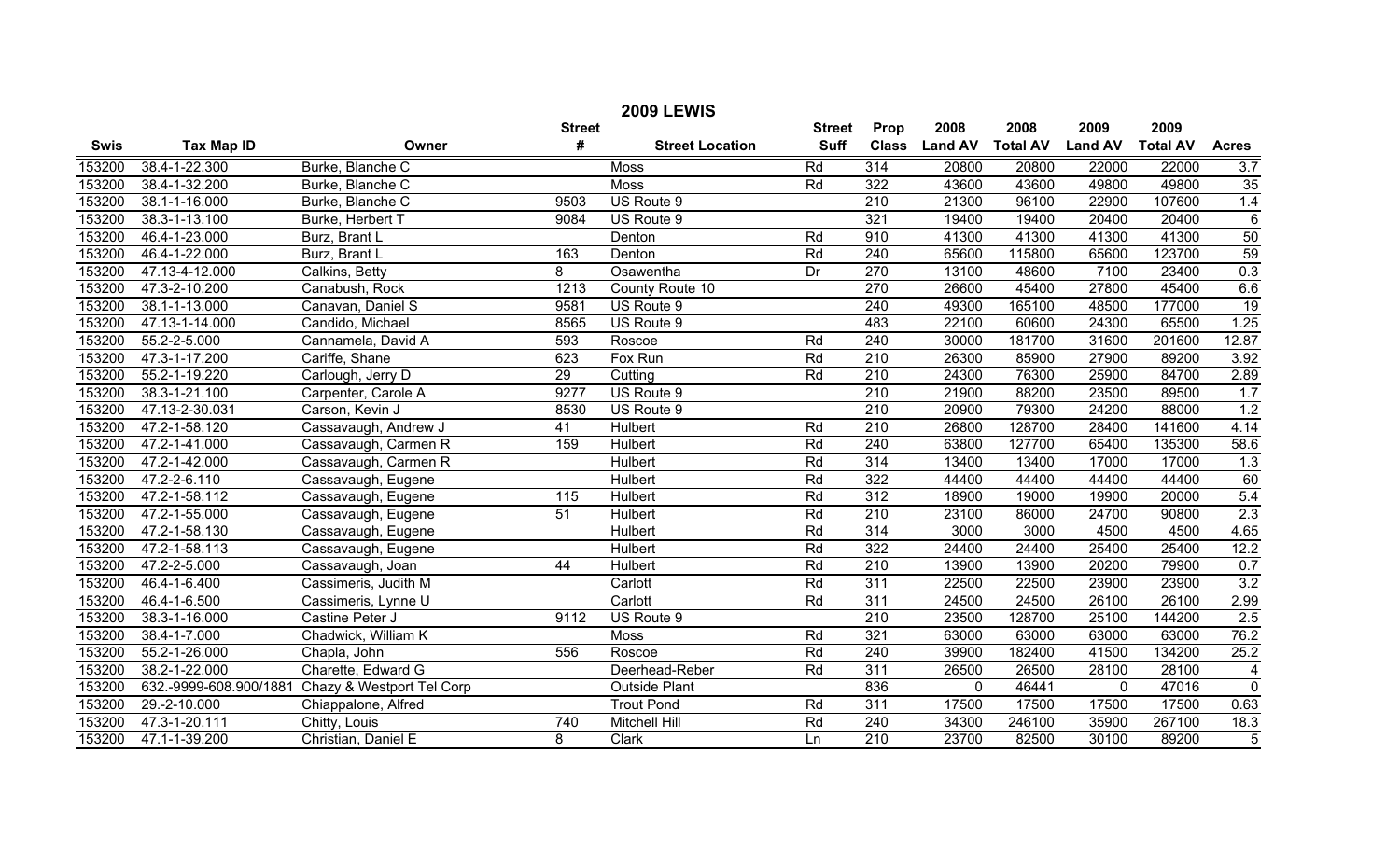| <b>2009 LEWIS</b> |                     |                              |                 |                        |               |                  |                |                 |                |                 |              |
|-------------------|---------------------|------------------------------|-----------------|------------------------|---------------|------------------|----------------|-----------------|----------------|-----------------|--------------|
|                   |                     |                              | <b>Street</b>   |                        | <b>Street</b> | Prop             | 2008           | 2008            | 2009           | 2009            |              |
| <b>Swis</b>       | <b>Tax Map ID</b>   | Owner                        | #               | <b>Street Location</b> | Suff          | <b>Class</b>     | <b>Land AV</b> | <b>Total AV</b> | <b>Land AV</b> | <b>Total AV</b> | <b>Acres</b> |
| 153200            | 47.1-1-39.300       | Christian, Daniel E          |                 | Muzzy                  | Rd            | 311              | 19800          | 19800           | 21000          | 21000           | 3.2          |
| 153200            | 47.1-3-2.000        | Christian, Danny E           |                 | Wells Hill             | Rd            | 311              | 16500          | 16500           | 25900          | 25900           | 1.53         |
| 153200            | 47.1-1-4.251        | Christian, Gloria A          | 317             | <b>Wells Hill</b>      | Rd            | 210              | 21100          | 107000          | 22700          | 107000          | 1.32         |
| 153200            | 47.3-1-23.000       | Christian, Todd M            | 687             | Fox Run                | Rd            | 210              | 26100          | 80100           | 27700          | 82000           | 3.78         |
| 153200            | 38.1-1-6.000        | Church                       | 149             | <b>Hale Hill</b>       | Ln            | 695              | 4600           | 4600            | 5600           | 5600            | 0.93         |
| 153200            | 47.1-1-45.100       | Clark, Herbert               |                 | <b>Wells Hill</b>      | Rd            | 322              | 27200          | 27200           | 27200          | 27200           | 33.17        |
| 153200            | 47.4-1-29.000       | Clark, Herbert J             |                 | Hyde                   | Rd            | 311              | 6500           | 6500            | 19200          | 19200           | 2.3          |
| 153200            | 48.1-2-6.000        | Clark, Herbert J             | 243             | Mason                  | Rd            | 270              | 59100          | 81500           | 60700          | 82900           | 49.2         |
| 153200            | 38.4-1-37.200       | Clark, Herbert J             |                 | <b>Moss</b>            | Rd            | 311              | 15900          | 15900           | 17100          | 17100           | 1.26         |
| 153200            | 46.2-1-26.000       | Clark, Ralph                 | 169             | Seventy                | Ln            | 210              | 19200          | 54000           | 19200          | 62100           | 0.84         |
| 153200            | 47.4-1-7.200        | Cline, Gerald P              | 170             | Redmond                | Rd            | 270              | 31800          | 80300           | 31800          | 75800           | 13.7         |
| 153200            | 47.4-1-7.120        | Cline, Gerald P              |                 | Redmond                | Rd            | 314              | 24500          | 24500           | 24500          | 24500           | 9.65         |
| 153200            | 56.2-3-4.000        | Coffin Linda L               | 1568            | County Route 10        |               | 311              | 4200           | 4200            | 5000           | 5000            | 0.7          |
| 153200            | 47.2-1-51.100       | Coffin, Deborah              | 906             | Stowersville           | Rd            | 210              | 22700          | 25600           | 24300          | 29300           | 2.1          |
| 153200            | 56.2-3-6.100        | Coffin, Linda                | 1579            | County Route 10        |               | 240              | 55100          | 122800          | 53800          | 141200          | 32.7         |
| 153200            | 56.2-3-3.100        | Coffin, Linda L              | 1558            | County Route 10        |               | 210              | 22300          | 39900           | 23900          | 45900           | 1.9          |
| 153200            | 56.2-3-3.211        | Coffin, Linda L              |                 | County Route 10        |               | 105              | 29400          | 29400           | 29400          | 29400           | 26.5         |
| 153200            | 56.1-2-1.000        | Coffin, Linda L              | 570             | Fox Run                | Rd            | 240              | 31300          | 31300           | 38000          | 48000           | 20.89        |
| 153200            | 47.13-2-14.000      | Cole, Lisa K                 | $\overline{2}$  | Fire House             | Ln            | 210              | 9800           | 82500           | 9800           | 86400           | 0.2          |
| 153200            | 38.1-1-21.100       | Colegrove, Tina M            | $\overline{15}$ | Pine Wood              | Way           | 210              | 26100          | 84400           | 27100          | 98200           | 3.8          |
| 153200            | 47.3-2-9.300        | Collins, Malcolm V           | 23              | Discovery              | Way           | 210              | 26500          | 263700          | 28100          | 270100          | 4.01         |
| 153200            | 47.2-1-63.200       | Collinson, Iola              |                 | Stowersville           | Rd            | 311              | 700            | 700             | 700            | 700             | 3.42         |
| 153200            | 47.2-1-63.110       | Collinson, Iola              | 25              | <b>Christmas Tree</b>  | Ln            | 582              | 131600         | 133900          | 131600         | 134000          | 105.91       |
| 153200            | 47.2-2-1.000        | Collinson, Iola              |                 | Hulbert                | Rd            | 311              | 5500           | 5500            | 5500           | 5500            | 6.86         |
| 153200            | 47.2-1-23.100       | Collinson, Iola              | 881             | Stowersville           | Rd            | 240              | 67900          | 115700          | 70900          | 128800          | 120.44       |
| 153200            | 47.2-1-3.122        | Collinson, Iola C            |                 | Stowersville           | Rd            | 322              | 9600           | 9600            | 11500          | 11500           | 3.6          |
| 153200            | 47.2-1-23.200       | Collinson, Iola C            | 899             | Stowersville           | Rd            | 260              | 14800          | 15000           | 14800          | 15000           | 0.4          |
| 153200            | 47.2-1-21.000       | Collinson, Iola C            | 873             | Stowersville           | Rd            | $\overline{312}$ | 8900           | 9000            | 8900           | 9000            | 0.18         |
| 153200            | 47.2-1-3.121        | Collinson, Iola C            |                 | Stowersville           | Rd            | 322              | 4000           | 4000            | 4800           | 4800            | 1.4          |
| 153200            | 47.2-1-63.120       | Collinson, Iola CT           | $\overline{20}$ | <b>Christmas Tree</b>  | Ln            | $\overline{210}$ | 24600          | 217900          | 26200          | 221500          | 3.04         |
| 153200            | 47.2-1-20.000       | Collinson, Iola Thew C       |                 | Stowersville           | Rd            | 314              | 1500           | 1500            | 1900           | 1900            | 0.28         |
| 153200            | 47.13-1-16.000      | <b>Congregational Church</b> | 8557            | US Route 9             |               | 620              | 19300          | 86000           | 23200          | 88600           | 0.9          |
| 153200            | 29.2-1-21.001       | Connor, Richard              |                 | US Route 9             |               | 311              | 9400           | 9400            | 9400           | 9400            | 11.7         |
| 153200            | $38.3 - 1 - 30.000$ | Continental Stone Co Inc     |                 | US Route 9             |               | 330              | 70500          | 70500           | 73200          | 73200           | 100          |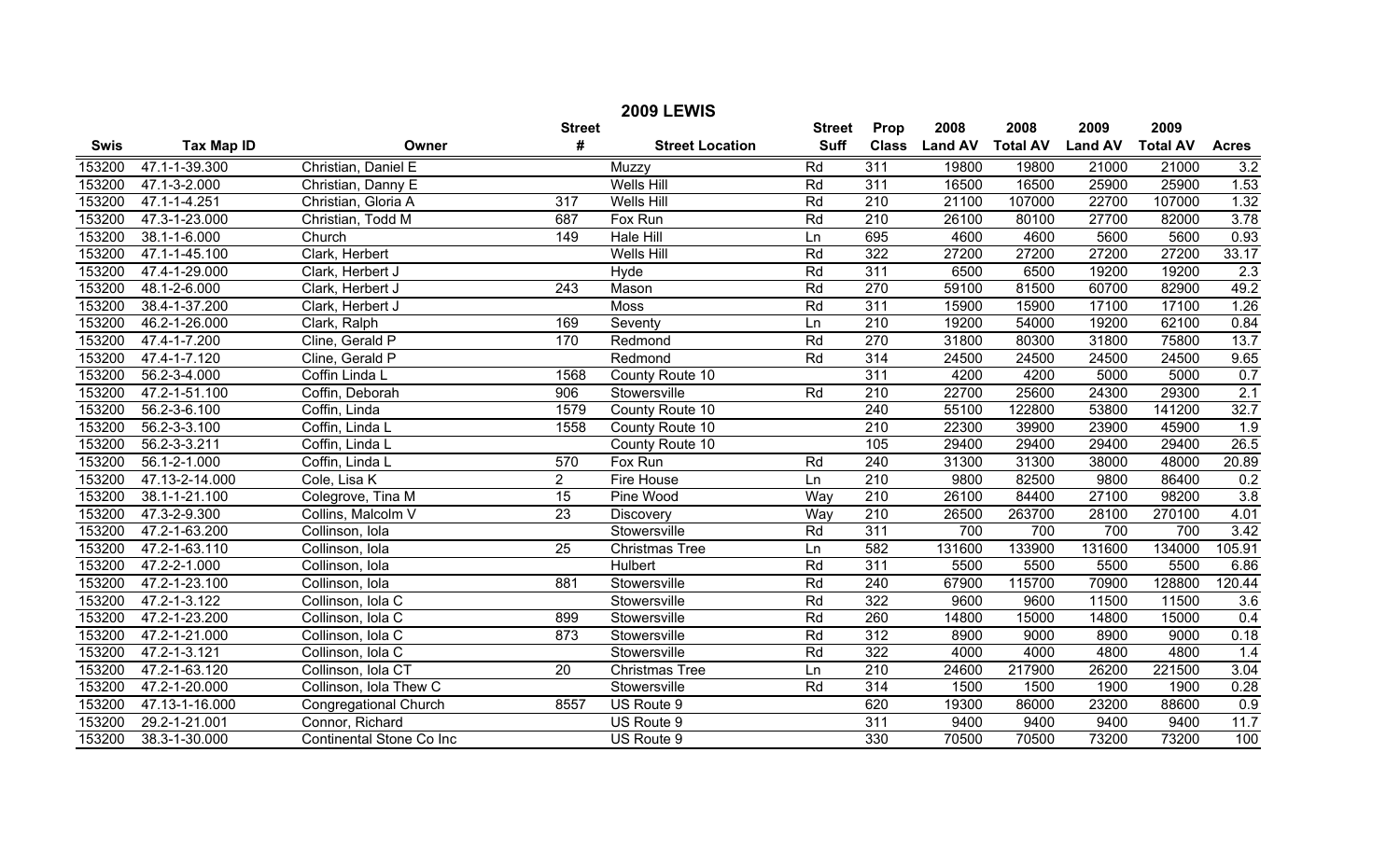| <b>2009 LEWIS</b> |                                |                          |                 |                        |               |                  |                |                 |                |                 |                |
|-------------------|--------------------------------|--------------------------|-----------------|------------------------|---------------|------------------|----------------|-----------------|----------------|-----------------|----------------|
|                   |                                |                          | <b>Street</b>   |                        | <b>Street</b> | Prop             | 2008           | 2008            | 2009           | 2009            |                |
| <b>Swis</b>       | <b>Tax Map ID</b>              | Owner                    | #               | <b>Street Location</b> | <b>Suff</b>   | <b>Class</b>     | <b>Land AV</b> | <b>Total AV</b> | <b>Land AV</b> | <b>Total AV</b> | <b>Acres</b>   |
| 153200            | 47.1-2-10.000                  | Continental Stone Co Inc |                 | US Route 9             |               | 910              | 36700          | 36700           | 42200          | 42200           | 108            |
| 153200            | 38.3-1-38.000                  | Continental Stone Co Inc |                 | US Route 9             |               | 330              | 20400          | 20400           | 20400          | 20400           | 22.8           |
| 153200            | 47.1-2-1.100                   | Continental Stone Co Inc |                 | US Route 9             |               | 321              | 30900          | 30900           | 35500          | 35500           | 46.2           |
| 153200            | 47.1-1-42.000                  | Coolidge, Charles A      | 211             | Goff                   | Rd            | 270              | 24500          | 34500           | 26100          | 38800           | $\,6$          |
| 153200            | 46.2-1-44.000                  | Coolidge, Charles A      |                 | Goff                   | Rd            | 321              | 40700          | 40700           | 40700          | 40700           | 46.98          |
| 153200            | 47.4-1-38.000                  | Coonrod, Alma            |                 | County Route 10        |               | 311              | 4000           | 4000            | 4000           | 4000            | $\frac{2}{2}$  |
| 153200            | 47.4-1-39.000                  | Coonrod, Alma            |                 | County Route 10        |               | 311              | 4000           | 4000            | 4000           | 4000            |                |
| 153200            | 47.4-1-11.000                  | Coonrod, Suanne          |                 | County Route 10        |               | 105              | 26100          | 26100           | 45200          | 45200           | 51.5           |
| 153200            | 47.4-1-27.100                  | Coonrod, Suanne          |                 | Hurley                 | Rd            | 321              | 30700          | 30700           | 30700          | 30700           | 23.25          |
| 153200            | 47.4-1-24.000                  | Coonrod, Suanne          |                 | Hurley                 | Rd            | 105              | 31800          | 31800           | 33200          | 33200           | 35.25          |
| 153200            | 56.2-3-23.000                  | Cornwright George E      | $\overline{25}$ | Cornwright             | Ln            | 240              | 99600          | 183400          | 92300          | 198100          | 103.21         |
| 153200            | 47.1-1-43.000                  | Cornwright, Barbara G    |                 | <b>Wells Hill</b>      | Rd            | 321              | 25200          | 25200           | 26400          | 26400           | 5.9            |
| 153200            | 47.1-1-33.200                  | Cornwright, Todd W       | 320             | <b>Wells Hill</b>      | Rd            | $\overline{210}$ | 25400          | 141400          | 28700          | 158400          | 3.46           |
| 153200            | 47.1-1-27.000                  | Cornwright, William      |                 | <b>Wells Hill</b>      | Rd            | 311              | 2800           | 2800            | 2800           | 2800            | $\overline{1}$ |
| 153200            | 47.1-1-25.100                  | Cornwright, William      |                 | <b>Wells Hill</b>      | Rd            | 260              | 86400          | 92900           | 93200          | 95000           | 109.2          |
| 153200            | 47.1-1-33.100                  | Cornwright, William H    | 354             | <b>Wells Hill</b>      | Rd            | 444              | 110500         | 330800          | 76700          | 330800          | 10.5           |
| 153200            | 47.1-2-25.200                  | Cornwright, William H    | 474             | Stowersville           | Rd            | 210              | 25000          | 218000          | 28300          | 239800          | 3.27           |
| 153200            | 47.2-1-31.000                  | Countryside Mgmnt Corp   | 682             | Stowersville           | Rd            | 441              | 43700          | 241500          | 55800          | 253600          | 4.39           |
| 153200            | 56.2-3-21.000                  | Coventry, Mavis          |                 | County Route 10        |               | 321              | 14700          | 14700           | 14700          | 14700           | 16.4           |
| 153200            | 47.2-1-12.100                  | Cox, Diana M             | 169             | Moss                   | Rd            | $\overline{210}$ | 26600          | 100700          | 28200          | 108400          | 4.03           |
| 153200            | 47.2-1-59.120                  | Crandall, Jamie          | 274             | Hyde                   | Rd            | 270              | 22500          | 34700           | 24100          | 34900           | $\overline{2}$ |
| 153200            | 47.2-1-57.000                  | Crandall, Joel A         | $\overline{81}$ | <b>Hulbert</b>         | Rd            | $\overline{210}$ | 24500          | 104500          | 24300          | 116000          | 2.1            |
| 153200            | 47.4-1-9.000                   | Cross, Arthur II         | 251             | Hyde                   | Rd            | $\overline{210}$ | 27900          | 100400          | 29500          | 111400          | 4.7            |
| 153200            | 47.2-1-43.000                  | Cross, Arthur T          | 137             | Hulbert                | Rd            | 210              | 21300          | 98100           | 22900          | 109900          | 1.4            |
| 153200            | 47.1-2-29.003                  | Cross, Bessie J          | 462             | Stowersville           | Rd            | $\overline{210}$ | 20900          | 34100           | 24200          | 42400           | 1.18           |
| 153200            | 47.1-2-28.000                  | Cross, Bessie J          | 458             | Stowersville           | Rd            | 270              | 12800          | 21700           | 6700           | 24000           | 0.28           |
| 153200            | 46.2-1-7.210                   | Cross, Carmen            | 29              | <b>Brookside</b>       | Way           | 210              | 33300          | 135100          | 34900          | 155400          | 7.41           |
| 153200            | 38.4-1-31.200                  | Cross, Daniel            | 219             | Moss                   | Rd            | 270              | 37300          | 48800           | 38900          | 48800           | 9.4            |
| 153200            | 38.4-1-32.100                  | Cross, Dean              |                 | <b>Moss</b>            | Rd            | 910              | 54100          | 54100           | 58100          | 58100           | 135            |
| 153200            | 38.4-1-8.112                   | Cross, Dean A            |                 | Deerhead-Reber         | Rd            | 322              | 33700          | 33700           | 34600          | 34600           | 10             |
| 153200            | 38.4-1-22.500                  | Cross, Debrah M          | 523             | <b>Moss</b>            | Rd            | 210              | 36700          | 91400           | 28600          | 99600           | 9.1            |
| 153200            | 46.2-1-10.000                  | Cross, Edward            | $\overline{12}$ | French                 | Way           | 210              | 16700          | 33600           | 16700          | 33700           | 0.54           |
| 153200            | 29.-3-3.000                    | Cross, Gifford A         |                 | <b>Trout Pond</b>      | Rd            | 311              |                |                 | 22800          | 22800           | 4.11           |
| 153200            | $\overline{46.2 - 1} - 31.000$ | Cross, Jane              | $\overline{81}$ | Wells Hill             | Rd            | 270              | 20500          | 32800           | 22100          | 32800           | $\mathbf{1}$   |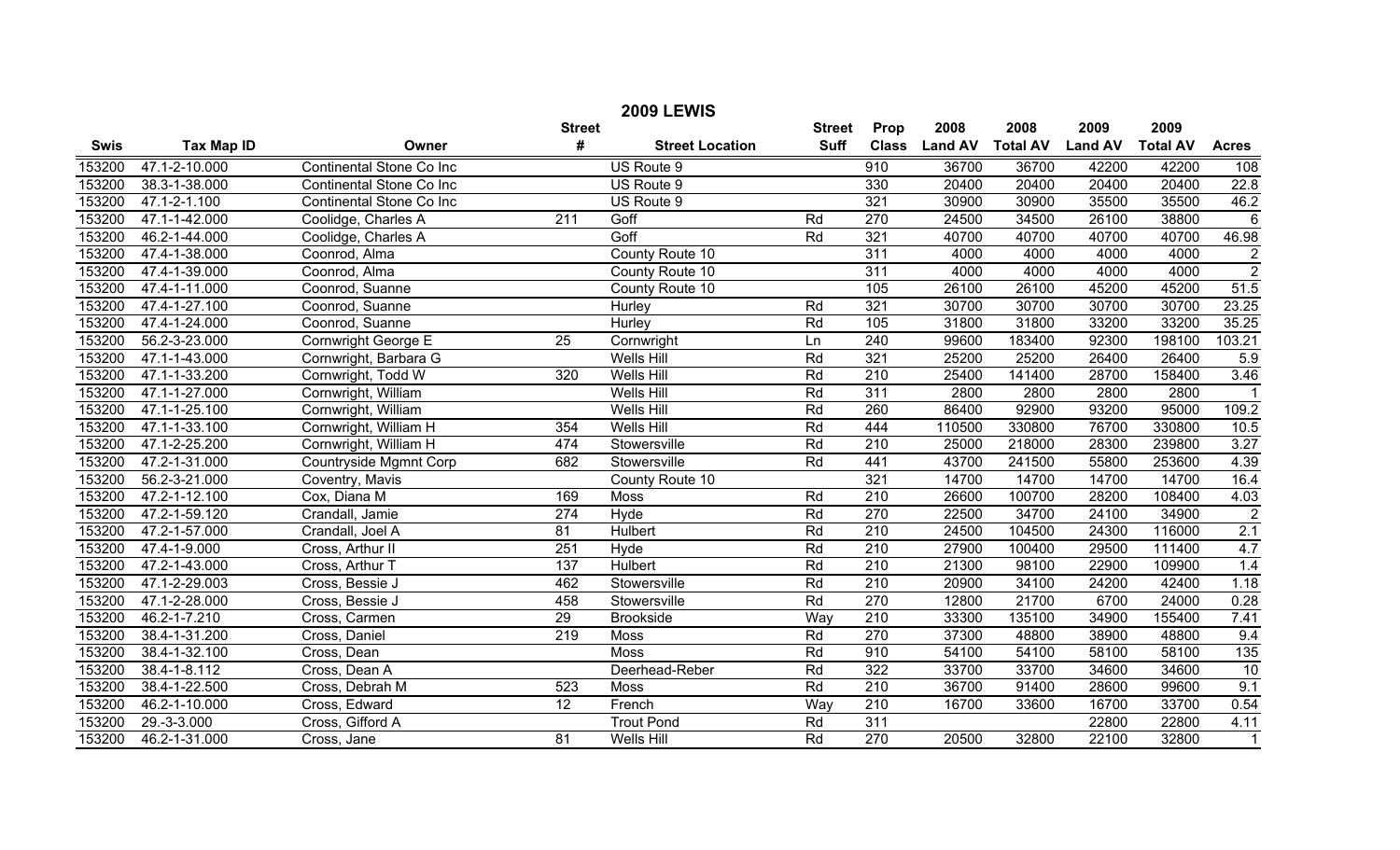|             |                   |                           |                  | <b>2009 LEWIS</b>      |               |                  |                |                 |                |                 |                  |
|-------------|-------------------|---------------------------|------------------|------------------------|---------------|------------------|----------------|-----------------|----------------|-----------------|------------------|
|             |                   |                           | <b>Street</b>    |                        | <b>Street</b> | Prop             | 2008           | 2008            | 2009           | 2009            |                  |
| <b>Swis</b> | <b>Tax Map ID</b> | Owner                     | #                | <b>Street Location</b> | <b>Suff</b>   | <b>Class</b>     | <b>Land AV</b> | <b>Total AV</b> | <b>Land AV</b> | <b>Total AV</b> | <b>Acres</b>     |
| 153200      | 47.1-1-11.000     | Cross, Leona              | 8899             | US Route 9             |               | 210              | 21700          | 63100           | 23300          | 70000           | 1.6              |
| 153200      | 47.13-1-11.000    | Cross, Richard H          | 8579             | US Route 9             |               | 210              | 22100          | 75100           | 25400          | 85700           | 1.81             |
| 153200      | 47.1-2-21.000     | Cross, Thomas             | 8630             | US Route 9             |               | $\overline{210}$ | 16400          | 41300           | 16400          | 41300           | 0.5              |
| 153200      | 47.1-2-35.000     | Cross, Thomas             | 487              | Stowersville           | Rd            | $\overline{210}$ | 25000          | 208900          | 28300          | 218400          | 3.25             |
| 153200      | 29.-2-21.000      | Cross, Wyman              | 9764             | US Route 9             |               | 260              | 36200          | 40300           | 37800          | 44700           | 20.57            |
| 153200      | 46.2-1-36.000     | Crossman, Frederick       | 20               | Crossman               | Ln            | 260              | 21900          | 45900           | 23500          | 53900           | 1.7              |
| 153200      | 38.3-1-36.200     | Crowningshield, Brian A   | 9039             | US Route 9             |               | $\overline{210}$ | 27900          | 80600           | 29500          | 84900           | 4.71             |
| 153200      | 38.2-1-11.200     | Crowningshield, Chad      |                  | Deerhead-Reber         | Rd            | 322              | 64400          | 64400           | 64400          | 64400           | 105.52           |
| 153200      | 38.3-1-36.100     | Crowningshield, Florence  | 9045             | US Route 9             |               | 210              | 18500          | 74300           | 18500          | 77900           | 0.76             |
| 153200      | 38.4-1-10.000     | Crowningshield, Glen W    |                  | Deerhead-Reber         | Rd            | 910              | 600            | 600             | 600            | 600             | 0.3              |
| 153200      | 38.2-1-19.000     | Crowningshield, L         |                  | Deerhead-Reber         | Rd            | 910              | 16600          | 16600           | 19700          | 19700           | 46.2             |
| 153200      | 38.4-1-8.111      | Crowningshield, Leon      | 351              | Deerhead-Reber         | Rd            | 322              | 89400          | 89400           | 89400          | 89400           | 84.7             |
| 153200      | 38.2-1-18.000     | Crowningshield, Leon      |                  | Deerhead-Reber         | Rd            | $\overline{311}$ | 14300          | 14300           | 19400          | 19400           | 6.1              |
| 153200      | 38.2-1-17.000     | Crowningshield, Leon      |                  | Deerhead-Reber         | Rd            | 330              | 19200          | 19200           | 20200          | 20200           | 7.8              |
| 153200      | 38.2-1-11.100     | Crowningshield, Leon      |                  | Deerhead-Reber         | Rd            | 321              | 32800          | 32800           | 34900          | 34900           | 41               |
| 153200      | 38.4-1-12.100     | Crowningshield, Mary Ann  | 432              | Deerhead-Reber         | Rd            | 240              | 37300          | 130500          | 38900          | 144800          | 22               |
| 153200      | 47.4-1-1.100      | Crowningshield, Michael J | 99               | Redmond                | Rd            | 210              | 24100          | 242600          | 25700          | 254400          | 10               |
| 153200      | 38.3-1-36.300     | Crowningshield, Tina L    | 9039             | US Route 9             |               | 210              | 21100          | 105000          | 22700          | 105000          | 1.28             |
| 153200      | 38.4-1-8.200      | Crowningshield, Wilford   | 375              | Deerhead-Reber         | Rd            | 240              | 59400          | 125900          | 37600          | 146900          | 20.43            |
| 153200      | 38.4-1-9.000      | Crowningshield, Wilford G |                  | Deerhead-Reber         | Rd            | $\overline{314}$ | 1000           | 1000            | 1000           | 1000            | 0.5              |
| 153200      | 38.4-1-21.000     | Crowningshield, Wilford G |                  | Moss                   | Rd            | 910              | 64700          | 64700           | 64700          | 64700           | 102.6            |
| 153200      | 38.4-1-22.400     | Crowningshield, Wilford G | 568              | <b>Moss</b>            | Rd            | 322              | 30300          | 30300           | 33300          | 33300           | 37.8             |
| 153200      | 38.4-1-8.120      | Crowningshield, Wilma R   | 351              | Deerhead-Reber         | Rd            | 210              | 25500          | 86300           | 27600          | 99200           | 8.5              |
| 153200      | 38.4-1-11.000     | Crumley, William          | 395              | Deerhead-Reber         | Rd            | $\overline{210}$ | 26500          | 93500           | 28100          | 103800          | $\overline{4}$   |
| 153200      | 56.1-2-29.000     | Curran, Scott             | $\overline{135}$ | Ray Woods              | Rd            | $\overline{210}$ | 31700          | 255400          | 33300          | 274600          | 6.62             |
| 153200      | 47.3-2-6.000      | Curtis, Langdon           | 1112             | County Route 10        |               | 240              | 42200          | 112400          | 30400          | 122300          | 11.4             |
| 153200      | 55.2-1-18.100     | Cutting, Randall N        |                  | Cutting                | Rd            | 322              | 25800          | 25800           | 27000          | 27000           | 14               |
| 153200      | 55.2-1-19.100     | Cutting, Randall N        | 74               | Cutting                | Rd            | 240              | 83400          | 177400          | 86900          | 211600          | 68.28            |
| 153200      | 55.2-1-20.000     | Cutting, Randall N        |                  | Cutting                | Rd            | 322              | 45000          | 45000           | 45000          | 45000           | 54.4             |
| 153200      | 47.3-2-15.100     | Daby, Donald              | 1169             | County Route 10        |               | 210              | 26700          | 62400           | 27100          | 70100           | 3.5              |
| 153200      | 56.2-3-25.000     | Daly, Robert T            | 1711             | County Route 10        |               | 210              | 23600          | 40800           | 22700          | 40800           | $\overline{1.3}$ |
| 153200      | 48.1-2-2.000      | Daniels, George           | 645              | Hyde                   | Rd            | 210              | 36100          | 122400          | 37700          | 126900          | 8.8              |
| 153200      | 48.1-2-1.100      | Danielson, Carol          |                  | Mason                  | Rd            | 910              |                |                 | 35000          | 35000           | 37.16            |
| 153200      | 56.2-3-18.220     | Davis, Harry A            |                  | <b>Wadhams Heights</b> | Ln            | 311              | 27400          | 27400           | 28600          | 28600           | 6.99             |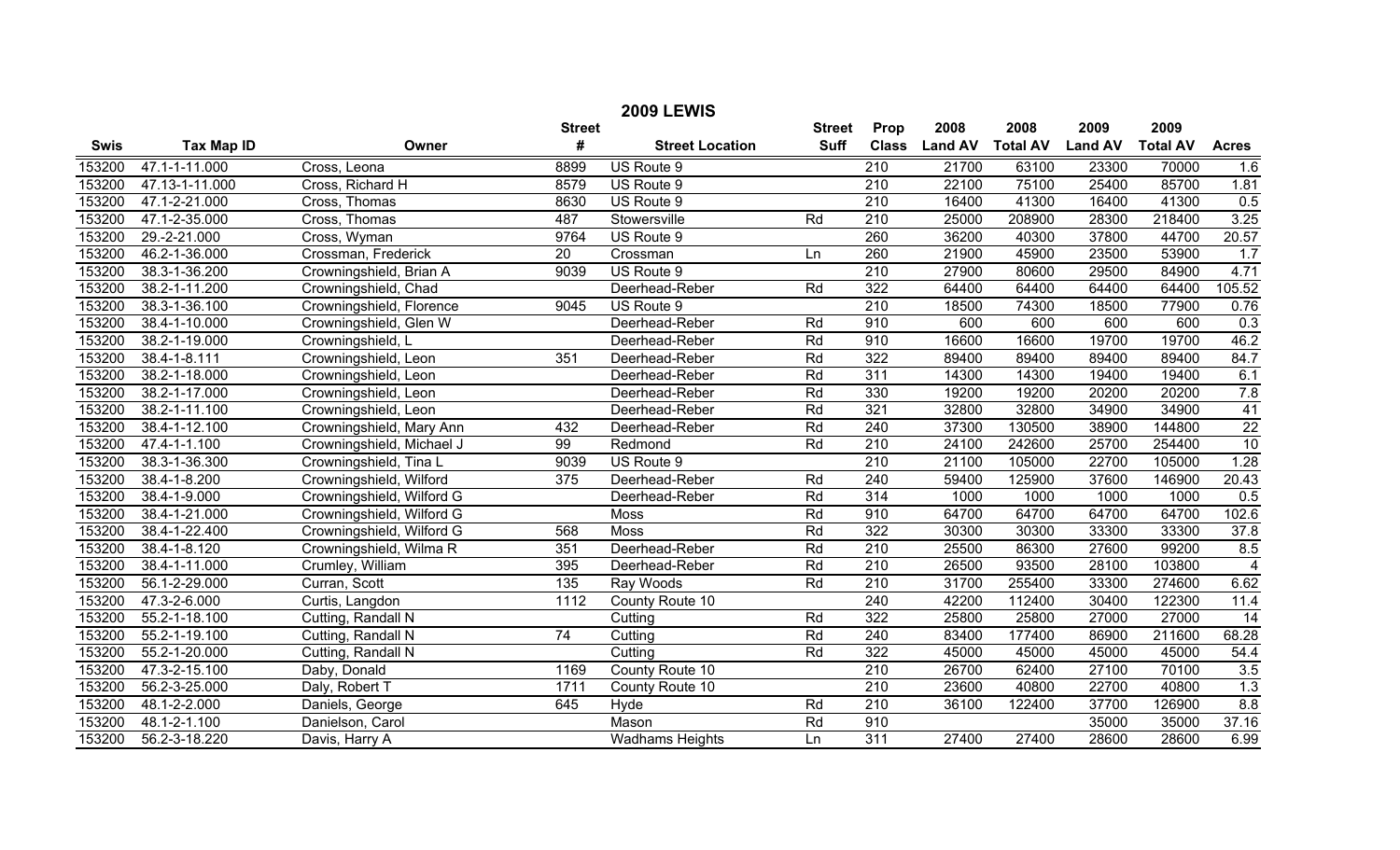| <b>2009 LEWIS</b> |                   |                      |                  |                        |                  |                  |                |                 |                |                 |                  |
|-------------------|-------------------|----------------------|------------------|------------------------|------------------|------------------|----------------|-----------------|----------------|-----------------|------------------|
|                   |                   |                      | <b>Street</b>    |                        | <b>Street</b>    | Prop             | 2008           | 2008            | 2009           | 2009            |                  |
| <b>Swis</b>       | <b>Tax Map ID</b> | Owner                | #                | <b>Street Location</b> | <b>Suff</b>      | <b>Class</b>     | <b>Land AV</b> | <b>Total AV</b> | <b>Land AV</b> | <b>Total AV</b> | <b>Acres</b>     |
| 153200            | 57.1-3-4.200      | Davis, Lyman G       | 2049             | County Route 10        |                  | 240              | 35600          | 120900          | 38600          | 134200          | 21.6             |
| 153200            | 47.4-1-6.000      | Davis, Rodney C      |                  | Hyde                   | Rd               | 105              | 16200          | 16200           | 16200          | 16200           | 14.6             |
| 153200            | 47.4-1-10.100     | Davis, Rodney C      | 177              | Hyde                   | Rd               | $\overline{210}$ | 24700          | 63800           | 26300          | 71100           | $\overline{3.1}$ |
| 153200            | 47.4-1-10.200     | Davis, Rodney C      | $\overline{213}$ | Hyde                   | Rd               | 240              | 92600          | 178700          | 101800         | 198400          | 86.7             |
| 153200            | 46.2-1-45.000     | Davis, Sarah H       | 112              | Goff                   | Rd               | 210              | 21900          | 70900           | 23500          | 70900           | 1.7              |
| 153200            | 56.2-3-18.210     | Delia Charles        |                  | <b>Wadhams Heights</b> | Ln               | 311              | 24100          | 24100           | 25300          | 25300           | 5.35             |
| 153200            | 56.2-3-18.100     | Delia, Virginia      | 174              | <b>Wadhams Heights</b> | $\overline{\ln}$ | 210              | 24500          | 133800          | 26100          | 158600          | 3.01             |
| 153200            | 55.2-1-35.004     | Deming, John         |                  | Roscoe                 | Rd               | 322              | 98800          | 98800           | 104400         | 104400          | 208.8            |
| 153200            | 55.2-1-19.211     | Deming, John A       |                  | Cutting                | Rd               | 321              | 24400          | 24400           | 24400          | 24400           | 3.12             |
| 153200            | 47.2-1-27.002     | Deming, John A       |                  | Mason                  | Rd               | 312              | 84400          | 84400           | 88000          | 89800           | 134.4            |
| 153200            | 47.3-2-5.000      | Deming, John A       |                  | County Route 10        |                  | 910              | 19400          | 19400           | 19400          | 19400           | 24.3             |
| 153200            | 47.1-2-16.100     | Deming, John A       |                  | Stowersville           | Rd               | 910              | 136200         | 136200          | 136200         | 136200          | 216.3            |
| 153200            | 47.1-2-14.000     | Deming, John A       |                  | Redmond                | Rd               | 910              | 40700          | 40700           | 40700          | 40700           | 36.6             |
| 153200            | 38.1-1-19.000     | Deming, John A       |                  | US Route 9             |                  | 311              | 15600          | 15600           | 15600          | 15600           | 8.9              |
| 153200            | 38.1-1-18.000     | Deming, John A       |                  | US Route 9             |                  | 322              | 57900          | 57900           | 57900          | 57900           | 87.3             |
| 153200            | 47.1-1-13.000     | Denton Kimberley A   |                  | US Route 9             |                  | 311              | 13500          | 13500           | 21900          | 21900           | 3.77             |
| 153200            | 47.1-1-1.131      | Denton, Allan        | 9                | Sandys                 | Way              | 240              | 68500          | 166200          | 71700          | 168100          | 36.41            |
| 153200            | 47.1-1-5.000      | Denton, Allan        |                  | Pulsifer               | Ln               | 311              | 500            | 500             | 500            | 500             | 0.15             |
| 153200            | 47.1-1-8.000      | Denton, Allen        | $\overline{39}$  | Pulsifer               | Ln               | $\overline{210}$ | 18900          | 89600           | 17700          | 99500           | 0.8              |
| 153200            | 47.1-1-10.200     | Denton, Allen        |                  | Pulsifer               | Ln               | 311              | 7400           | 7400            | 8300           | 8300            | 0.5              |
| 153200            | 47.1-1-1.132      | Denton, Andrew J     | $\overline{27}$  | Sandys                 | Way              | 210              | 25700          | 129900          | 27300          | 155900          | 3.59             |
| 153200            | 47.13-4-9.200     | Denton, Edwin R      | 8603             | US Route 9             |                  | 210              | 14100          | 59500           | 14100          | 68400           | 0.36             |
| 153200            | 47.2-1-66.000     | Denton, Kevin        | 41               | Moss                   | Rd               | 270              | 36300          | 55400           | 28400          | 55400           | 8.88             |
| 153200            | 56.2-3-3.212      | Denton, Kevin        | 1535             | County Route 10        |                  | $\overline{312}$ | 37000          | 37000           | 37000          | 37000           | 43               |
| 153200            | 47.1-1-1.120      | Denton, Raymond L    | $\overline{128}$ | Sandys                 | Way              | 240              | 85100          | 151000          | 86700          | 154300          | 150              |
| 153200            | 47.1-1-10.110     | Denton, Russell      | 19               | Pulsifer               | Ln               | 210              | 25900          | 149700          | 27700          | 163000          | 3.69             |
| 153200            | 47.1-2-42.000     | Denton, Russell J    | 423              | Stowersville           | Rd               | 485              | 17400          | 204200          | 17400          | 204200          | 0.45             |
| 153200            | 47.1-1-9.000      | Denton, Russell J    |                  | US Route 9             |                  | 321              | 37700          | 37700           | 42400          | 42400           | 66.11            |
| 153200            | 55.2-1-36.200     | Denton, Stephen C Jr | 104              | <b>Blood Hill</b>      | Rd               | 210              | 30700          | 313900          | 32300          | 346500          | 6.08             |
| 153200            | 38.4-1-23.000     | Dickerson, Carol A   |                  | Moss                   | Rd               | 321              | 21800          | 21800           | 23000          | 23000           | 4.2              |
| 153200            | 39.3-3-6.000      | Dickerson, Darren    |                  | Stowersville           | Rd               | 105              | 300            | 300             | 300            | 300             | 0.33             |
| 153200            | 46.4-1-8.200      | Dickerson, Gary A    |                  | <b>Burpee Hill</b>     | Rd               | 322              | 25700          | 25700           | 25700          | 25700           | 11               |
| 153200            | 47.13-1-20.000    | Dickerson, Gary A    |                  | Fox Run                | Rd               | $\overline{312}$ | 24400          | 30400           | 26800          | 33200           | 5.5              |
| 153200            | 47.13-1-19.000    | Dickerson, Gary A    | 8545             | US Route 9             |                  | $\overline{210}$ | 19700          | 135200          | 21400          | 135200          | 0.9              |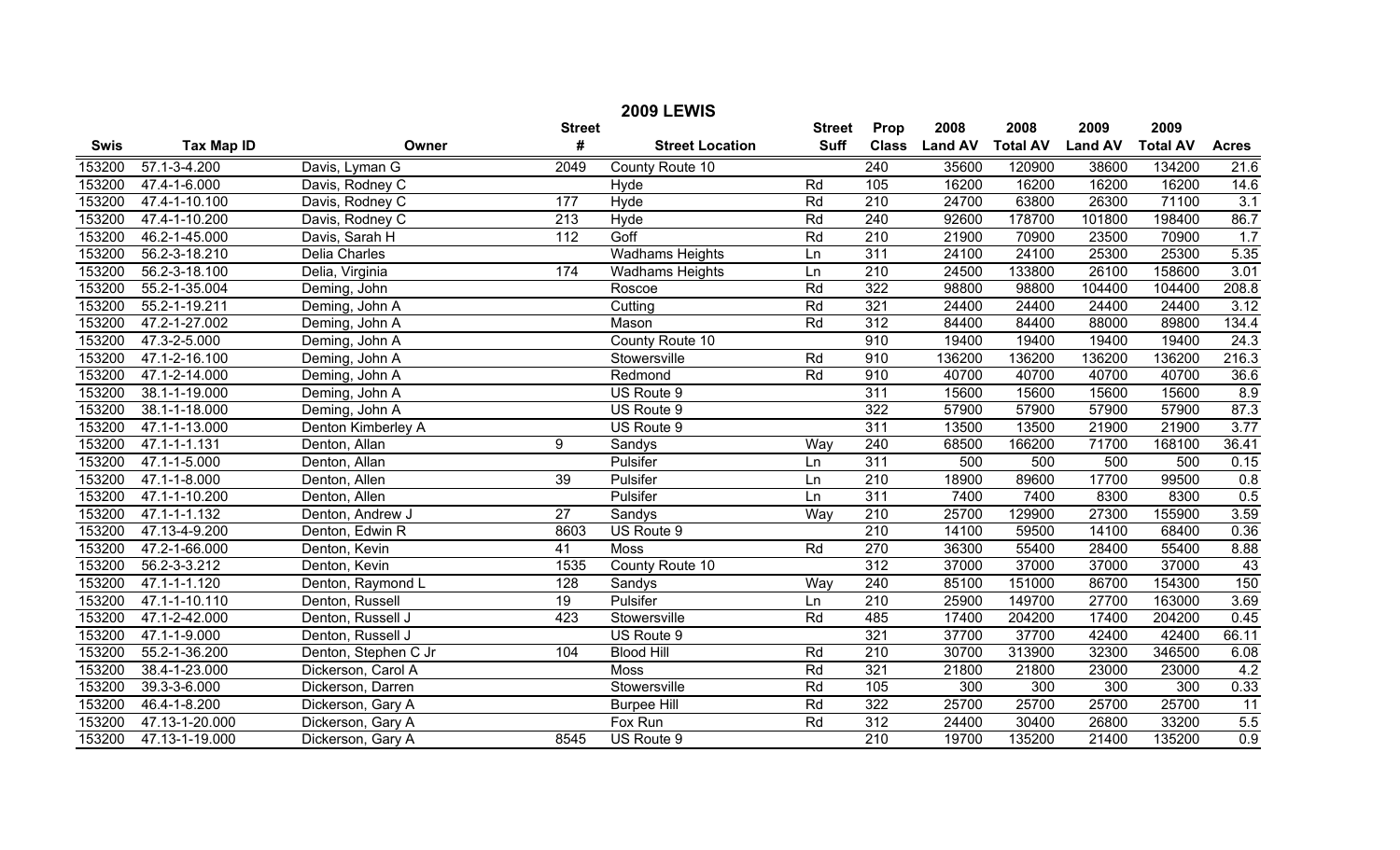|             | <b>2009 LEWIS</b>              |                        |                  |                        |               |                  |                |                 |                |                 |                |  |
|-------------|--------------------------------|------------------------|------------------|------------------------|---------------|------------------|----------------|-----------------|----------------|-----------------|----------------|--|
|             |                                |                        | <b>Street</b>    |                        | <b>Street</b> | Prop             | 2008           | 2008            | 2009           | 2009            |                |  |
| <b>Swis</b> | <b>Tax Map ID</b>              | Owner                  | #                | <b>Street Location</b> | <b>Suff</b>   | <b>Class</b>     | <b>Land AV</b> | <b>Total AV</b> | <b>Land AV</b> | <b>Total AV</b> | <b>Acres</b>   |  |
| 153200      | 29.4-1-17.000                  | Dickerson, Glenn O     |                  | US Route 9             |               | 910              | 43700          | 43700           | 46500          | 46500           | 83.3           |  |
| 153200      | 29.4-1-19.000                  | Dickerson, Glenn O     |                  | US Route 9             |               | 910              | 40300          | 40300           | 43000          | 43000           | 81.3           |  |
| 153200      | 56.2-3-6.200                   | Dickerson, Larry       | 1603             | County Route 10        |               | $\overline{210}$ | 29500          | 124900          | 31100          | 124900          | 5.5            |  |
| 153200      | 47.4-1-16.000                  | Dickerson, Larry L     |                  | Hurley                 | Rd            | 910              | 28300          | 28300           | 28300          | 28300           | 35.4           |  |
| 153200      | 56.2-3-3.220                   | Dickerson, Larry L     |                  | County Route 10        |               | 105              | 23300          | 23300           | 23300          | 23300           | 37.33          |  |
| 153200      | 48.1-2-5.000                   | Dickerson, Larry L     |                  | Hyde                   | Rd            | 910              | 112700         | 112700          | 113700         | 113700          | 228.8          |  |
| 153200      | 48.3-2-4.000                   | Dickerson, Larry L     | 132              | Hurley                 | Rd            | 240              | 108100         | 138900          | 105200         | 147200          | 142.4          |  |
| 153200      | 47.2-1-35.100                  | Dickerson, Larry L     |                  | Hyde                   | Rd            | 910              | 65400          | 65400           | 69100          | 69100           | 124.4          |  |
| 153200      | 39.3-3-4.200                   | Dickerson, Maxwell     | 1217             | Stowersville           | Rd            | 270              | 33100          | 60800           | 34700          | 86800           | 16.7           |  |
| 153200      | 38.4-1-18.000                  | Dickerson, Mildred     |                  | Moss                   | Rd            | 910              | 67700          | 67700           | 67700          | 67700           | 151.28         |  |
| 153200      | 47.2-1-26.000                  | Dickerson, Mildred     | 1131             | Stowersville           | Rd            | 240              | 103200         | 105800          | 103200         | 105800          | 152.9          |  |
| 153200      | 38.4-1-19.000                  | Dickerson, Warren      |                  | Moss                   | Rd            | 910              | 28200          | 28200           | 32200          | 32200           | 50.7           |  |
| 153200      | 29.4-1-16.000                  | Dickerson, William     |                  | US Route 9             |               | 910              | 22600          | 22600           | 24400          | 24400           | 43.5           |  |
| 153200      | 55.2-1-18.200                  | Dickinson, Arthur L    | 97               | Cutting                | Rd            | 210              | 22400          | 172800          | 24000          | 181400          | 3.4            |  |
| 153200      | 56.1-2-25.000                  | Diehl, Robert M        | 8198             | US Route 9             |               | 210              | 35100          | 133400          | 36700          | 142800          | 8.3            |  |
| 153200      | 47.13-1-12.000                 | Disogra, Nicholas      | 8571             | US Route 9             |               | $\overline{210}$ | 21600          | 88100           | 24900          | 95100           | 1.53           |  |
| 153200      | 47.3-1-14.000                  | Dodd, William H        | 56               | Hillman                | Ln            | 280              | 67900          | 153600          | 91900          | 205000          | 69.4           |  |
| 153200      | 57.1-3-13.000                  | Dodge, Arthur          |                  | <b>Wadhams Heights</b> | Ln            | 314              | 19900          | 19900           | 19900          | 19900           | 2.7            |  |
| 153200      | 47.1-2-22.000                  | Dougan, Maureen P      | 8626             | US Route 9             |               | 210              | 19700          | 81800           | 21400          | 92000           | 0.9            |  |
| 153200      | 47.1-2-33.000                  | Dowd, Edward G         | 493              | Stowersville           | Rd            | $\overline{210}$ | 24500          | 64000           | 27800          | 71700           | $\overline{3}$ |  |
| 153200      | 47.3-1-7.100                   | Doyle, Heidi D         | $\overline{718}$ | Fox Run                | Rd            | 240              | 68000          | 137300          | 71000          | 152400          | 62.3           |  |
| 153200      | 56.2-3-15.000                  | Driscoll, Mary         | 1806             | County Route 10        |               | 240              | 103100         | 202300          | 106300         | 232600          | 112.7          |  |
| 153200      | 47.13-1-7.000                  | Drummond Wayne F       | 51               | Osawentha              | Dr            | $\overline{210}$ | 19700          | 97300           | 21400          | 108500          | 0.9            |  |
| 153200      | 29.-2-25.200                   | Drummond, Jill H       | 9687             | US Route 9             |               | 210              | 29300          | 132500          | 30900          | 165600          | 5.38           |  |
| 153200      | 46.2-1-48.130                  | Dubay, Brian C         |                  | Goff                   | Rd            | 322              | 28400          | 28400           | 29400          | 29400           | 17.2           |  |
| 153200      | 46.2-1-48.110                  | Dubay, Ellen I         | 61               | Goff                   | Rd            | 210              | 28500          | 78300           | 30100          | 87700           | $\overline{5}$ |  |
| 153200      | 46.2-1-30.000                  | Dubay, Ronald E        | 39               | Johnson                | Ln            | 240              | 37700          | 177600          | 39300          | 198900          | 22.5           |  |
| 153200      | 46.4-1-16.000                  | Dubrey, Jill K         |                  | Fox Run                | Rd            | 311              | 5000           | 5000            | 5000           | 5000            | 0.2            |  |
| 153200      | 47.1-2-44.000                  | Duckwald, Loral E      | 8702             | US Route 9             |               | 210              | 4900           | 40700           | 4900           | 40700           | 0.1            |  |
| 153200      | 46.2-1-57.200                  | Dunsmore, Joseph V     | 261              | Carlott                | Rd            | $\overline{210}$ | 24900          | 77700           | 26500          | 80600           | 3.2            |  |
| 153200      | 47.4-1-1.220                   | Duntley, Christopher S | $\overline{82}$  | Redmond                | Rd            | 240              | 28000          | 71200           | 29600          | 81700           | 10.39          |  |
| 153200      | 47.4-1-1.211                   | Duntley, Christopher S |                  | Redmond                | Rd            | 314              | 6300           | 6300            | 7900           | 7900            | 7.92           |  |
| 153200      | 47.4-1-1.230                   | Duntley, Christopher S | $\overline{77}$  | Redmond                | Rd            | 240              | 28500          | 144300          | 30100          | 155000          | 11             |  |
| 153200      | $\overline{47.2 - 1} - 61.000$ | Duntley, Milton        |                  | Hulbert                | Rd            | 321              | 40000          | 40000           | 40000          | 40000           | 50             |  |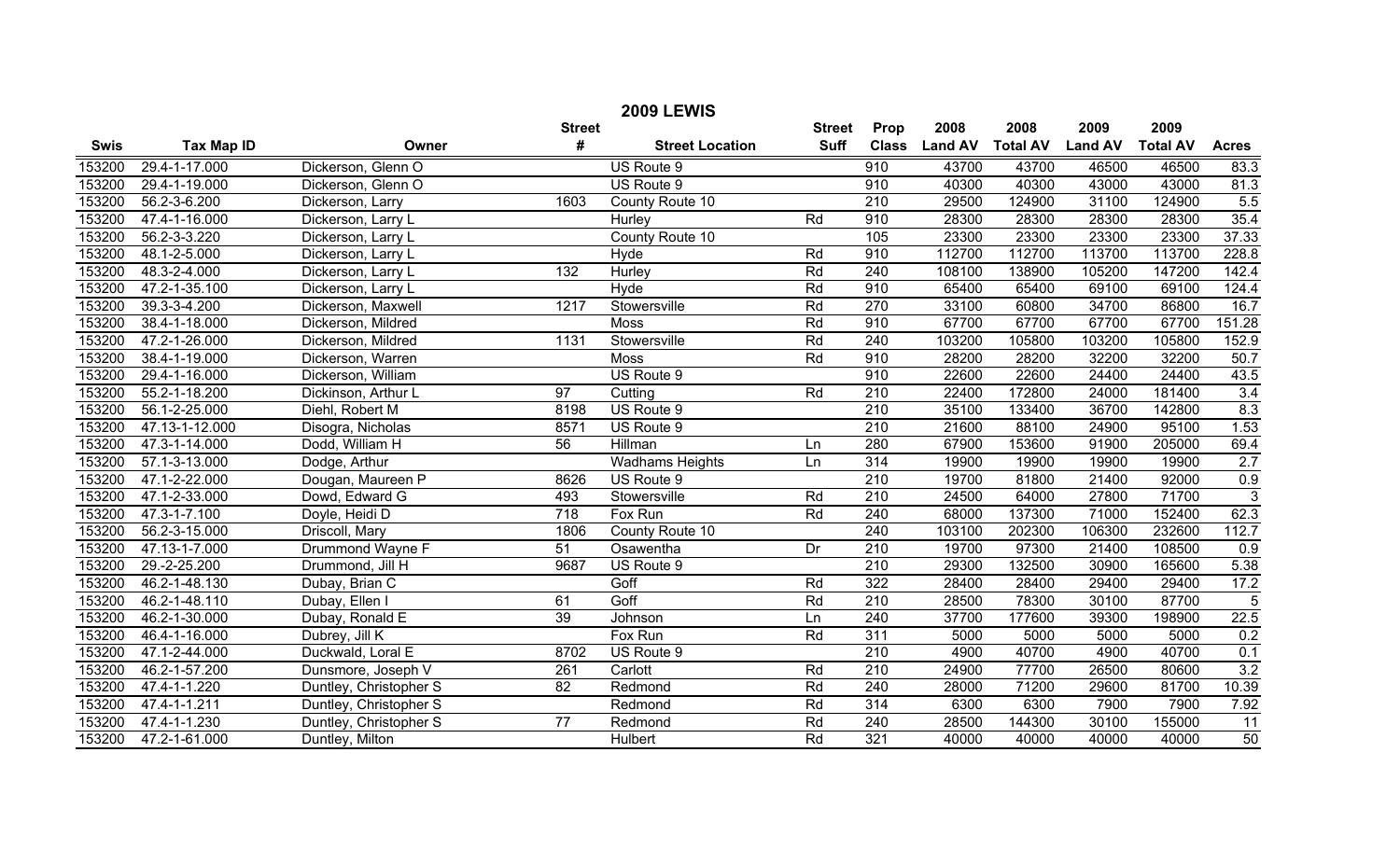| <b>2009 LEWIS</b> |                   |                                       |               |                        |               |                  |                |                 |                |                 |                  |
|-------------------|-------------------|---------------------------------------|---------------|------------------------|---------------|------------------|----------------|-----------------|----------------|-----------------|------------------|
|                   |                   |                                       | <b>Street</b> |                        | <b>Street</b> | Prop             | 2008           | 2008            | 2009           | 2009            |                  |
| <b>Swis</b>       | <b>Tax Map ID</b> | Owner                                 | #             | <b>Street Location</b> | <b>Suff</b>   | <b>Class</b>     | <b>Land AV</b> | <b>Total AV</b> | <b>Land AV</b> | <b>Total AV</b> | <b>Acres</b>     |
| 153200            | 56.1-2-48.120     | Duso, Bernard H Jr                    | 139           | Cutting                | Rd            | 210              | 25300          | 111000          | 26900          | 111000          | 3.4              |
| 153200            | 47.13-2-29.000    | Duso, Stephen F                       | 8534          | US Route 9             |               | 210              | 20700          | 81400           | 24000          | 83700           | $\overline{1.1}$ |
| 153200            | 47.1-2-26.400     | Dwight, John K                        | 452           | Stowersville           | Rd            | $\overline{311}$ | 13400          | 24700           | 13400          | 13400           | 0.32             |
| 153200            | 47.1-2-26.300     | Dwight, John K                        |               | Stowersville           | Rd            | 311              | 15400          | 15400           | 16200          | 16200           | 0.68             |
| 153200            | 47.1-2-26.100     | Dwight, John K                        | 452           | Stowersville           | Rd            | 311              | 35000          | 35000           | 35000          | 35000           | 3.56             |
| 153200            | 56.1-2-23.000     | Dwight, John K                        | 8263          | US Route 9             |               | 210              | 19700          | 59900           | 19900          | 148000          | 0.9              |
| 153200            | 56.1-2-22.000     | Dwight, John K                        |               | US Route 9             |               | 322              | 23800          | 23800           | 27400          | 27400           | 14.5             |
| 153200            | 46.2-1-34.000     | Eckert, Kevin B                       | 56            | Johnson                | Ln            | 260              | 4900           | 28200           | 4900           | 28200           | 0.1              |
| 153200            | 38.4-1-12.200     | <b>Eddy Foundation</b>                |               | Moss                   | Rd            | $\overline{314}$ | 26700          | 26700           | 32400          | 32400           | 9                |
| 153200            | 38.4-1-15.000     | <b>Eddy Foundation</b>                | 632           | Moss                   | Rd            | $\overline{312}$ | 39500          | 41000           | 39500          | 41000           | 12.4             |
| 153200            | 47.1-1-39.110     | Egglefield, Lew E                     | 51            | <b>Birch Trail</b>     | Way           | 240              | 66800          | 129100          | 68400          | 133300          | 77               |
| 153200            | 47.13-2-37.200    | Egglefield, Robert                    | 989           | County Route 10        |               | 210              | 23000          | 90600           | 26300          | 103600          | 2.23             |
| 153200            | 47.13-2-37.100    | Egglefield, Robert                    |               | County Route 10        |               | 311              | 6100           | 6100            | 7900           | 7900            | 2.38             |
| 153200            | 47.13-4-3.200     | Elder, Daniel H                       | 67            | Osawentha              | Dr            | 210              | 17200          | 63900           | 17200          | 70900           | 0.6              |
| 153200            | 55.4-2-1.000      | Elizabethtown Water Dept              |               | Old Military           | Ln            | 322              | 66300          | 66300           | 66300          | 66300           | 49.5             |
| 153200            | 56.1-2-16.000     | Elizabethtown-Lewis                   | 8143          | US Route 9             |               | 662              | 16400          | 150000          | 65000          | 162000          | 0.45             |
| 153200            | 47.3-2-8.000      | Engler, Brett                         |               | County Route 10        |               | 260              | 79300          | 96600           | 75600          | 97800           | 81.7             |
| 153200            | 47.1-2-15.000     | Engler, Brett                         |               | Stowersville           | Rd            | 321              | 74900          | 74900           | 74900          | 74900           | 89.8             |
| 153200            | 29.-2-9.000       | <b>Essex Co ARC Facilities Inc</b>    | 2132          | <b>Trout Pond</b>      | Rd            | $\overline{210}$ | 23100          | 168100          | 24700          | 256900          | 2.3              |
| 153200            | 47.13-2-33.000    | <b>Essex Co Facilities Inc</b>        | 8518          | US Route 9             |               | 484              | 9600           | 34900           | 11000          | 35900           | 0.2              |
| 153200            | 47.13-2-34.000    | <b>Essex Co Facilities Inc</b>        | 8516          | US Route 9             |               | $\overline{210}$ | 9600           | 91700           | 9600           | 91700           | 0.3              |
| 153200            | 47.2-1-30.120     | <b>Essex County</b>                   |               | Stowersville           | Rd            | 322              | 29500          | 29500           | 30700          | 30700           | 17.32            |
| 153200            | 47.2-1-30.110     | <b>Essex County</b>                   | 702           | Stowersville           | Rd            | 670              | 407200         | 30500300        | 427500         | 30535400        | 12.4             |
| 153200            | 38.2-1-2.000      | <b>Essex County</b>                   |               | Deerhead-Reber         | Rd            | 910              | 11800          | 11800           | 11800          | 11800           | 20.9             |
| 153200            | 56.1-2-21.000     | <b>Essex County</b>                   | 8181          | US Route 9             |               | 323              | 153300         | 153300          | 153300         | 153300          | 45               |
| 153200            | 56.1-2-11.000     | <b>Essex County</b>                   | 8053          | US Route 9             |               | 651              | 107500         | 1226200         | 166000         | 1226200         | 9.6              |
| 153200            | 47.1-1-22.100     | <b>Essex County ARC Facilities In</b> | 403           | Wells Hill             | Rd            | 210              | 24500          | 165600          | 27900          | 190400          | 3.03             |
| 153200            | 47.1-1-24.000     | <b>Essex County Facilities Inc</b>    | 408           | Wells Hill             | Rd            | 210              | 21000          | 200100          | 24300          | 222100          | 1.26             |
| 153200            | 47.3-2-21.000     | <b>Essex County Govt Ctr</b>          |               | US Route 9             |               | $\overline{942}$ | 14400          | 14400           | 14900          | 14900           | 18.6             |
| 153200            | 47.3-2-16.000     | <b>Essex County Govt Ctr</b>          |               | Ray Woods              | Rd            | $\overline{942}$ | 12400          | 12400           | 14200          | 14200           | 15.5             |
| 153200            | 47.3-2-22.000     | <b>Essex County Govt Ctr</b>          |               | US Route 9             |               | 942              | 122500         | 122500          | 122500         | 122500          | 159.2            |
| 153200            | 47.3-2-20.000     | <b>Essex County Govt Ctr</b>          |               | Ray Woods              | Rd            | 942              | 200900         | 200900          | 200900         | 200900          | 261.1            |
| 153200            | 56.1-2-24.000     | <b>Essex County Govt Ctr</b>          |               | US Route 9             |               | $\overline{942}$ | 48300          | 48300           | 48300          | 48300           | 68.85            |
| 153200            | 56.1-2-10.000     | <b>Essex County Govt Ctr</b>          |               | US Route 9             |               | 322              | 168400         | 168400          | 168400         | 168400          | 49.42            |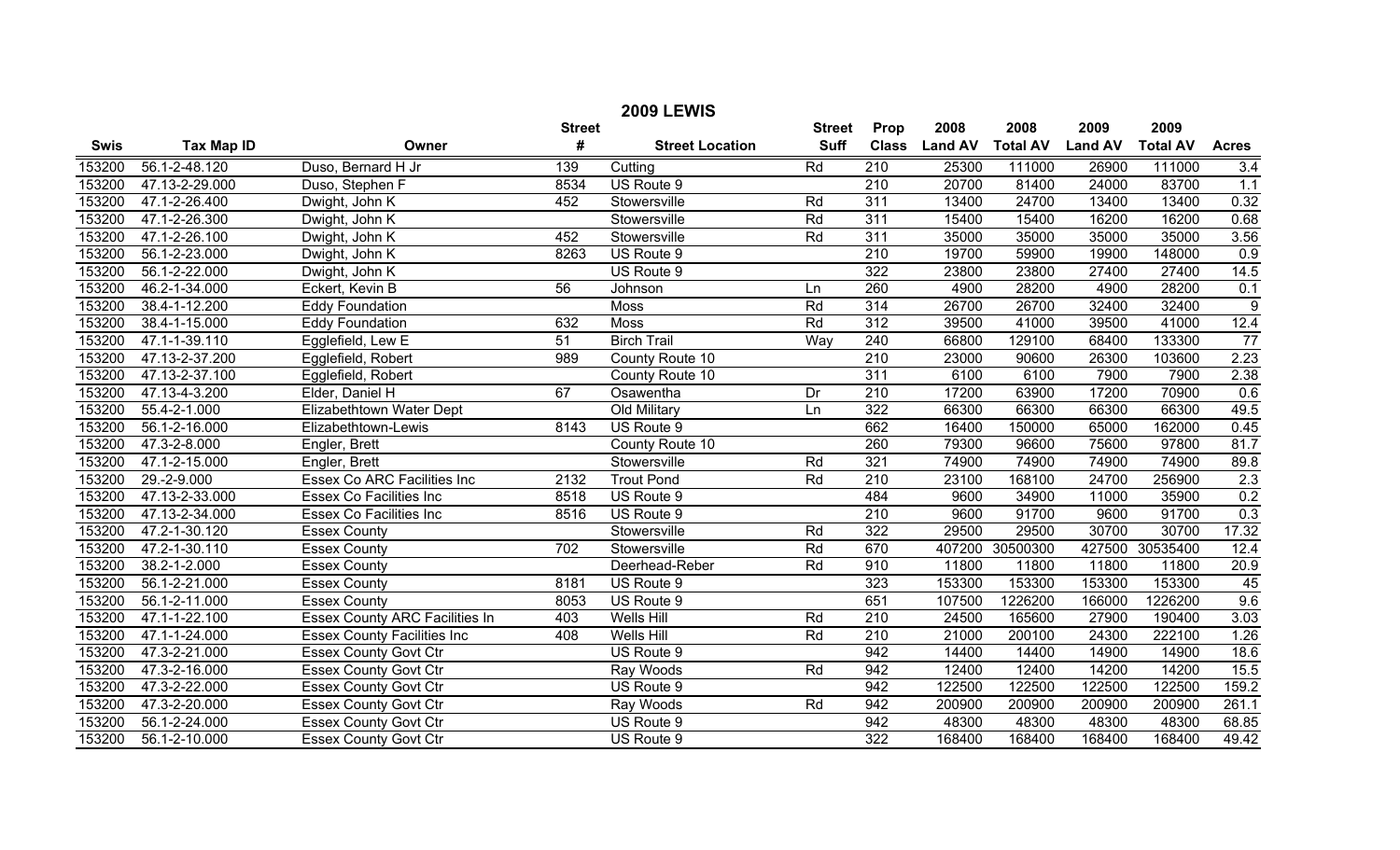|             |                   |                              |                 | <b>2009 LEWIS</b>      |               |                  |                |                 |                |                  |                |
|-------------|-------------------|------------------------------|-----------------|------------------------|---------------|------------------|----------------|-----------------|----------------|------------------|----------------|
|             |                   |                              | <b>Street</b>   |                        | <b>Street</b> | Prop             | 2008           | 2008            | 2009           | 2009             |                |
| <b>Swis</b> | <b>Tax Map ID</b> | Owner                        | #               | <b>Street Location</b> | <b>Suff</b>   | <b>Class</b>     | <b>Land AV</b> | <b>Total AV</b> | <b>Land AV</b> | <b>Total AV</b>  | <b>Acres</b>   |
| 153200      | 56.1-2-3.000      | <b>Essex County Landfill</b> |                 | US Route 9             |               | 852              | 8080400        | 9072100         | 8080400        | 9072100          | 111.1          |
| 153200      | 47.2-1-59.112     | Evens, Peter A               | 469             | Hurley                 | Rd            | 210              | 26500          | 140100          | 28100          | 161100           | 4              |
| 153200      | 38.4-1-37.100     | Everson, Elizabeth A         |                 | <b>Moss</b>            | Rd            | 311              | 13500          | 13500           | 13500          | 13500            | 0.7            |
| 153200      | 47.2-1-6.000      | Ewald, Wendy S               | 81              | <b>Moss</b>            | Rd            | 210              | 26100          | 76800           | 27700          | 89700            | 3.81           |
| 153200      | 38.3-1-14.000     | Farrell, Patrick W           |                 | US Route 9             |               | 311              | 1500           | 1500            | 1500           | 1500             | 0.74           |
| 153200      | 38.3-1-15.000     | Farrell, Patrick W           | 9106            | US Route 9             |               | $\overline{210}$ | 13300          | 73300           | 13300          | 84300            | 0.31           |
| 153200      | 47.1-2-53.000     | Farrell, Scott               | 8754            | US Route 9             |               | 210              | 21300          | 90500           | 24600          | 102300           | 1.4            |
| 153200      | 47.13-2-1.000     | Feeley, Scott                | 8604            | US Route 9             |               | 449              | 16700          | 122400          | 16700          | 122400           | 0.4            |
| 153200      | 47.1-2-18.000     | Feeley, Scott                | 8608            | US Route 9             |               | $\overline{210}$ | 3900           | 35400           | 3900           | 35400            | 0.08           |
| 153200      | 47.2-1-65.000     | Feeley, Scott A              | 815             | Stowersville           | Rd            | 210              | 34800          | 124900          | 36400          | 135800           | 8.13           |
| 153200      | 56.1-2-48.110     | Feltt, Laura J               | 147             | Cutting                | Rd            | 240              | 29400          | 73900           | 31500          | 82000            | 12.8           |
| 153200      | 47.4-1-15.000     | Ferrara, Vincent R           | 357             | Hyde                   | Rd            | 260              | 61100          | 91900           | 62700          | 91900            | 52.3           |
| 153200      | 29.-2-27.500      | Fields, Elaine C             |                 | US Route 9             |               | 311              | 200            | 200             | 200            | $\overline{200}$ | $\mathbf{1}$   |
| 153200      | 29.-2-32.000      | Fields, Elaine C             |                 | Fields                 | Way           | 910              | 40000          | 40000           | 40000          | 40000            | 50             |
| 153200      | 29.-2-27.200      | Fields, Elaine C             | $\overline{9}$  | Fields                 | Way           | 240              | 51500          | 186500          | 53100          | 202800           | 39.69          |
| 153200      | 29.-2-33.000      | Fields, Frank J              | $\overline{37}$ | Fields                 | Way           | 210              | 24500          | 128500          | 26100          | 154500           | 3.02           |
| 153200      | 47.3-1-5.000      | Fishwick, Elissa             | 747             | Fox Run                | Rd            | 240              | 37200          | 92000           | 39000          | 102100           | 21.05          |
| 153200      | 47.3-1-8.000      | Flagg, Thomas E              | 8351            | US Route 9             |               | 240              | 95400          | 130000          | 82600          | 147200           | 97.56          |
| 153200      | 47.13-2-7.100     | Fleury, Christopher J        | 8586            | US Route 9             |               | $\overline{210}$ | 26500          | 112600          | 29800          | 124900           | $\overline{4}$ |
| 153200      | 46.2-1-56.000     | Fleury, Clifford R           |                 | Goff                   | Rd            | 314              | 10000          | 10000           | 13300          | 13300            | 0.9            |
| 153200      | 29.4-1-2.000      | Flinchum, Terry              |                 | US Route 9             |               | 910              | 40200          | 40200           | 45000          | 45000            | 100            |
| 153200      | $29.-3-1.000$     | Flinchum, Terry              | 9770            | US Route 9             |               | 240              |                |                 | 34300          | 138200           | 20             |
| 153200      | 29.4-1-3.000      | Flinchum, Terry              |                 | US Route 9             |               | 910              | 28500          | 28500           | 28500          | 28500            | 58.6           |
| 153200      | 47.2-1-4.000      | Floyd, Carl R                | $\overline{27}$ | <b>Moss</b>            | Rd            | 210              | 22500          | 67900           | 24100          | 75400            | $\overline{2}$ |
| 153200      | 47.13-1-30.003    | Flynn, Michael R             | 852             | Fox Run                | Rd            | 240              | 42800          | 57800           | 59500          | 141100           | 47.72          |
| 153200      | 47.13-1-35.210    | Flynn, Robert M              |                 | Fox Run                | Rd            | 322              | 33700          | 33700           | 34600          | 34600            | 10             |
| 153200      | 56.1-2-36.100     | Forbes, Randall T            | 8121            | US Route 9             |               | $\overline{210}$ | 33600          | 127100          | 35200          | 141100           | 7.54           |
| 153200      | 47.13-2-35.000    | Ford, Waren R                |                 | US Route 9             |               | 311              | 1000           | 1000            | 1000           | 1000             | 0.2            |
| 153200      | 47.13-2-36.000    | Ford, Waren R                | 8504            | US Route 9             |               | 210              | 16600          | 69000           | 16600          | 74900            | 0.53           |
| 153200      | 46.2-1-37.000     | Fortier, Francis J III       | $\overline{16}$ | Crossman               | Ln            | 260              | 20700          | 31600           | 22300          | 35100            | 1.1            |
| 153200      | 47.4-1-4.000      | Fortin, Stephen E            |                 | Hyde                   | Rd            | 910              | 32000          | 32000           | 32000          | 32000            | 28.8           |
| 153200      | 47.4-1-5.100      | Fortin, Stephen E            | 87              | <b>Hyde</b>            | Rd            | 312              | 45000          | 45000           | 49300          | 49300            | 35             |
| 153200      | 47.4-1-8.000      | Fournier, Nancy              | 16              | Duntley                | Ln            | 312              | 96600          | 103600          | 101700         | 105300           | 105.45         |
| 153200      | 57.1-3-5.200      | French, Lennie L             | 2121            | County Route 10        |               | 210              | 26500          | 103500          | 28100          | 103500           | $\overline{4}$ |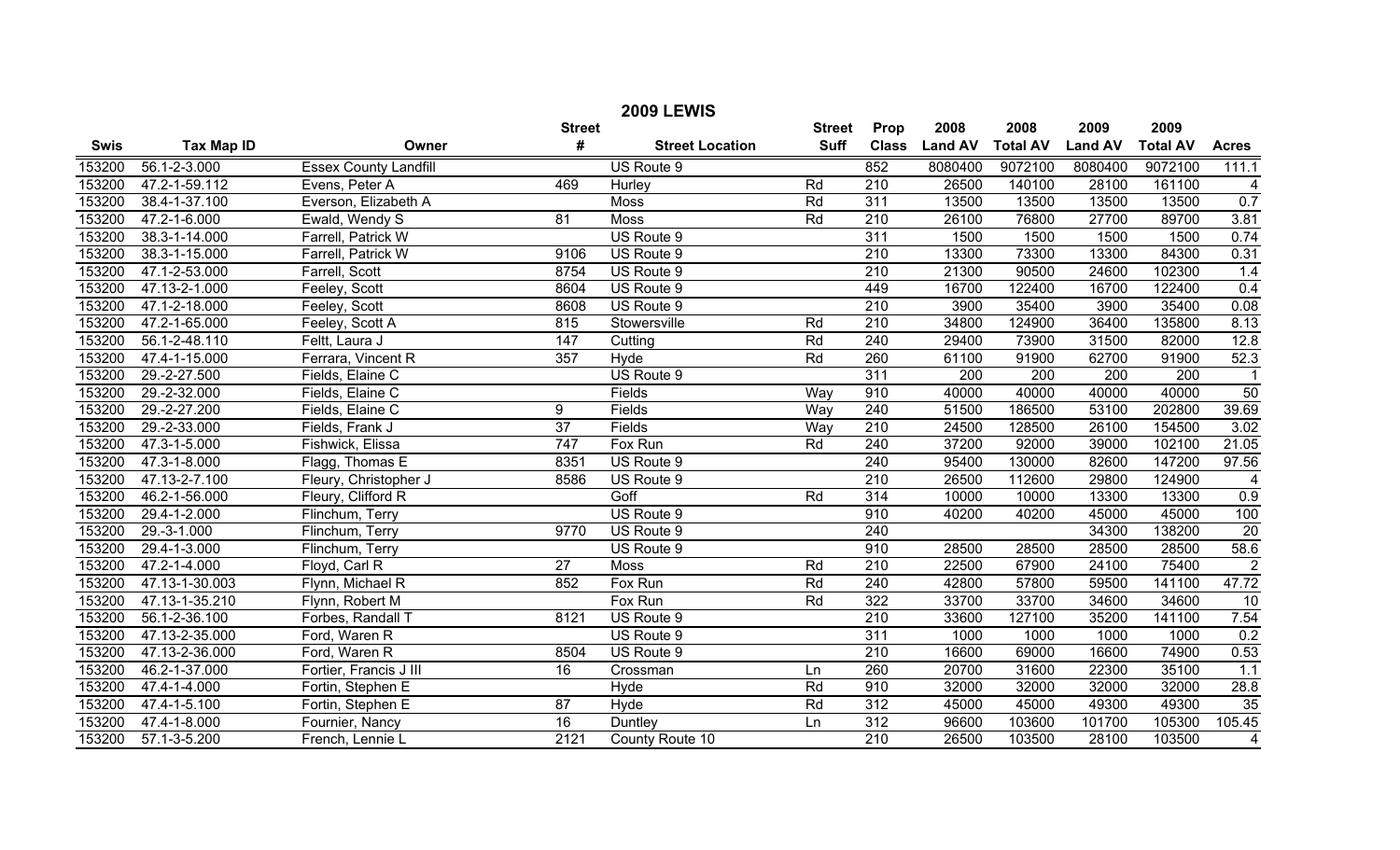| <b>2009 LEWIS</b> |                    |                       |                  |                        |                  |                  |                |                 |                |                 |                |
|-------------------|--------------------|-----------------------|------------------|------------------------|------------------|------------------|----------------|-----------------|----------------|-----------------|----------------|
|                   |                    |                       | <b>Street</b>    |                        | <b>Street</b>    | Prop             | 2008           | 2008            | 2009           | 2009            |                |
| <b>Swis</b>       | <b>Tax Map ID</b>  | Owner                 | #                | <b>Street Location</b> | <b>Suff</b>      | <b>Class</b>     | <b>Land AV</b> | <b>Total AV</b> | <b>Land AV</b> | <b>Total AV</b> | <b>Acres</b>   |
| 153200            | 46.2-1-12.100      | Frost, Virginia A     | 6                | French                 | Way              | 260              | 16900          | 39900           | 16900          | 39900           | 0.56           |
| 153200            | $47.2 - 1 - 3.112$ | Garris, Roger         |                  | Stowersville           | Rd               | 322              | 20500          | 20500           | 20500          | 20500           | 25.6           |
| 153200            | 47.1-2-31.001      | Garris, Roger         |                  | US Route 9             |                  | 311              | 16800          | 16800           | 19200          | 19200           | 1.7            |
| 153200            | 47.1-2-11.000      | Garris, Roger         |                  | <b>Wells Hill</b>      | Rd               | 910              | 68700          | 68700           | 72600          | 72600           | 132.8          |
| 153200            | 47.1-2-12.000      | Garris, Roger         |                  | Stowersville           | Rd               | 322              | 84800          | 84800           | 87100          | 87100           | 167.4          |
| 153200            | 38.3-1-40.000      | Garris, Roger         | 129              | Pulsifer               | Ln               | 314              | 19700          | 19700           | 19900          | 19900           | 0.9            |
| 153200            | 47.1-2-39.000      | Garvey, Patrick       | 449              | Stowersville           | Rd               | 280              | 57800          | 188900          | 54300          | 219900          | 10.4           |
| 153200            | 47.2-1-8.000       | Gay, Jerome           | 97               | Moss                   | Rd               | 210              | 22100          | 62400           | 23700          | 74400           | 1.79           |
| 153200            | 56.1-2-44.200      | Gentles, Lynn C       | 136              | Cutting                | Rd               | $\overline{210}$ | 20500          | 81400           | 22100          | 90400           | $\overline{1}$ |
| 153200            | 47.13-2-21.000     | Gibbs Donald L        | 8558             | US Route 9             |                  | 220              | 17600          | 88400           | 17600          | 98100           | 0.65           |
| 153200            | 55.2-1-39.200      | Gifis, Steven H       |                  | Fox Run                | Rd               | 322              | 30600          | 30600           | 30600          | 30600           | 15.7           |
| 153200            | 55.2-1-31.000      | Gifis, Steven H       | 440              | Roscoe                 | Rd               | 210              | 27500          | 309600          | 29100          | 327300          | 4.5            |
| 153200            | 55.2-1-30.100      | Gifis, Susan P        | 440              | Roscoe                 | Rd               | 322              | 66700          | 66700           | 66700          | 66700           | 76.07          |
| 153200            | 46.4-1-6.120       | Girgus, Gerald        | $\overline{71}$  | Carlott                | Rd               | $\overline{210}$ | 24500          | 73600           | 25900          | 81700           | 2.92           |
| 153200            | 47.2-2-4.000       | Glanda, J Tyler       |                  | <b>Hulbert</b>         | Rd               | 314              | 20200          | 65200           | 13900          | 13900           | 0.8            |
| 153200            | 47.13-4-5.000      | Glebus, Anthony J     | 8623             | US Route 9             |                  | 270              | 15600          | 15600           | 24000          | 34600           | 1.1            |
| 153200            | 47.13-4-3.100      | Glebus, Anthony J     | 75               | Osawentha              | Dr               | 270              | 19700          | 24700           | 21400          | 29800           | 0.9            |
| 153200            | 47.13-4-19.000     | Glebus, Anthony J     | 81               | Osawentha              | Dr               | 210              | 19700          | 119000          | 21400          | 132000          | 0.9            |
| 153200            | 56.1-2-34.200      | <b>Gledhill Sarah</b> | $\overline{26}$  | Steele Woods           | Rd               | 240              | 33300          | 204400          | 34900          | 226900          | 17             |
| 153200            | 47.1-1-41.120      | Goff, Henry C         | $\overline{218}$ | Goff                   | Rd               | 210              | 25400          | 70500           | 27000          | 72100           | 3.44           |
| 153200            | 46.2-1-55.100      | Goff, Henry C         | 40               | Goff                   | Rd               | 240              | 87500          | 125000          | 84900          | 140000          | 102.86         |
| 153200            | 46.2-1-55.200      | Goff, Hugh            | $\overline{218}$ | Carlott                | Rd               | $\overline{210}$ | 18800          | 108200          | 18800          | 113600          | 0.79           |
| 153200            | 46.2-1-54.000      | Goff, Philip N        | $\overline{70}$  | Goff                   | Rd               | $\overline{210}$ | 24100          | 97100           | 25700          | 111700          | 2.8            |
| 153200            | 46.2-1-46.200      | Goff, Philip N Jr     | $\overline{148}$ | Goff                   | Rd               | 270              | 24700          | 80300           | 26300          | 80300           | 3.1            |
| 153200            | 46.2-1-58.000      | Goff, Philip N Sr     |                  | Carlott                | Rd               | 910              | 78500          | 78500           | 82900          | 82900           | 157.2          |
| 153200            | 46.2-1-57.100      | Goff, Philip N Sr     |                  | Carlott                | Rd               | 910              | 128700         | 128700          | 128700         | 128700          | 251.65         |
| 153200            | 46.2-1-46.100      | Goff, Philip N Sr     |                  | Goff                   | Rd               | 322              | 44500          | 44500           | 46400          | 46400           | 64.6           |
| 153200            | 47.1-1-41.110      | Goff, Philip N Sr     |                  | Goff                   | Rd               | 322              | 24400          | 24400           | 24400          | 24400           | 30.52          |
| 153200            | 37.-2-48.000       | Goff, Philip N Sr     |                  | Seventy                | $\overline{\ln}$ | 321              | 29300          | 29300           | 29300          | 29300           | 36.6           |
| 153200            | 47.3-1-13.000      | Gokey, John E         | 8286             | US Route 9             |                  | 484              | 41400          | 93400           | 41400          | 103700          | 0.9            |
| 153200            | 29.-2-27.300       | Goodroe, John H       | 9689             | US Route 9             |                  | $\overline{210}$ | 29700          | 125000          | 31300          | 151300          | 5.6            |
| 153200            | 46.2-1-59.000      | Gores, Mary C         |                  | Wells Hill             | Rd               | 910              | 84700          | 84700           | 84700          | 84700           | 126.9          |
| 153200            | 46.2-1-52.000      | Gores, Mary C         |                  | <b>Wells Hill</b>      | Rd               | 910              | 90400          | 90400           | 90400          | 90400           | 136.67         |
| 153200            | 38.3-1-21.200      | Gough, Brian D        | 9261             | US Route 9             |                  | $\overline{210}$ | 21900          | 120200          | 23500          | 126200          | 1.7            |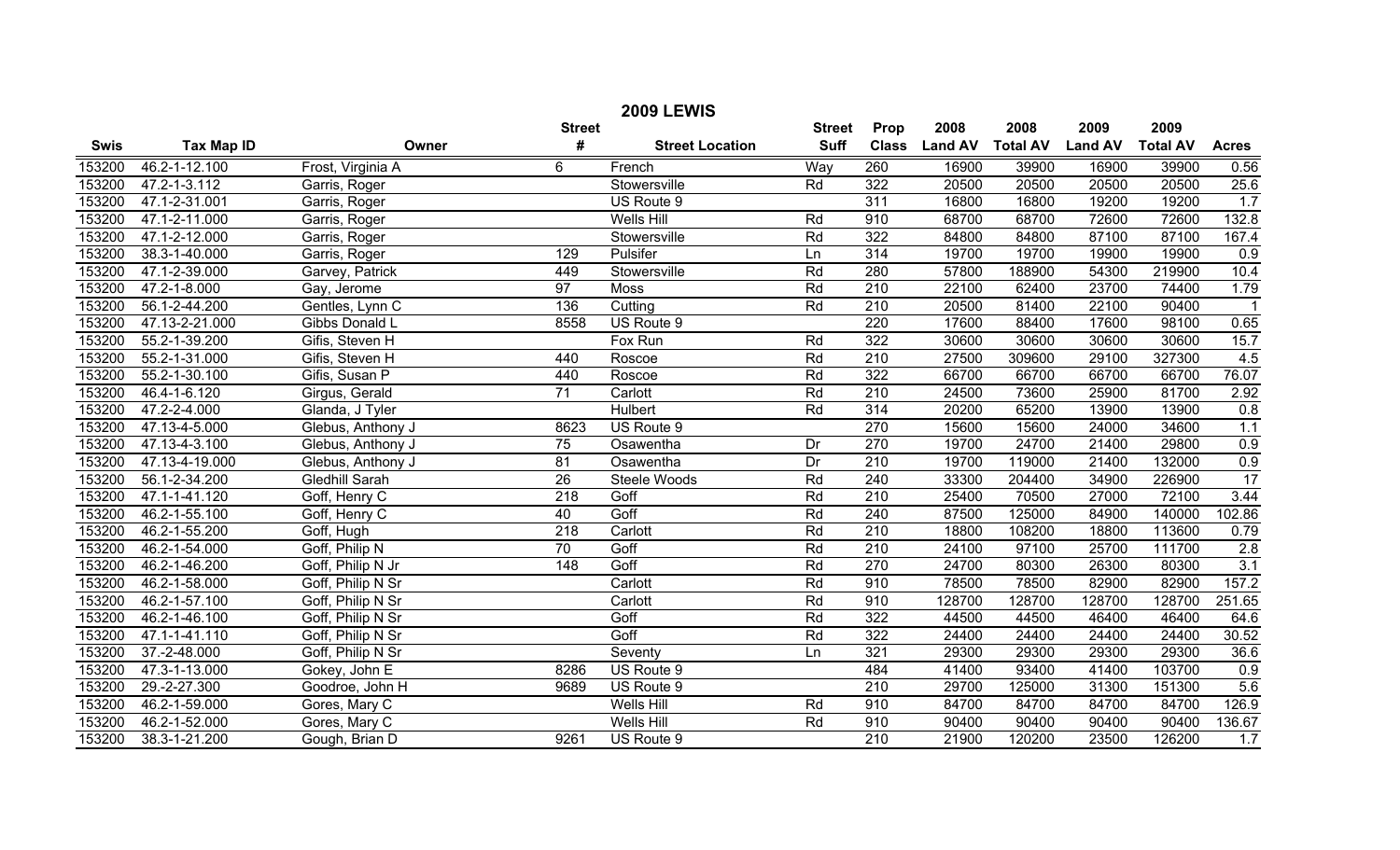| <b>2009 LEWIS</b> |                             |                                    |                 |                        |               |                  |                |                 |                |                 |                  |
|-------------------|-----------------------------|------------------------------------|-----------------|------------------------|---------------|------------------|----------------|-----------------|----------------|-----------------|------------------|
|                   |                             |                                    | <b>Street</b>   |                        | <b>Street</b> | Prop             | 2008           | 2008            | 2009           | 2009            |                  |
| <b>Swis</b>       | <b>Tax Map ID</b>           | Owner                              | #               | <b>Street Location</b> | <b>Suff</b>   | <b>Class</b>     | <b>Land AV</b> | <b>Total AV</b> | <b>Land AV</b> | <b>Total AV</b> | <b>Acres</b>     |
| 153200            | 47.13-2-5.000               | Gough, Nathan                      | 8596            | US Route 9             |               | 210              | 13400          | 65700           | 13400          | 75600           | 0.32             |
| 153200            | 47.2-1-9.000                | Gowdy, Scott                       | 105             | Moss                   | Rd            | 270              | 22400          | 31700           | 24000          | 33500           | 1.96             |
| 153200            | 47.2-1-10.000               | Gowdy, Scott T                     | 115             | <b>Moss</b>            | Rd            | $\overline{210}$ | 25700          | 84200           | 27300          | 96800           | 3.58             |
| 153200            | 47.1-1-18.112               | Graver, Richard E                  | 8775            | US Route 9             |               | $\overline{210}$ | 24700          | 120700          | 28000          | 124700          | $\overline{3.1}$ |
| 153200            | 47.13-1-3.000               | Graves, Otis                       | 21              | Osawentha              | Dr            | 210              | 19700          | 66300           | 22800          | 74600           | 0.9              |
| 153200            | 38.1-1-10.100               | <b>Graymont Materials (NY) Inc</b> | 108             | <b>Hale Hill</b>       | Ln            | 330              | 117700         | 117700          | 117700         | 117700          | 35.21            |
| 153200            | 38.1-1-5.100                | Graymont Materials (NY) Inc        |                 | <b>Hale Hill</b>       | Ln            | 322              | 23100          | 23100           | 23100          | 23100           | 11.56            |
| 153200            | 38.4-1-2.200                | <b>Graymont Materials Inc</b>      |                 | US Route 9             |               | 322              | 24900          | 24900           | 30000          | 30000           | 50.02            |
| 153200            | 38.4-1-6.202                | <b>Graystone Materials Inc</b>     |                 | Moss                   | Rd            | 321              | 49200          | 49200           | 49900          | 49900           | 72.5             |
| 153200            | 38.3-1-18.100               | <b>Graystone Materials Inc</b>     | 9172            | US Route 9             |               | 210              | 21500          | 76800           | 23100          | 88300           | 1.5              |
| 153200            | 38.3-1-19.000               | Graystone Materials Inc            |                 | US Route 9             |               | 312              | 55400          | 56600           | 57000          | 57500           | 44.61            |
| 153200            | 38.3-1-20.002               | <b>Graystone Materials Inc</b>     | 9198            | US Route 9             |               | 720              | 1165200        | 1210200         | 1165200        | 1210200         | 252.2            |
| 153200            | 38.3-1-21.300               | <b>Graystone Materials Inc</b>     |                 | US Route 9             |               | 311              | 5500           | 5500            | 5500           | 5500            | 1.9              |
| 153200            | 38.3-1-31.000               | <b>Graystone Materials Inc</b>     |                 | US Route 9             |               | 330              | 63800          | 63800           | 70100          | 70100           | 101.3            |
| 153200            | 29.4-1-23.300               | Greer, Richard                     |                 | US Route 9             |               | 910              | 7500           | 7500            | 7900           | 7900            | 19.2             |
| 153200            | 29.-2-23.000                | Greer, Richard                     |                 | US Route 9             |               | 314              | 15400          | 15400           | 16600          | 16600           |                  |
| 153200            | 29.4-1-23.200               | Greer, Richard E                   | 9628            | US Route 9             |               | 240              | 70200          | 212300          | 71800          | 220500          | 110.7            |
| 153200            | 29.4-1-1.001                | Greer, Richard E                   |                 | US Route 9             |               | 322              | 27500          | 27500           | 30600          | 30600           | 38.2             |
| 153200            | 37.-2-56.000                | Gregory, Maureen P                 |                 | Seventy                | Ln            | 314              | 2200           | 2200            | 2200           | 2200            | 0.34             |
| 153200            | 47.1-1-21.000               | Griffin, Evelina                   | 8705            | US Route 9             |               | 210              | 31900          | 74700           | 35200          | 82900           | 6.68             |
| 153200            | 55.2-1-30.200               | Grinwis, Paul D                    | 490             | Roscoe                 | Rd            | 240              | 45400          | 158700          | 45500          | 224300          | 12.69            |
| 153200            | 55.2-1-39.112               | Grisamore, Jeffrey G               | $\frac{1}{343}$ | Roscoe                 | Rd            | 240              | 29000          | 208600          | 30600          | 211600          | 11.6             |
| 153200            | 19.4-2-7.000                | Gruetzmacher, Bill M               | 10374           | US Route 9             |               | 270              | 15600          | 30600           | 16800          | 30600           | 1.1              |
| 153200            | 29.-2-27.400                | Guilder, April                     | $\overline{31}$ | Fields                 | Way           | $\overline{210}$ | 29000          | 108400          | 29000          | 130300          | 4.06             |
| 153200            | $28.-2-1.000$               | Gutchess, Keith E Sr               |                 | <b>Trout Pond</b>      | Rd            | 912              | 2804600        | 2829600         | 2809600        | 2834600         | 6390             |
| 153200            | 38.1-1-1.000                | Gutchess, Keith E Sr               |                 | <b>Hale Hill</b>       | Ln            | 912              | 164300         | 164300          | 164300         | 164300          | 332.39           |
| 153200            | 29.-2-4.202                 | Gutknecht, Mary L                  | 2304            | <b>Trout Pond</b>      | Rd            | 240              | 53800          | 145400          | 55400          | 157000          | 100.1            |
| 153200            | 29.-3-5.000                 | Gutknecht, Mary L                  |                 | US Route 9             |               | 322              |                |                 | 30500          | 30500           | 38.09            |
| 153200            | 57.1-3-10.200               | Haley, William E                   |                 | Eggleston              | Ln            | 311              | 8800           | 8800            | 10500          | 10500           | 4.4              |
| 153200            | 47.13-3-1.000               | Hall, Gail                         | 8480            | US Route 9             |               | 210              | 20500          | 109500          | 23800          | 112400          | $\overline{1}$   |
| 153200            | 47.1-1-47.120               | Hanes, Steven D                    | 170             | Muzzy                  | Rd            | 210              | 24200          | 96800           | 25800          | 104400          | 2.83             |
| 153200            | 46.2-1-7.220                | Hanson, Scott M                    |                 | <b>Brookside</b>       | Way           | 314              | 28200          | 28200           | 29400          | 29400           | 7.41             |
| 153200            | 47.3-1-17.100               | Harris, Alden F                    | 618             | Fox Run                | Rd            | 220              | 95300          | 140600          | 82800          | 140600          | 98               |
| 153200            | $\overline{46.2}$ -1-50.200 | Hart, Lowell A                     | $\overline{74}$ | Wells Hill             | Rd            | $\overline{210}$ | 26700          | 141800          | 28300          | 161700          | 4.1              |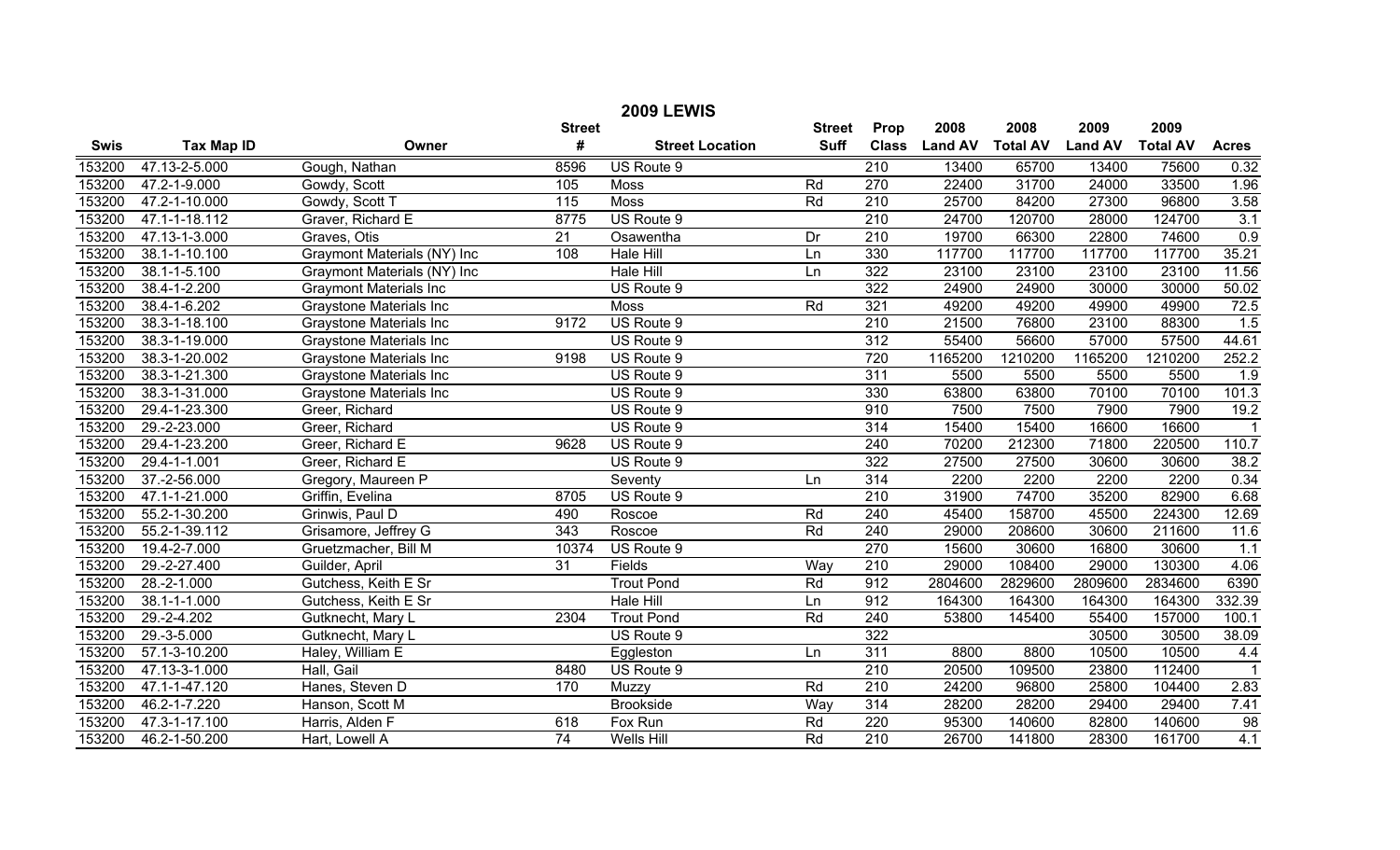|             |                   |                               |                  | <b>2009 LEWIS</b>      |               |                  |                |                 |                |                 |                     |
|-------------|-------------------|-------------------------------|------------------|------------------------|---------------|------------------|----------------|-----------------|----------------|-----------------|---------------------|
|             |                   |                               | <b>Street</b>    |                        | <b>Street</b> | Prop             | 2008           | 2008            | 2009           | 2009            |                     |
| <b>Swis</b> | <b>Tax Map ID</b> | Owner                         | #                | <b>Street Location</b> | <b>Suff</b>   | <b>Class</b>     | <b>Land AV</b> | <b>Total AV</b> | <b>Land AV</b> | <b>Total AV</b> | <b>Acres</b>        |
| 153200      | 39.3-3-3.110      | Hartwell Linda C              | 1357             | Stowersville           | Rd            | 240              | 47100          | 109900          | 53100          | 123100          | 45.3                |
| 153200      | 56.1-2-47.000     | Harwood, Joel E               | 258              | Cutting                | Rd            | 210              | 20900          | 80200           | 22500          | 92200           | 1.2                 |
| 153200      | 56.1-2-37.000     | Haseltine, Janet              |                  | US Route 9             |               | 311              | 800            | 800             | 1000           | 1000            | 0.22                |
| 153200      | 47.1-2-40.100     | Hathaway, Dorothy             | 433              | Stowersville           | Rd            | 210              | 16900          | 50600           | 16900          | 60700           | 0.56                |
| 153200      | 47.1-2-19.000     | Hathaway, Gary A              | 8612             | US Route 9             |               | 210              | 19700          | 62300           | 21400          | 73500           | 0.9                 |
| 153200      | 47.13-1-4.000     | Hathaway, Ralph               | $\overline{31}$  | Osawentha              | Dr            | 270              | 14800          | 21800           | 14800          | 29400           | 0.4                 |
| 153200      | 47.1-2-40.200     | Hathaway, Randy C             | 431              | Stowersville           | Rd            | 210              | 5900           | 80600           | 5900           | 80600           | 0.12                |
| 153200      | 55.2-1-2.000      | Hathaway, Roger               |                  | Old Military           | Ln            | 912              | 54000          | 54000           | 56100          | 56100           | $\overline{80}$     |
| 153200      | 55.2-1-45.000     | Hathaway, Roger               | $\overline{203}$ | Old Military           | Ln            | 240              | 75200          | 102400          | 78300          | 113600          | 83.3                |
| 153200      | 55.2-1-44.000     | Hathaway, Roger A             |                  | Old Military           | Ln            | 323              | 40600          | 40600           | 45700          | 45700           | 63                  |
| 153200      | 47.3-1-22.000     | Hathaway, Susan               | 716              | <b>Mitchell Hill</b>   | Rd            | $\overline{210}$ | 22300          | 51700           | 22500          | 51700           | 1.2                 |
| 153200      | 19.4-2-4.111      | Haupt, Thomas                 |                  | US Route 9             |               | 322              | 8000           | 8000            | 8000           | 8000            | 10                  |
| 153200      | 19.4-2-4.200      | Haupt, Thomas                 |                  | US Route 9             |               | 910              | 9800           | 9800            | 9800           | 9800            | 12.3                |
| 153200      | 19.4-2-8.000      | Haupt, Thomas                 |                  | US Route 9             |               | 311              | 7100           | 7100            | 7100           | 7100            | 8.86                |
| 153200      | 38.1-1-15.400     | Hayes, Eugene M               |                  | US Route 9             |               | 321              | 30300          | 30300           | 31500          | 31500           | 19.6                |
| 153200      | 39.1-3-2.000      | Hazen, Robert E               |                  | Deerhead-Reber         | Rd            | 912              | 21900          | 21900           | 21900          | 21900           | 23.5                |
| 153200      | 39.1-3-1.000      | Hazen, Robert E               |                  | Deerhead-Reber         | Rd            | 912              | 65500          | 65500           | 68200          | 68200           | 94.9                |
| 153200      | 38.2-1-10.200     | Hazen, Robert E               |                  | Deerhead-Reber         | Rd            | 912              | 44300          | 44300           | 47200          | 47200           | 93.1                |
| 153200      | 38.2-1-10.120     | Hazen, Robert E               |                  | Deerhead-Reber         | Rd            | 912              | 5900           | 5900            | 5900           | 5900            | $\overline{\omega}$ |
| 153200      | 38.2-1-10.111     | Hazen, Robert E               |                  | Deerhead-Reber         | Rd            | 912              | 76900          | 76900           | 80000          | 80000           | 119.8               |
| 153200      | 47.2-1-64.000     | Heald, Brad                   | 312              | Moss                   | Rd            | 210              | 25700          | 73600           | 27300          | 82000           | 3.6                 |
| 153200      | 47.3-1-20.120     | Heald, Peter                  | 697              | Fox Run                | Rd            | $\overline{210}$ | 26100          | 79600           | 27400          | 79600           | 3.78                |
| 153200      | 47.3-1-4.000      | <b>Heaven Hill Ministries</b> | $\overline{742}$ | Fox Run                | Rd            | 620              | 42000          | 74300           | 43600          | 100700          | 27.83               |
| 153200      | 56.1-2-40.000     | Henrichs, Loren W             | 7982             | US Route 9             |               | 210              | 22500          | 86900           | 24100          | 91200           | $\boldsymbol{2}$    |
| 153200      | 55.2-1-21.000     | Hens, Geralyn M               |                  | Fox Run                | Rd            | 322              | 31500          | 31500           | 31500          | 31500           | 24                  |
| 153200      | 55.2-1-29.100     | Hildebrandt, Claudia          | 191              | Fox Run                | Rd            | 280              | 173500         | 359300          | 180500         | 365600          | 225.18              |
| 153200      | 47.1-1-20.100     | Hodgdon, Marlena R            | 8735             | US Route 9             |               | $\overline{210}$ | 33400          | 80100           | 33800          | 85700           | $\,6$               |
| 153200      | 47.1-1-20.200     | Hodgdon, Marlena R            |                  | US Route 9             |               | 311              | 32400          | 32400           | 34800          | 34800           | 9.5                 |
| 153200      | 47.1-1-29.200     | Hodor, Gary J                 | 8669             | US Route 9             |               | 270              | 17300          | 47400           | 17300          | 54000           | 0.61                |
| 153200      | 47.13-4-9.100     | Hommes, Michele M             | 28               | Osawentha              | Dr            | 210              | 23000          | 125400          | 26300          | 125400          | 2.24                |
| 153200      | 46.4-1-24.000     | Honeywell, Martha K           | 328              | <b>Blood Hill</b>      | Rd            | 240              | 67800          | 310700          | 69400          | 310700          | 67.5                |
| 153200      | 47.2-1-59.200     | Hopper, William K             | 289              | Hyde                   | Rd            | 210              | 31700          | 177400          | 33300          | 188200          | 6.6                 |
| 153200      | 47.13-1-27.000    | Hort, Michael P               |                  | US Route 9             |               | 314              | 500            | 500             | 600            | 600             | 0.2                 |
| 153200      | 47.13-1-29.111    | Hort, Michael P               | 52               | Rustic                 | Way           | 240              | 39100          | 102400          | 48400          | 122900          | 27                  |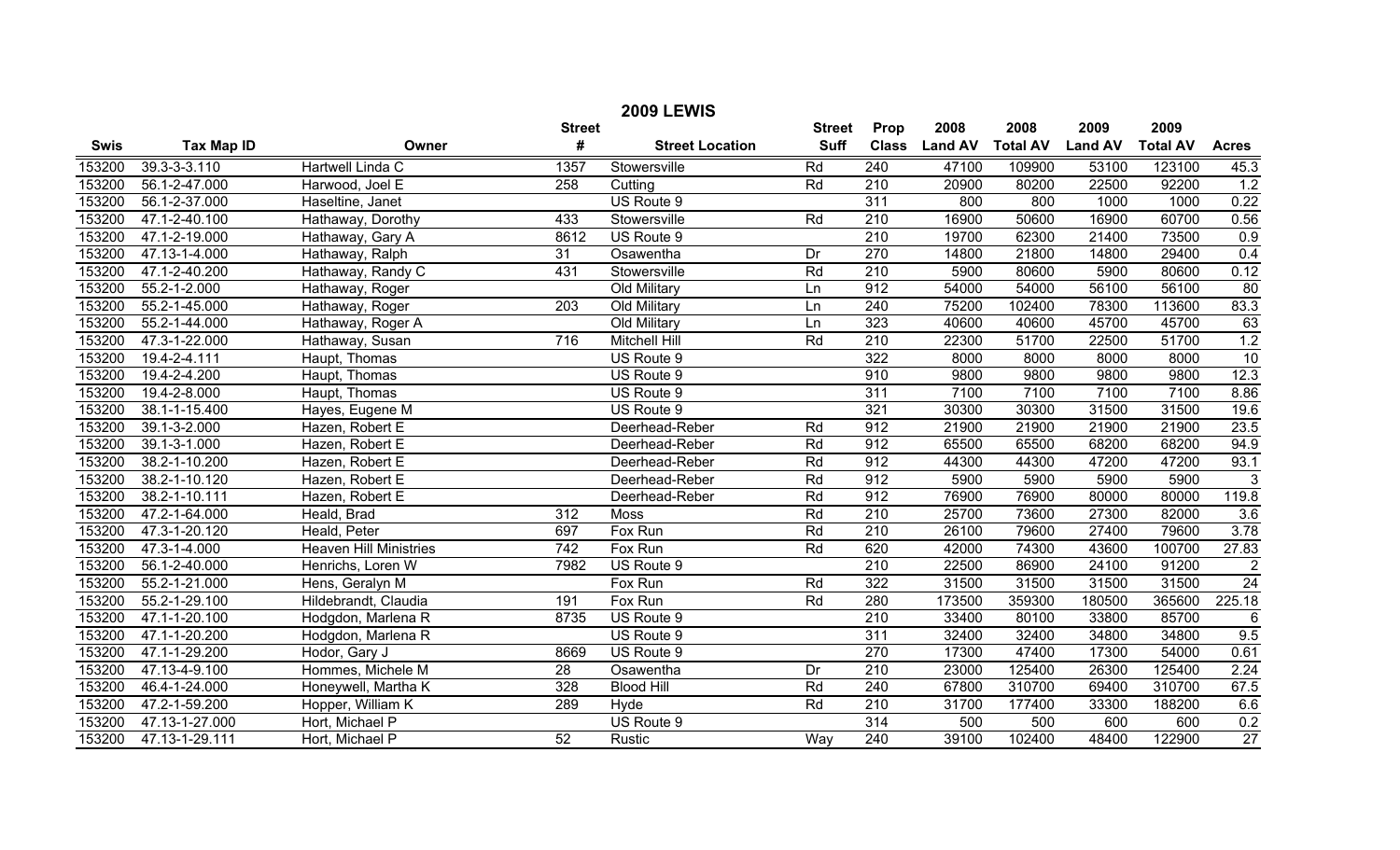| <b>2009 LEWIS</b> |                               |                        |                 |                        |               |                  |                |                 |                |                 |                 |
|-------------------|-------------------------------|------------------------|-----------------|------------------------|---------------|------------------|----------------|-----------------|----------------|-----------------|-----------------|
|                   |                               |                        | <b>Street</b>   |                        | <b>Street</b> | Prop             | 2008           | 2008            | 2009           | 2009            |                 |
| <b>Swis</b>       | <b>Tax Map ID</b>             | Owner                  | #               | <b>Street Location</b> | <b>Suff</b>   | <b>Class</b>     | <b>Land AV</b> | <b>Total AV</b> | <b>Land AV</b> | <b>Total AV</b> | <b>Acres</b>    |
| 153200            | 47.2-1-3.200                  | Hottelet, Mary         | $\overline{77}$ | <b>Moss</b>            | Rd            | 270              | 13100          | 21100           | 13100          | 21100           | 0.3             |
| 153200            | 55.2-1-17.200                 | Howard, Gilbert        | 384             | Fox Run                | Rd            | 270              | 25300          | 50300           | 26900          | 53000           | 6.97            |
| 153200            | 47.2-1-44.000                 | Howerton, Junior       |                 | <b>Hulbert</b>         | Rd            | 321              | 25600          | 25600           | 27600          | 27600           | $\overline{20}$ |
| 153200            | 38.3-1-6.300                  | Huckins Keith T        | 9089            | US Route 9             |               | 240              | 39200          | 144500          | 40500          | 151300          | 10.2            |
| 153200            | 38.3-1-17.000                 | Hughes, Charles R      | 9134            | US Route 9             |               | 210              | 20600          | 85800           | 22200          | 102000          | 1.07            |
| 153200            | 55.2-1-40.000                 | Hulbert, Lawrence W    | 291             | Roscoe                 | Rd            | 280              | 189000         | 576700          | 202700         | 600700          | 238.45          |
| 153200            | 38.3-1-23.000                 | Hulbert, Robert        | 9264            | US Route 9             |               | 270              | 24500          | 39800           | 26100          | 40500           | $\mathbf{3}$    |
| 153200            | 55.2-1-32.000                 | Hume, Brent D          | 461             | Roscoe                 | Rd            | 210              | 31700          | 78400           | 33300          | 80000           | 6.6             |
| 153200            | 47.13-4-2.000                 | Huntley, Donald        | 62              | Osawentha              | Dr            | $\overline{210}$ | 17700          | 137200          | 17700          | 152300          | 0.66            |
| 153200            | 47.13-4-18.000                | Huntley, Donald R      |                 | Osawentha              | Dr            | 311              | 14200          | 14200           | 16700          | 16700           | 0.7             |
| 153200            | 48.3-2-2.220                  | Hurd, Wesley J         |                 | <b>Twin Valley</b>     | Ln            | 322              | 18100          | 18100           | 18100          | 18100           | 15              |
| 153200            | 48.3-2-2.230                  | Hurd, Wesley J         |                 | <b>Twin Valley</b>     | Ln            | 314              | 5600           | 5600            | 6700           | 6700            | 4.7             |
| 153200            | 48.3-2-2.100                  | Hurd, Wesley J         | 69              | <b>Twin Valley</b>     | Ln            | $\overline{210}$ | 21700          | 85700           | 21700          | 95100           | 0.88            |
| 153200            | 47.13-4-7.000                 | Hutchins, Eldred M     | 8615            | US Route 9             |               | $\overline{210}$ | 14800          | 76700           | 14800          | 85700           | 0.4             |
| 153200            | 47.1-1-35.110                 | Hutchins, Pamela       | 55              | Osawentha              | Dr            | $\overline{210}$ | 18500          | 109300          | 21300          | 122400          | 0.76            |
| 153200            | 55.2-1-17.132                 | Hutchins, Todd         |                 | Fox Run                | Rd            | 311              | 2000           | 2000            | 2400           | 2400            | 0.66            |
| 153200            | 55.-2-14.000                  | Huttig, George         |                 | Old Military           | Ln            | 321              | 14300          | 14300           | 14300          | 14300           | 17.9            |
| 153200            | 19.4-2-4.120                  | laria, Darby           | 1023            | Reber                  | Rd            | 910              | 24600          | 28300           | 25800          | 31400           | 12.5            |
| 153200            | 38.1-1-20.100                 | Ingram, Gordon D       | 9298            | US Route 9             |               | 416              | 263200         | 442800          | 263200         | 456100          | 66.2            |
| 153200            | 47.1-2-32.000                 | Itzkowitz, Louis       |                 | Stowersville           | Rd            | 311              | 700            | 700             | 700            | 700             | 0.2             |
| 153200            | 47.1-3-5.000                  | Jackson, Philip N      |                 | Wells Hill             | Rd            | $\overline{314}$ | 8600           | 8600            | 10900          | 10900           | 1.86            |
| 153200            | 47.1-3-4.000                  | Jackson, Philip N      |                 | <b>Wells Hill</b>      | Rd            | 314              | 9300           | 9300            | 9900           | 9900            | 2.6             |
| 153200            | 47.1-3-3.000                  | Jackson, Philip N      |                 | <b>Wells Hill</b>      | Rd            | 311              | 16700          | 16700           | 26200          | 26200           | 1.63            |
| 153200            | 47.1-3-1.000                  | Jackson, Philip N      | 329             | Wells Hill             | Rd            | 312              | 35900          | 47600           | 37500          | 50000           | 8.71            |
| 153200            | 47.1-1-47.140                 | Jacques, Kevin A       | 284             | Wells Hill             | Rd            | $\overline{210}$ | 23800          | 168800          | 25400          | 187300          | 2.66            |
| 153200            | 38.4-1-24.120                 | Java, Joseph           | 487             | <b>Moss</b>            | Rd            | 312              | 22100          | 39000           | 22100          | 39000           | 1.2             |
| 153200            | 47.13-1-28.100                | Jehovah Witness        | 8487            | US Route 9             |               | 620              | 30200          | 170400          | 34700          | 175500          | 1.5             |
| 153200            | 47.1-1-22.200                 | Jennings, Harold       |                 | Wells Hill             | Rd            | 312              | 16000          | 19400           | 18400          | 23300           | 1.3             |
| 153200            | 47.2-1-11.100                 | Johanson Resources Inc |                 | Moss                   | Rd            | 311              | 2600           | 2600            | 3100           | 3100            | 1.3             |
| 153200            | $\overline{47.2 - 1 - 2.000}$ | Johanson Resources Inc |                 | Moss                   | Rd            | 912              | 48400          | 48400           | 48400          | 48400           | 69.1            |
| 153200            | 47.2-1-1.000                  | Johanson Resources Inc |                 | <b>Moss</b>            | Rd            | 912              | 119200         | 119200          | 119200         | 119200          | 230.1           |
| 153200            | 47.1-2-30.001                 | Johnson, George B      | 8770            | US Route 9             |               | 270              | 24900          | 53500           | 28200          | 58400           | 3.2             |
| 153200            | 47.1-2-8.000                  | Johnson, George B      |                 | US Route 9             |               | 910              | 49100          | 49100           | 49100          | 49100           | 50              |
| 153200            | 47.1-2-9.000                  | Johnson, George B      |                 | US Route 9             |               | 910              | 20900          | 20900           | 20900          | 20900           | 26.1            |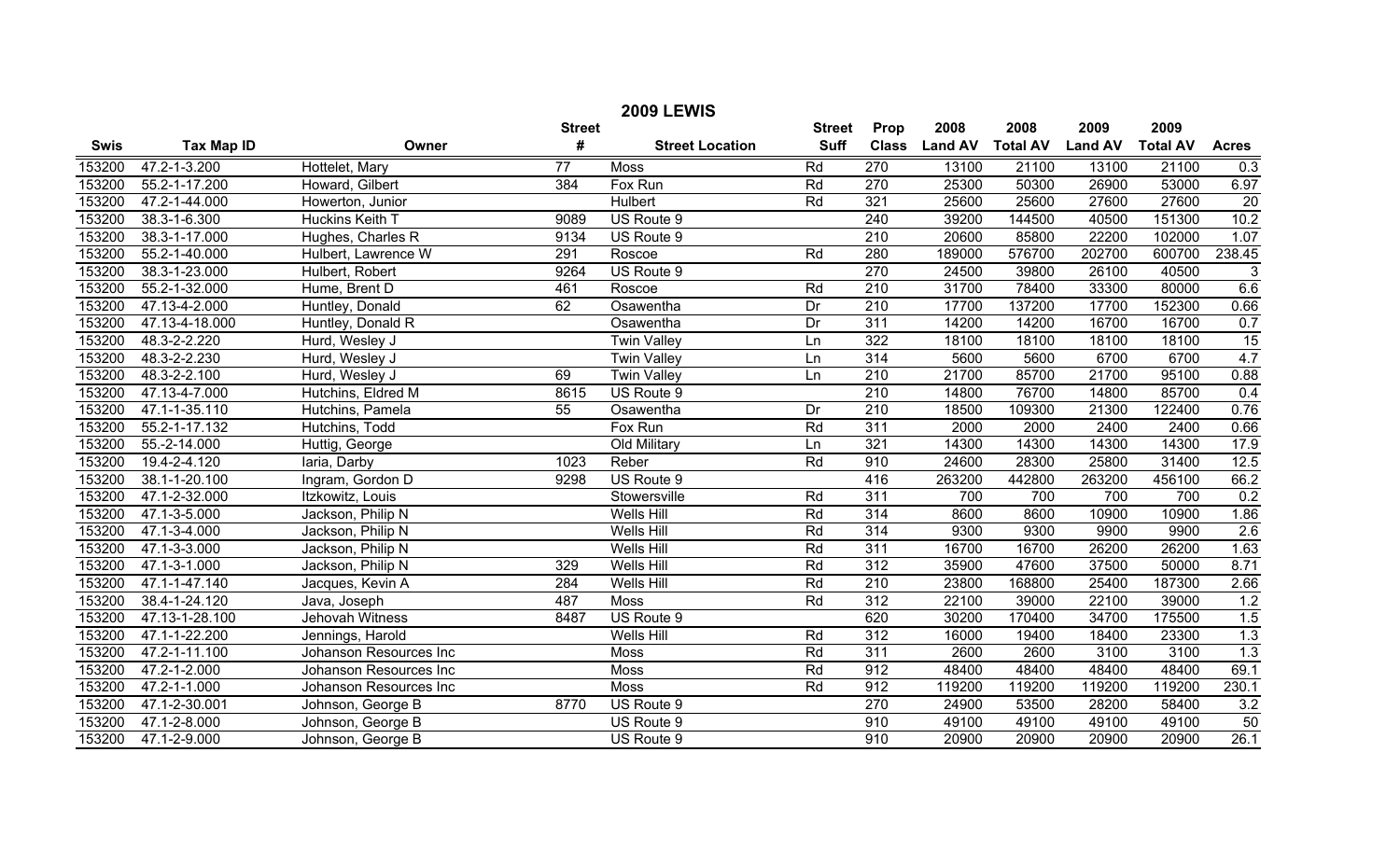|             | <b>2009 LEWIS</b>   |                          |                  |                        |               |                  |                |                 |                |                 |                |  |
|-------------|---------------------|--------------------------|------------------|------------------------|---------------|------------------|----------------|-----------------|----------------|-----------------|----------------|--|
|             |                     |                          | <b>Street</b>    |                        | <b>Street</b> | Prop             | 2008           | 2008            | 2009           | 2009            |                |  |
| <b>Swis</b> | <b>Tax Map ID</b>   | Owner                    | #                | <b>Street Location</b> | <b>Suff</b>   | <b>Class</b>     | <b>Land AV</b> | <b>Total AV</b> | <b>Land AV</b> | <b>Total AV</b> | <b>Acres</b>   |  |
| 153200      | 38.1-1-15.200       | Jones, Alan              |                  | <b>Hale Hill</b>       | Ln            | 321              | 25600          | 25600           | 26800          | 26800           | 9.7            |  |
| 153200      | 38.1-1-15.300       | Jones, Alan              |                  | Hale Hill              | Ln            | 321              | 22700          | 22700           | 23700          | 23700           | 10.1           |  |
| 153200      | 38.1-1-15.500       | Jones, Alan              | 9533             | US Route 9             |               | $\overline{210}$ | 36300          | 254800          | 37900          | 265800          | 8.9            |  |
| 153200      | 47.4-1-35.120       | Joseph, Stephen E        |                  | County Route 10        |               | $\overline{314}$ | 28100          | 28100           | 28100          | 28100           | $\overline{5}$ |  |
| 153200      | 57.1-3-9.000        | Kamrowski, Bruce         |                  | Eggleston              | Ln            | 321              | 5100           | 5100            | 6100           | 6100            | 3.4            |  |
| 153200      | 56.2-3-13.000       | Karatas, Terry           |                  | County Route 10        |               | 314              | 3000           | 3000            | 5000           | 5000            | 1.5            |  |
| 153200      | 56.2-3-32.100       | Karatas, Terry           | 1686             | County Route 10        |               | 240              | 32400          | 131900          | 34000          | 133500          | 15.9           |  |
| 153200      | 56.2-3-33.000       | Karatas, Terry           |                  | County Route 10        |               | 314              | 2300           | 2300            | 3000           | 3000            | 0.7            |  |
| 153200      | 47.1-2-50.130       | Keahon, James            |                  | US Route 9             |               | 311              | 17500          | 17500           | 19900          | 19900           | 2.04           |  |
| 153200      | 56.1-2-14.000       | Keech, Vicki L           | 8073             | US Route 9             |               | 210              | 21300          | 125100          | 22900          | 126700          | 1.4            |  |
| 153200      | 38.1-1-5.200        | Ken Col Properties LLC   | 158              | <b>Hale Hill</b>       | Ln            | 449              | 184500         | 463200          | 238400         | 486200          | 152.05         |  |
| 153200      | 38.1-1-4.000        | Ken Col Properties LLC   |                  | <b>Hale Hill</b>       | Ln            | 912              | 103400         | 103400          | 184100         | 184100          | 377.57         |  |
| 153200      | 47.3-2-11.000       | Kennedy, Darby A         | 1253             | County Route 10        |               | $\overline{210}$ | 38500          | 87000           | 40100          | 100000          | 10             |  |
| 153200      | 46.4-1-6.140        | Kerr, Douglas W          | 555              | <b>Blood Hill</b>      | Rd            | 240              | 43300          | 123500          | 30800          | 142000          | 11.88          |  |
| 153200      | 46.2-1-20.100       | Kingsley, Mabon          |                  | Seventy                | Ln            | $\overline{322}$ | 74000          | 74000           | 74000          | 74000           | 113.6          |  |
| 153200      | 37.-2-45.000        | Kingsley, Mabon          |                  | Seventy                | Ln            | 910              | 56900          | 56900           | 56900          | 56900           | 77.35          |  |
| 153200      | 56.1-2-5.000        | Kinnicutt, Dennis        | 165              | Cutting                | Rd            | 240              | 58100          | 88900           | 59700          | 92700           | 48             |  |
| 153200      | 47.1-2-13.000       | Klippel-Teakle, Jane     |                  | Stowersville           | Rd            | 910              | 102300         | 102300          | 100600         | 100600          | 150.91         |  |
| 153200      | 47.13-1-35.100      | Knight, Gerald P         | 836              | Fox Run                | Rd            | 240              | 40700          | 70200           | 41700          | 72100           | 10.8           |  |
| 153200      | 47.1-2-6.000        | Koechel, Daniel          | 8838             | US Route 9             |               | 260              | 3400           | 5500            | 3400           | 6100            | 0.07           |  |
| 153200      | 47.1-2-7.000        | Koechel, Daniel          |                  | US Route 9             |               | 311              | 1000           | 1000            | 1000           | 1000            | 0.1            |  |
| 153200      | 47.13-1-18.000      | Koop-Angelicola, Stephen | 8549             | US Route 9             |               | 482              | 9800           | 142700          | 10500          | 147000          | 0.2            |  |
| 153200      | 38.4-1-20.000       | Kosko, Louis H           | 352              | Moss                   | Rd            | 912              | 80600          | 84400           | 80600          | 85800           | 220.7          |  |
| 153200      | 47.4-1-14.100       | Kullman, Sarah E         | 447              | Hurley                 | Rd            | $\overline{210}$ | 29500          | 125100          | 31100          | 126900          | 5.5            |  |
| 153200      | $55.2 - 1 - 5.111$  | Kurtenbach, Henry E      |                  | <b>Burpee Hill</b>     | Rd            | 322              | 46400          | 46400           | 46400          | 46400           | 64.6           |  |
| 153200      | 38.1-1-15.100       | LaBombard, Myrna         |                  | Hale Hill              | Ln            | 322              | 32100          | 32100           | 32100          | 32100           | 40.1           |  |
| 153200      | 39.3-3-4.100        | LaBombard, Myrna         | 1295             | Stowersville           | Rd            | 280              | 227400         | 377400          | 237900         | 418900          | 418.3          |  |
| 153200      | 46.2-1-9.200        | Lacey, Edward            | 119              | Seventy                | Ln            | 210              | 18600          | 38100           | 18600          | 41700           | 0.77           |  |
| 153200      | 55.4-2-8.200        | Lamere, Thomas           | 139              | Fox Run                | Rd            | 240              | 31600          | 63400           | 33200          | 65000           | 14.84          |  |
| 153200      | 38.4-1-37.300       | Landon, Donna J          | $\overline{211}$ | Moss                   | Rd            | 270              | 20900          | 36900           | 22500          | 38900           | 1.2            |  |
| 153200      | 38.4-1-5.100        | Landon, Donna J          |                  | <b>Moss</b>            | Rd            | 314              | 500            | 500             | 500            | 500             | 0.27           |  |
| 153200      | 47.1-1-47.112       | Langner, Kathryn D       | 298              | <b>Wells Hill</b>      | Rd            | 312              | 23900          | 38500           | 25100          | 38700           | 5.23           |  |
| 153200      | 47.4-1-18.000       | Larsen, Richard          |                  | Hurley                 | Rd            | 322              | 29300          | 29300           | 32200          | 32200           | 40.3           |  |
| 153200      | $38.1 - 1 - 21.200$ | Laughlin, Carol L        | $\overline{18}$  | Pine Wood              | Way           | 210              | 25900          | 128500          | 27500          | 143000          | 3.7            |  |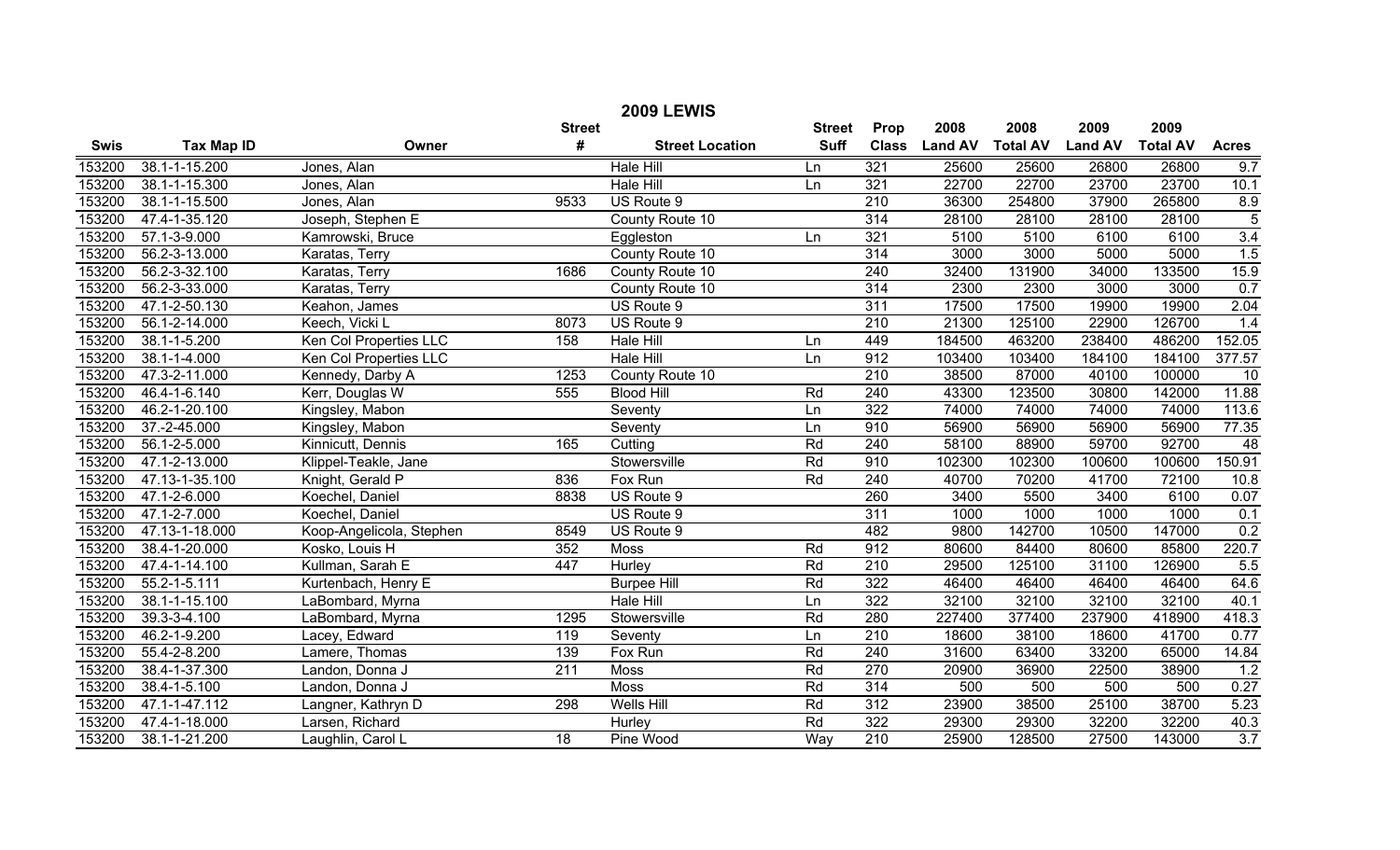|             | <b>2009 LEWIS</b>         |                                    |                |                        |               |                  |                |                 |                |                 |                   |  |
|-------------|---------------------------|------------------------------------|----------------|------------------------|---------------|------------------|----------------|-----------------|----------------|-----------------|-------------------|--|
|             |                           |                                    | <b>Street</b>  |                        | <b>Street</b> | Prop             | 2008           | 2008            | 2009           | 2009            |                   |  |
| <b>Swis</b> | <b>Tax Map ID</b>         | Owner                              | #              | <b>Street Location</b> | <b>Suff</b>   | <b>Class</b>     | <b>Land AV</b> | <b>Total AV</b> | <b>Land AV</b> | <b>Total AV</b> | <b>Acres</b>      |  |
| 153200      | $29. -2 - 5.000$          | <b>LBA Forest Stwdshp Init LLC</b> |                | <b>Trout Pond</b>      | Rd            | 912              | 50600          | 50600           | 50600          | 50600           | 136.16            |  |
| 153200      | 29.2-1-1.000              | LBA Forest Stwdshp Init LLC        |                | US Route 9             |               | 912              | 11500          | 11500           | 12300          | 12300           | 19.2              |  |
| 153200      | 29.2-1-5.000              | <b>LBA Forest Stwdshp Init LLC</b> |                | US Route 9             |               | 912              | 28500          | 28500           | 31000          | 31000           | 53.1              |  |
| 153200      | $29. - 2 - 6.000$         | <b>LBA Forest Stwdshp Init LLC</b> |                | <b>Trout Pond</b>      | Rd            | $\overline{912}$ | 55700          | 55700           | 55700          | 55700           | 170.05            |  |
| 153200      | 47.1-2-24.000             | Lee Thurland J                     | 8638           | US Route 9             |               | 210              | 22300          | 88300           | 25600          | 100900          | 1.9               |  |
| 153200      | 46.4-1-6.200              | Lee, Thurland                      | 581            | <b>Blood Hill</b>      | Rd            | 210              | 24000          | 137800          | 25600          | 151300          | 2.76              |  |
| 153200      | 47.13-2-11.001            | Lee, Thurland                      |                | County Route 10        |               | 311              | 15800          | 15800           | 18900          | 18900           | 6.2               |  |
| 153200      | $\overline{29}$ .-3-4.000 | LeFort, Deborah J                  | 2094           | <b>Trout Pond</b>      | Rd            | 312              |                |                 | 40200          | 61500           | 16.12             |  |
| 153200      | 47.13-1-2.000             | <b>Lewis Cemetery Corp</b>         |                | US Route 9             |               | 311              | 12800          | 12800           | 12800          | 12800           | 10.1              |  |
| 153200      | 47.13-2-12.374            | Lewis Volunteer Fire Co            | 14             | Fire House             | Ln            | 662              | 12200          | 120300          | 18300          | 120300          | 0.55              |  |
| 153200      | 47.1-1-19.001             | Lewis Water District No 1          |                | <b>Wells Hill</b>      | Rd            | 330              | 31000          | 31000           | 37200          | 37200           | 5.94              |  |
| 153200      | 47.13-4-1.100             | Lewis Water District No 1          |                | Osawentha              | Dr            | 822              | 13100          | 14400           | 15100          | 15600           | 0.34              |  |
| 153200      | 47.1-2-51.110             | Lewis, Clifford A Sr               |                | US Route 9             |               | 311              | 18100          | 18100           | 20500          | 20500           | 2.33              |  |
| 153200      | 47.1-2-51.200             | Lewis, Clifford A Sr               | 30             | Jeffrey                | Way           | 210              | 19300          | 93900           | 20200          | 105700          | 0.85              |  |
| 153200      | 56.2-3-8.120              | Lewis, Steven J                    | 578            | <b>Steele Woods</b>    | Rd            | $\overline{210}$ | 20500          | 127400          | 22100          | 127400          |                   |  |
| 153200      | 56.2-3-8.200              | Lewis, Steven J                    | 572            | Steele Woods           | Rd            | $\overline{210}$ | 22500          | 132400          | 24100          | 142900          | $\overline{2}$    |  |
| 153200      | 56.2-3-8.110              | Lewis, Steven J                    | 706            | <b>Brainards Forge</b> | Rd            | 240              | 38400          | 39300           | 47500          | 59000           | 32.8              |  |
| 153200      | 55.4-2-3.200              | Lindquist, Nancy                   | 3 <sup>1</sup> | Bronson                | Way           | 240              | 23000          | 91900           | 43100          | 211600          | 11.52             |  |
| 153200      | 47.1-2-52.000             | Lindsay, Paul E                    | 8746           | US Route 9             |               | $\overline{210}$ | 20900          | 92900           | 24200          | 104000          | 1.2               |  |
| 153200      | 46.4-1-13.300             | Link, Robert A                     | 240            | Denton                 | Rd            | 270              | 52100          | 55100           | 56700          | 58700           | 52.62             |  |
| 153200      | 38.2-1-21.000             | Little, Byron B Jr                 |                | Deerhead-Reber         | Rd            | 321              | 10300          | 10300           | 13400          | 13400           | $\frac{6.5}{2.2}$ |  |
| 153200      | 38.2-1-20.000             | Little, Byron B Jr                 |                | Deerhead-Reber         | Rd            | 312              | 17800          | 23900           | 19000          | 25900           |                   |  |
| 153200      | 29.-2-27.100              | Locurcio, Gennaro                  | 150            | Fields                 | Way           | 280              | 362800         | 447100          | 308600         | 470100          | 770               |  |
| 153200      | $29.-3-2.000$             | Locurcio, Gennaro                  |                | US Route 9             |               | 912              |                |                 | 39000          | 39000           | $\frac{59}{7.3}$  |  |
| 153200      | 56.2-3-24.000             | Longware, Alta J                   | 709            | <b>Brainards Forge</b> | Rd            | $\overline{210}$ | 33100          | 289400          | 34700          | 318900          |                   |  |
| 153200      | 47.2-1-3.111              | Lydamore, Terry S                  | 69             | Moss                   | Rd            | 240              | 29900          | 94100           | 31500          | 108200          | 12.76             |  |
| 153200      | 29.4-1-21.000             | Lyme Adk Timberlands I LLC         |                | US Route 9             |               | 912              | 76000          | 76000           | 76000          | 76000           | 175               |  |
| 153200      | 38.2-1-5.000              | Lyme Adk Timberlands I LLC         |                | Deerhead-Reber         | Rd            | 912              | 88400          | 88400           | 88400          | 88400           | 160               |  |
| 153200      | 38.2-1-6.000              | Lyme Adk Timberlands I LLC         |                | Deerhead-Reber         | Rd            | 912              | 78800          | 78800           | 78900          | 78900           | 183.1             |  |
| 153200      | 38.2-1-12.000             | Lyme Adk Timberlands I LLC         |                | Deerhead-Reber         | Rd            | 912              | 101500         | 101500          | 101500         | 101500          | 189.8             |  |
| 153200      | 38.2-1-13.000             | Lyme Adk Timberlands I LLC         |                | US Route 9             |               | 912              | 63000          | 63000           | 63000          | 63000           | 90                |  |
| 153200      | 38.2-1-16.001             | Lyme Adk Timberlands I LLC         |                | Deerhead-Reber         | Rd            | 912              | 70700          | 70700           | 75100          | 75100           | 160               |  |
| 153200      | 29.4-1-20.000             | Lyme Adk Timberlands I LLC         |                | US Route 9             |               | 912              | 40200          | 40200           | 42900          | 42900           | 81                |  |
| 153200      | 29.4-1-10.000             | Lyme Adk Timberlands I LLC         |                | US Route 9             |               | $\overline{912}$ | 49600          | 49600           | 49600          | 49600           | 100               |  |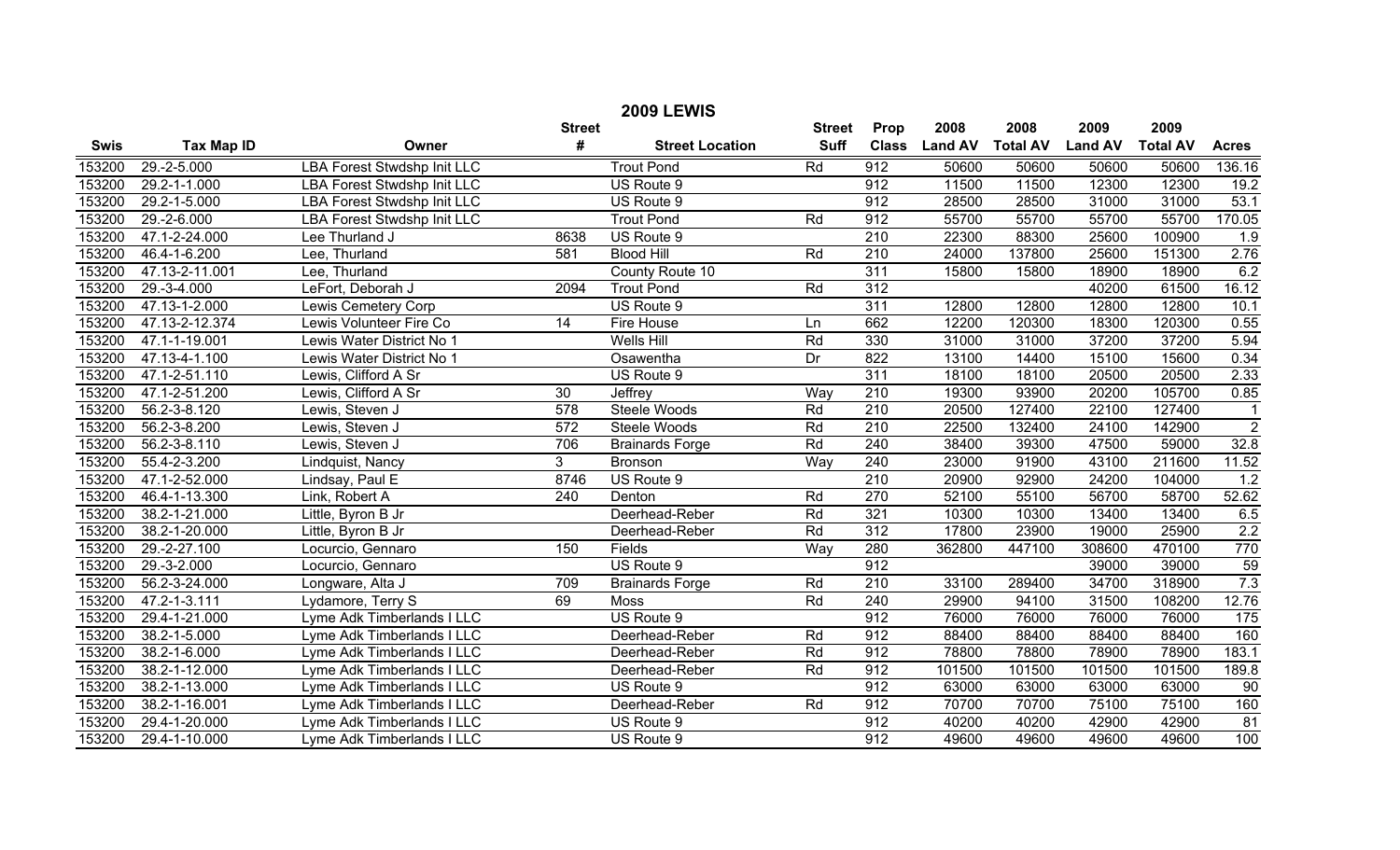| <b>2009 LEWIS</b> |                            |                            |                  |                        |               |                  |                |                 |                |                 |                 |  |
|-------------------|----------------------------|----------------------------|------------------|------------------------|---------------|------------------|----------------|-----------------|----------------|-----------------|-----------------|--|
|                   |                            |                            | <b>Street</b>    |                        | <b>Street</b> | Prop             | 2008           | 2008            | 2009           | 2009            |                 |  |
| <b>Swis</b>       | <b>Tax Map ID</b>          | Owner                      | #                | <b>Street Location</b> | <b>Suff</b>   | <b>Class</b>     | <b>Land AV</b> | <b>Total AV</b> | <b>Land AV</b> | <b>Total AV</b> | <b>Acres</b>    |  |
| 153200            | 29.4-1-9.000               | Lyme Adk Timberlands I LLC |                  | US Route 9             |               | 912              | 91100          | 91100           | 91100          | 91100           | 218             |  |
| 153200            | 29.4-1-8.000               | Lyme Adk Timberlands I LLC |                  | US Route 9             |               | 912              | 132400         | 132400          | 132400         | 132400          | 260             |  |
| 153200            | 29.4-1-7.000               | Lyme Adk Timberlands I LLC |                  | US Route 9             |               | 912              | 16000          | 16000           | 16000          | 16000           | 25              |  |
| 153200            | 29.4-1-4.000               | Lyme Adk Timberlands I LLC |                  | US Route 9             |               | 912              | 97800          | 97800           | 97800          | 97800           | 237             |  |
| 153200            | 29.2-1-19.100              | Lyme Adk Timberlands I LLC |                  | US Route 9             |               | 912              | 20000          | 20000           | 24600          | 24600           | 52.4            |  |
| 153200            | 29.2-1-19.200              | Lyme Adk Timberlands I LLC |                  | Interstate 87          |               | 912              | 22500          | 22500           | 26400          | 26400           | 58.9            |  |
| 153200            | 29.4-1-5.100               | Lyme Adk Timberlands I LLC |                  | US Route 9             |               | 912              | 7100           | 7100            | 10400          | 10400           | 16.3            |  |
| 153200            | 29.4-1-5.200               | Lyme Adk Timberlands I LLC |                  | Interstate 87          |               | 912              | 74000          | 74000           | 74700          | 74700           | 171.2           |  |
| 153200            | 38.2-1-3.100               | Lyme Adk Timberlands I LLC |                  | Deerhead-Reber         | Rd            | 912              | 300            | 300             | 400            | 400             | 0.46            |  |
| 153200            | 38.2-1-3.200               | Lyme Adk Timberlands I LLC |                  | Interstate 87          |               | 912              | 63400          | 63400           | 63800          | 63800           | 104.1           |  |
| 153200            | 38.2-1-4.100               | Lyme Adk Timberlands I LLC |                  | Deerhead-Reber         | Rd            | 912              | 8000           | 8000            | 10500          | 10500           | 13.1            |  |
| 153200            | 38.2-1-4.200               | Lyme Adk Timberlands I LLC |                  | Interstate 87          |               | 912              | 56100          | 56100           | 58200          | 58200           | 91.3            |  |
| 153200            | 46.2-1-8.000               | Lyon, Raymond D            | $\overline{52}$  | <b>Brookside</b>       | Way           | 311              | 21200          | 21200           | 21200          | 21200           | 2.1             |  |
| 153200            | 29.4-1-18.000              | M Piette & Sons Inc        |                  | US Route 9             |               | 910              | 42500          | 42500           | 42600          | 42600           | 80              |  |
| 153200            | 38.2-1-10.112              | MacDougal, Dale B          | 487              | Deerhead-Reber         | Rd            | 210              | 22500          | 43400           | 24100          | 50200           | $\overline{2}$  |  |
| 153200            | 46.2-1-27.000              | MaGill, Ray W              | 119              | Johnson                | Ln            | 260              | 21600          | 35900           | 23200          | 39900           | 1.56            |  |
| 153200            | 47.4-1-27.220              | Maher, Donald R            | 787              | <b>Brainards Forge</b> | Rd            | 240              | 40200          | 113400          | 41800          | 125800          | 25.59           |  |
| 153200            | 47.1-1-26.002              | Maltzan, Robert E          | 396              | <b>Wells Hill</b>      | Rd            | 210              | 22800          | 113500          | 24800          | 124900          | 1.5             |  |
| 153200            | 47.2-1-22.000              | Marple, Annette L          |                  | Moss                   | Rd            | 321              | 30800          | 30800           | 34000          | 34000           | 42.5            |  |
| 153200            | 47.2-1-24.000              | Marple, Annette L          | 94               | Moss                   | Rd            | 240              | 86600          | 127800          | 81800          | 141900          | 83.67           |  |
| 153200            | 47.2-1-34.000              | Marsha, Christine A        | 391              | Hyde                   | Rd            | 240              | 35600          | 81200           | 37200          | 83800           | 19.87           |  |
| 153200            | 47.3-2-7.000               | Martin, Charles            | 1141             | County Route 10        |               | 240              | 44500          | 146100          | 31900          | 154900          | 13.3            |  |
| 153200            | 29.4-1-13.100              | Martin, John J             |                  | US Route 9             |               | 910              | 21700          | 21700           | 25300          | 25300           | 45.3            |  |
| 153200            | 29.4-1-14.000              | Martin, John J             |                  | US Route 9             |               | 910              | 6600           | 6600            | 6600           | 6600            | $\overline{11}$ |  |
| 153200            | 56.2-3-35.001              | Martin, Richard            | 776              | <b>Brainards Forge</b> | Rd            | 270              | 32400          | 62400           | 34000          | 64000           | 6.94            |  |
| 153200            | 29.2-1-16.000              | Marty, Michael J           | 10200            | US Route 9             |               | 240              | 11500          | 20000           | 16900          | 30900           | 12.6            |  |
| 153200            | 38.1-1-14.000              | Marty, Michael J           | 9537             | US Route 9             |               | 312              | 33000          | 37400           | 34200          | 37400           | 9.8             |  |
| 153200            | 55.2-1-34.200              | Marvin, Walter S III       | 495              | Roscoe                 | Rd            | 210              | 34900          | 239900          | 40100          | 250700          | 4.5             |  |
| 153200            | 29.-2-22.000               | Mathurin, Matthew E        | 9724             | US Route 9             |               | 240              | 52000          | 198400          | 53600          | 223000          | 40.32           |  |
| 153200            | 56.2-3-17.000              | Matteau, Raymond           | 179              | <b>Wadhams Heights</b> | Ln            | 240              | 39200          | 138200          | 40800          | 165800          | $\overline{27}$ |  |
| 153200            | 47.1-1-40.000              | Matthews, Harold G         | 181              | Muzzy                  | Rd            | 240              | 34900          | 60000           | 36500          | 60000           | $\overline{19}$ |  |
| 153200            | 55.4-2-8.100               | Matthews, James M          | 172              | Fox Run                | Rd            | 240              | 43400          | 232400          | 41400          | 238500          | 25.1            |  |
| 153200            | 56.1-2-18.000              | Mattox, Ethel              | 8193             | US Route 9             |               | 210              | 18000          | 46700           | 18000          | 51800           | 0.7             |  |
| 153200            | $\overline{56}$ .1-2-9.000 | Mattox, Thomas             | $\overline{215}$ | Cutting                | Rd            | $\overline{210}$ | 22300          | 117900          | 23900          | 130900          | 1.9             |  |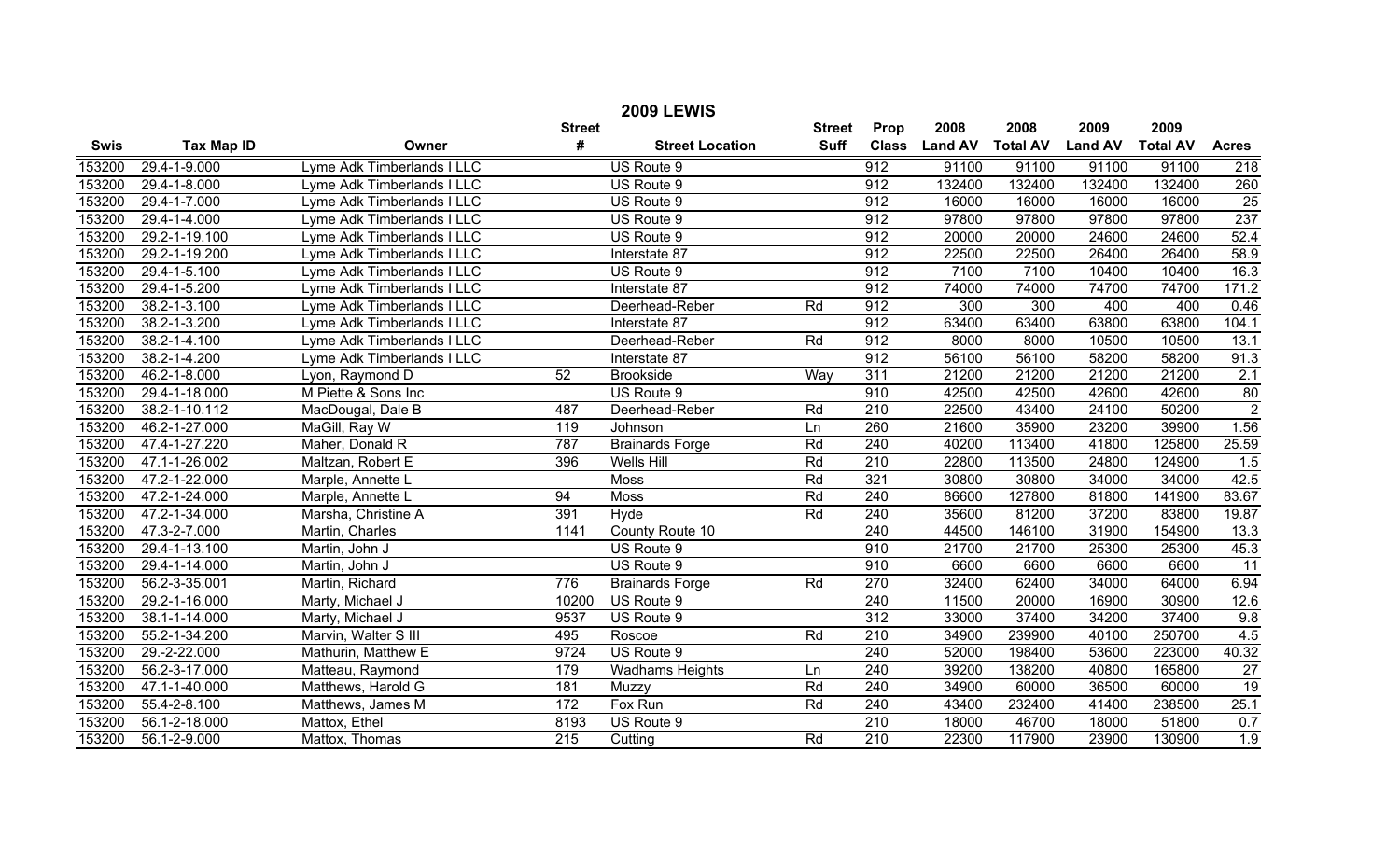|             |                   |                        |                  | <b>2009 LEWIS</b>      |               |                  |                |                 |                |                 |                 |
|-------------|-------------------|------------------------|------------------|------------------------|---------------|------------------|----------------|-----------------|----------------|-----------------|-----------------|
|             |                   |                        | <b>Street</b>    |                        | <b>Street</b> | Prop             | 2008           | 2008            | 2009           | 2009            |                 |
| <b>Swis</b> | <b>Tax Map ID</b> | Owner                  | #                | <b>Street Location</b> | Suff          | <b>Class</b>     | <b>Land AV</b> | <b>Total AV</b> | <b>Land AV</b> | <b>Total AV</b> | <b>Acres</b>    |
| 153200      | 47.13-1-34.000    | Maye, Dennis W         | 878              | Fox Run                | Rd            | 312              | 9800           | 16000           | 9800           | 9800            | 0.2             |
| 153200      | 47.13-1-35.220    | Maye, Dennis W         |                  | Fox Run                | Rd            | 311              | 3500           | 3500            | 4200           | 4200            | 0.8             |
| 153200      | 46.4-1-21.200     | McAuliffe, Mary A      | 505              | Fox Run                | Rd            | $\overline{210}$ | 23800          | 76900           | 25400          | 88400           | 2.66            |
| 153200      | 46.2-1-9.100      | McClurg, Kathryn I     | 125              | Seventy                | Ln            | 210              | 17400          | 38300           | 17400          | 48700           | 0.62            |
| 153200      | 56.1-2-46.100     | McCoy, Sylvia          | 8001             | US Route 9             |               | 240              | 88700          | 185100          | 91900          | 205400          | 135             |
| 153200      | 56.1-2-46.300     | McCoy, Sylvia          |                  | US Route 9             |               | 322              | 25000          | 25000           | 29800          | 29800           | $\overline{25}$ |
| 153200      | 47.3-1-6.000      | McCray, Ann            | 715              | Fox Run                | Rd            | 260              | 4600           | 7200            | 4600           | 7900            | 0.1             |
| 153200      | 38.4-1-16.000     | McCray, Ellis          |                  | Moss                   | Rd            | 321              | 6700           | 6700            | 7000           | 7000            | $\overline{2}$  |
| 153200      | 47.13-1-24.000    | McCray, Harry          | 8515             | US Route 9             |               | 270              | 9800           | 26300           | 9800           | 21900           | 0.2             |
| 153200      | 47.13-1-25.000    | McCray, Harry P        | 8509             | US Route 9             |               | 210              | 28700          | 46500           | 32000          | 49400           | 5.1             |
| 153200      | 37.-2-53.000      | McDonald, Philip       |                  | Seventy                | Ln            | 314              | 9600           | 9600            | 9600           | 9600            | 0.5             |
| 153200      | 47.13-2-31.038    | McGivney, Carole       | 997              | County Route 10        |               | 210              | 17500          | 68500           | 17500          | 76000           | 0.63            |
| 153200      | 47.13-2-22.000    | McGrath, Pamela J      | 8554             | US Route 9             |               | 210              | 10300          | 64500           | 10300          | 85700           | 0.21            |
| 153200      | 38.1-1-8.000      | McKenna Francis        |                  | <b>Hale Hill</b>       | Ln            | 314              | 6600           | 6600            | 6600           | 6600            | 3.3             |
| 153200      | 38.1-1-32.000     | <b>McKenna Francis</b> |                  | <b>Hale Hill</b>       | Ln            | 311              | 13500          | 13500           | 13500          | 13500           | 0.69            |
| 153200      | 57.1-3-14.200     | McKinley, Schelling    | 244              | <b>Wadhams Heights</b> | Ln            | 210              | 34600          | 130300          | 36200          | 148000          | 8.04            |
| 153200      | 47.1-1-28.100     | McPhail, Bruce         | 410              | Wells Hill             | Rd            | 210              | 22700          | 153000          | 26000          | 162100          | 2.1             |
| 153200      | 47.13-4-8.000     | Melton, Gaylen B       | 8607             | US Route 9             |               | 210              | 16400          | 69800           | 16400          | 70600           | 0.5             |
| 153200      | 39.3-3-3.200      | Melton, Michael L      | 1387             | Stowersville           | Rd            | 210              | 24500          | 174900          | 26100          | 198000          | $\overline{3}$  |
| 153200      | 46.4-1-6.130      | Merrihew, Hedy         |                  | Carlott                | Rd            | 311              | 20500          | 20500           | 21700          | 21700           | 3.56            |
| 153200      | 46.4-1-6.110      | Merrihew, Hedy         |                  | Carlott                | Rd            | 321              | 22500          | 22500           | 24100          | 24100           | 3.53            |
| 153200      | 47.13-1-1.000     | Merrihew, Hedy         |                  | Fox Run                | Rd            | 311              | 17400          | 17400           | 19800          | 19800           | $\overline{2}$  |
| 153200      | 46.2-1-38.000     | Merrihew, Karen        | $\overline{114}$ | Johnson                | Ln            | 260              | 16700          | 39500           | 16700          | 43800           | 0.54            |
| 153200      | 46.2-1-39.000     | Merrihew, Karen        |                  | Johnson                | Ln            | 321              | 3200           | 3200            | 6200           | 6200            | 1.61            |
| 153200      | 55.2-2-8.000      | Merrihew, Susan K      | 527              | Roscoe                 | Rd            | $\overline{210}$ | 28500          | 178100          | 29300          | 185000          | 10              |
| 153200      | 46.2-1-48.120     | Messina, Frank P       |                  | Goff                   | Rd            | 322              | 24800          | 24800           | 25800          | 25800           | 12.7            |
| 153200      | 38.1-1-29.000     | Michael, Alexander     | 87               | <b>Hale Hill</b>       | Ln            | 433              | 95200          | 114600          | 112300         | 130400          | 8.3             |
| 153200      | 56.1-2-17.000     | Mickle, David J        | 8149             | US Route 9             |               | 210              | 39800          | 95100           | 41400          | 103200          | 25.1            |
| 153200      | 47.3-2-2.000      | Milholland, John       |                  | County Route 10        |               | 910              | 13400          | 13400           | 16400          | 16400           | $\overline{1}$  |
| 153200      | 47.4-1-35.112     | Milholland, John A     |                  | Ray Woods              | Rd            | 314              | 28100          | 28100           | 28100          | 28100           | $\overline{5}$  |
| 153200      | 56.1-2-34.120     | Milholland, John A     |                  | <b>Steele Woods</b>    | Rd            | 322              | 30700          | 30700           | 30700          | 30700           | 23              |
| 153200      | 47.4-1-1.212      | Miller, Albert E III   | 126              | Redmond                | Rd            | 240              | 28000          | 168600          | 29600          | 168600          | 10.39           |
| 153200      | 56.1-2-15.000     | Miller, Donald S       | 8091             | US Route 9             |               | 210              | 28000          | 123900          | 29600          | 123900          | 4.77            |
| 153200      | 48.3-2-5.000      | Miller, Norman L       |                  | Hurley                 | Rd            | 910              | 38900          | 38900           | 38900          | 38900           | 48.6            |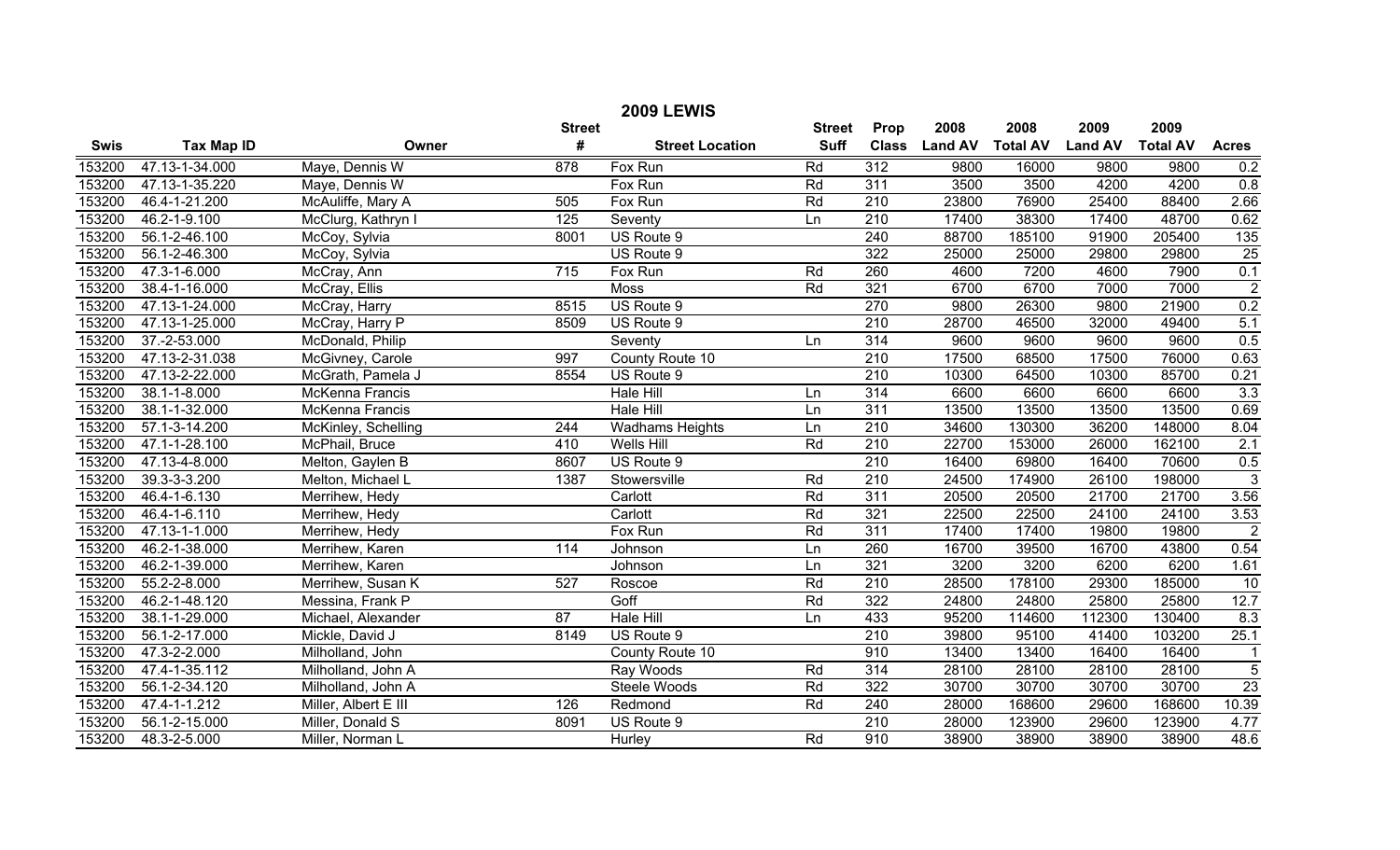|             |                    |                         |               | <b>2009 LEWIS</b>      |               |                  |                |                 |                |                 |                  |
|-------------|--------------------|-------------------------|---------------|------------------------|---------------|------------------|----------------|-----------------|----------------|-----------------|------------------|
|             |                    |                         | <b>Street</b> |                        | <b>Street</b> | Prop             | 2008           | 2008            | 2009           | 2009            |                  |
| <b>Swis</b> | <b>Tax Map ID</b>  | Owner                   | #             | <b>Street Location</b> | <b>Suff</b>   | <b>Class</b>     | <b>Land AV</b> | <b>Total AV</b> | <b>Land AV</b> | <b>Total AV</b> | <b>Acres</b>     |
| 153200      | 46.2-1-14.000      | Miller, Robert          | 5             | <b>Brookside</b>       | Way           | 210              | 15600          | 91600           | 15600          | 110600          | 0.45             |
| 153200      | 38.1-1-26.300      | Mitchell, Alan          | 9371          | US Route 9             |               | 270              | 26500          | 71500           | 28100          | 71500           | 4                |
| 153200      | 56.2-3-4.000/1     | Mitchell, Carroll       | 1568          | County Route 10        |               | $\overline{270}$ | 500            | 14300           | 500            | 14600           | 0.01             |
| 153200      | 46.4-1-9.000       | Mitchell, Daniel        | 648           | <b>Mitchell Hill</b>   | Rd            | 240              | 35600          | 102200          | 34000          | 113400          | 15.9             |
| 153200      | 38.1-1-26.110      | Mitchell, Dennis H      | 9325          | US Route 9             |               | 240              | 73300          | 113600          | 74900          | 130700          | 85.6             |
| 153200      | 46.4-1-8.330       | Mitchell, Gerald        | 269           | Denton                 | Rd            | 240              | 40700          | 83300           | 42100          | 92700           | 26               |
| 153200      | 56.2-3-20.000      | Mitchell, Gerald A      |               | <b>Brainards Forge</b> | Rd            | 321              | 79900          | 79900           | 79900          | 79900           | 80.6             |
| 153200      | 46.4-1-8.320       | Mitchell, Gerald W Jr   | 622           | Mitchell Hill          | Rd            | 210              | 33300          | 92100           | 27200          | 92100           | 7.4              |
| 153200      | 38.1-1-26.120      | Mitchell, James         | 9353          | US Route 9             |               | 210              | 22500          | 88700           | 24100          | 89500           | $\overline{2}$   |
| 153200      | 46.4-1-8.310       | Mitchell, Jamie         | 612           | Mitchell Hill          | Rd            | 210              | 25800          | 108000          | 27000          | 120600          | 7.1              |
| 153200      | 47.3-2-15.200      | Mitchell, Raymond E     | 1214          | County Route 10        |               | 240              | 81400          | 115600          | 71800          | 115600          | 73.1             |
| 153200      | 46.2-2-2.000       | Mitchell, Robert E Jr   |               | Clark                  | Ln            | 311              | 31700          | 31700           | 32900          | 32900           | 9.14             |
| 153200      | 46.4-1-8.100       | Mitchell, Rolland E Jr  |               | Denton                 | Rd            | 322              | 38200          | 38200           | 39600          | 39600           | 30               |
| 153200      | 38.1-1-26.200      | Mitchell, Stephen Jr    | 9393          | US Route 9             |               | 210              | 30300          | 84800           | 31900          | 99200           | 5.9              |
| 153200      | 19.4-2-3.000       | Molnar, Tamas           |               | US Route 9             |               | 322              | 34100          | 34100           | 40600          | 40600           | 51.3             |
| 153200      | 47.4-1-28.200      | Monty, James W          | 1325          | County Route 10        |               | $\overline{210}$ | 14800          | 124400          | 14800          | 131000          | 0.4              |
| 153200      | 29.2-1-8.000       | Moore, George           |               | US Route 9             |               | 910              | 81900          | 81900           | 75300          | 75300           | 165.9            |
| 153200      | 29.2-1-6.000       | Moore, George           |               | US Route 9             |               | 910              | 12000          | 12000           | 12000          | 12000           | 25               |
| 153200      | 38.3-1-7.000       | Moore, Ralph F          | 9063          | US Route 9             |               | $\overline{210}$ | 25500          | 79700           | 27100          | 95600           | 3.5              |
| 153200      | 38.2-1-8.000       | Moran, Leamon           |               | Deerhead-Reber         | Rd            | 105              | 81300          | 81300           | 88100          | 88100           | 93.1             |
| 153200      | 38.2-1-9.000       | Moran, Leamon           |               | Deerhead-Reber         | Rd            | 105              | 63500          | 63500           | 66600          | 66600           | 117              |
| 153200      | 38.2-1-7.000       | Moran, Leamon           |               | Deerhead-Reber         | Rd            | 910              | 69700          | 69700           | 74400          | 74400           | 170.4            |
| 153200      | 38.3-1-34.100      | Morgan, James III       | 9051          | US Route 9             |               | 270              | 22700          | 49100           | 24300          | 51200           | $\overline{2.1}$ |
| 153200      | $55.2 - 1 - 5.121$ | Morris, Matthew         | 218           | <b>Blood Hill</b>      | Rd            | 240              | 64500          | 166300          | 66100          | 185000          | 60.1             |
| 153200      | $55.2 - 1 - 5.112$ | Morris, Matthew G       |               | <b>Burpee Hill</b>     | Rd            | 322              | 29500          | 29500           | 22200          | 22200           | 8.05             |
| 153200      | 55.2-1-38.000      | Morris, Michael         | 391           | Roscoe                 | Rd            | 210              | 30800          | 179600          | 28300          | 197600          | 4.1              |
| 153200      | 38.4-1-28.000      | Morrison, Jeanne        | 415           | Moss                   | Rd            | 210              | 28500          | 83100           | 30100          | 92200           | 5                |
| 153200      | 47.2-1-19.000      | Morrissey, Spencer A    | 915           | Stowersville           | Rd            | 210              | 22700          | 144200          | 24300          | 160100          | 2.1              |
| 153200      | 55.2-1-14.000      | Morse, James R          | 558           | Fox Run                | Rd            | 240              | 33400          | 62400           | 32700          | 78100           | 14.21            |
| 153200      | 56.1-2-2.000       | Morse, James R Jr       |               | Fox Run                | Rd            | 910              | 55000          | 55000           | 55000          | 55000           | 30.08            |
| 153200      | 47.3-1-20.112      | Morse, James R Jr       | 651           | Fox Run                | Rd            | 311              | 24800          | 29800           | 26600          | 26600           | 6                |
| 153200      | 47.1-1-39.120      | Moson, Ronald J         | 52            | <b>Birch Trail</b>     | Way           | 210              | 26700          | 111000          | 28300          | 123200          | 8.7              |
| 153200      | 56.1-2-13.000      | Mousseau, Nancy R       | 8063          | US Route 9             |               | $\overline{210}$ | 20500          | 72600           | 22100          | 72600           | $\overline{1}$   |
| 153200      | 47.1-2-34.000      | Mt Fay Fish & Game Club | 509           | Stowersville           | Rd            | 920              | 58100          | 70100           | 58100          | 75700           | 66               |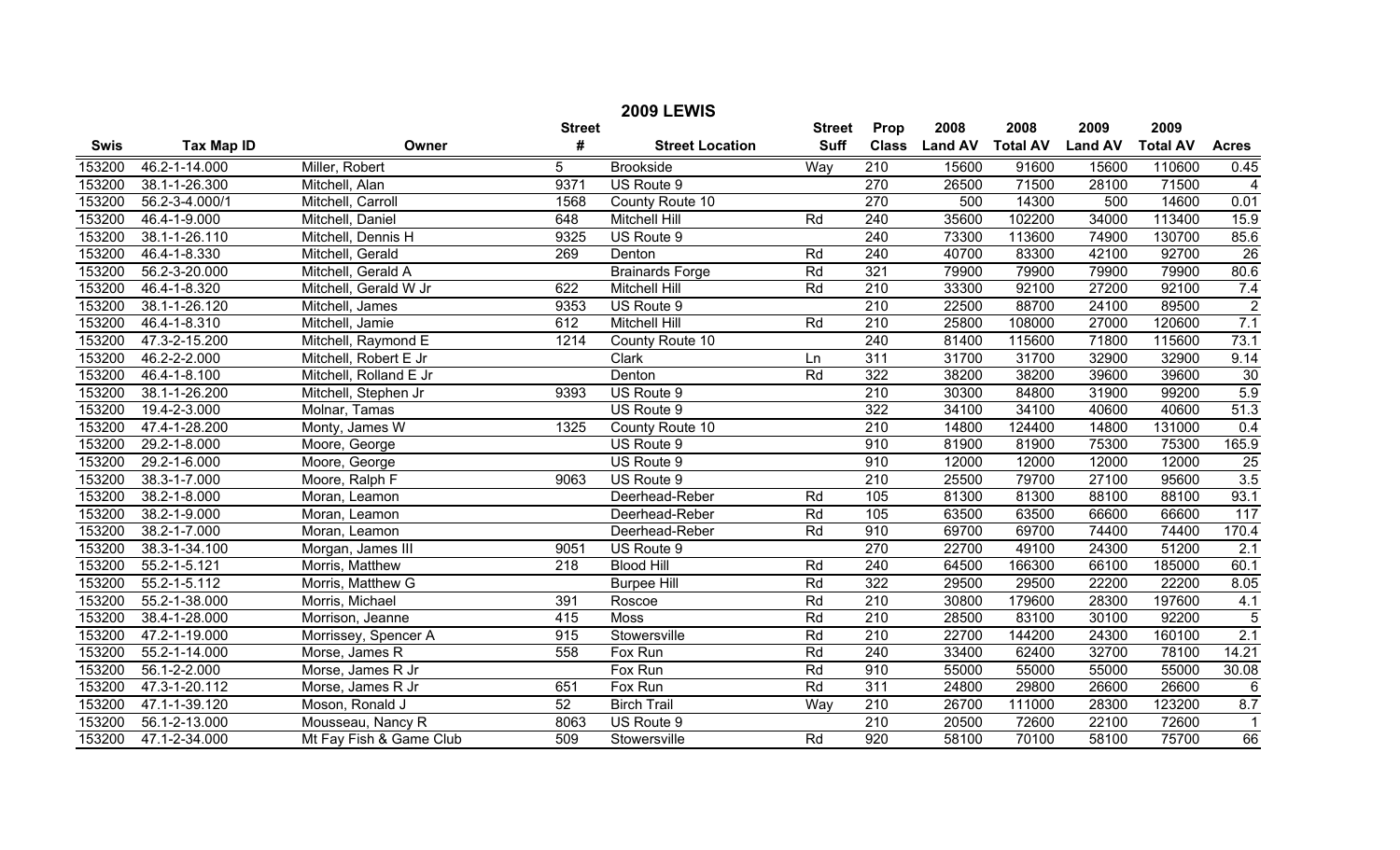|             | <b>2009 LEWIS</b> |                           |               |                        |               |              |                |                 |                |                 |              |  |
|-------------|-------------------|---------------------------|---------------|------------------------|---------------|--------------|----------------|-----------------|----------------|-----------------|--------------|--|
|             |                   |                           | <b>Street</b> |                        | <b>Street</b> | Prop         | 2008           | 2008            | 2009           | 2009            |              |  |
| <b>Swis</b> | <b>Tax Map ID</b> | Owner                     | #             | <b>Street Location</b> | Suff          | <b>Class</b> | <b>Land AV</b> | <b>Total AV</b> | <b>Land AV</b> | <b>Total AV</b> | <b>Acres</b> |  |
| 153200      | 38.2-1-15.004     | Mud Pond Assoc Ltd Ptnshp |               | Deerhead-Reber         | Rd            | 321          | 140600         | 140600          | 141200         | 141200          | 296.9        |  |
| 153200      | 38.4-1-3.000      | Mud Pond Assoc Ltd Ptnshp |               | US Route 9             |               | 912          | 25900          | 25900           | 26000          | 26000           | 43.3         |  |
| 153200      | 38.4-1-4.000      | Mud Pond Assoc Ltd Ptnshp |               | US Route 9             |               | 912          | 18400          | 18400           | 20400          | 20400           | 25.5         |  |
| 153200      | 38.3-1-26.000     | Mud Pond Assoc Ltd Ptnshp |               | US Route 9             |               | 912          | 68200          | 68200           | 71900          | 71900           | 72.9         |  |
| 153200      | 38.4-1-2.110      | Mud Pond Assoc Ltd Ptnshp |               | US Route 9             |               | 912          | 25900          | 25900           | 27600          | 27600           | 40.56        |  |
| 153200      | 38.3-1-28.000     | Mud Pond Assoc Ltd Ptnshp |               | US Route 9             |               | 912          | 30000          | 30000           | 32000          | 32000           | 50           |  |
| 153200      | 38.4-1-33.000     | Mud Pond Assoc Ltd Ptnshp |               | Moss                   | Rd            | 912          | 62900          | 62900           | 62900          | 62900           | 102          |  |
| 153200      | 38.3-1-29.000     | Mud Pond Assoc Ltd Ptnshp |               | US Route 9             |               | 912          | 55800          | 55800           | 57000          | 57000           | 100          |  |
| 153200      | 47.13-1-26.000    | Muller, Jean E            | 8507          | US Route 9             |               | 210          | 8900           | 25700           | 8900           | 27900           | 0.18         |  |
| 153200      | 47.13-2-3.100     | Neshat, Shirin            | 8598          | US Route 9             |               | 210          | 16100          | 73600           | 16100          | 81700           | 0.48         |  |
| 153200      | 57.1-3-3.000      | Neuzil, Christopher       |               | County Route 10        |               | 321          | 55100          | 55100           | 56300          | 56300           | 50.6         |  |
| 153200      | 47.1-2-51.122     | Newman, James W           |               | US Route 9             |               | 311          | 19200          | 19200           | 23900          | 23900           | 4.06         |  |
| 153200      | 46.2-1-29.000     | Nichols, John             | 81            | Johnson                | Ln            | 210          | 23700          | 79400           | 25300          | 79400           | 2.59         |  |
| 153200      | 55.2-1-25.000     | Niegowski, Robert         | 293           | Fox Run                | Rd            | 240          | 36600          | 134000          | 38200          | 150600          | 32           |  |
| 153200      | 47.13-2-27.000    | Nine Yards Inc            | 8550          | US Route 9             |               | 652          | 14200          | 74500           | 16300          | 76700           | 0.4          |  |
| 153200      | 47.2-1-16.200     | Nolette, Alvin Sr         | 128           | Moss                   | Rd            | 270          | 20700          | 39000           | 22300          | 39200           | 1.1          |  |
| 153200      | 47.2-1-50.000     | Norton, Richard E         | 936           | Stowersville           | Rd            | 210          | 18000          | 88700           | 19500          | 100500          | 0.7          |  |
| 153200      | 47.2-1-49.000     | Norton, Richard E         |               | Stowersville           | Rd            | 314          | 6700           | 6700            | 8000           | 8000            | 0.7          |  |
| 153200      | 39.3-3-3.120      | Nutini, Joseph M          |               | Stowersville           | Rd            | 105          | 58500          | 58500           | 61200          | 61200           | 77.2         |  |
| 153200      | 38.3-1-39.120     | <b>NYCO Minerals Inc</b>  | 8925          | US Route 9             |               | 910          | 31200          | 31200           | 31200          | 31200           | 47.78        |  |
| 153200      | 46.2-1-23.000     | <b>NYCO Minerals Inc</b>  | 153           | Johnson                | Ln            | 912          | 35400          | 45700           | 35400          | 45700           | 35           |  |
| 153200      | 46.2-1-25.000     | <b>NYCO Minerals Inc</b>  | 173           | Seventy                | Ln            | 210          | 20500          | 44400           | 23900          | 51100           | 1.9          |  |
| 153200      | 38.3-1-41.000     | NYCO Minerals Inc         |               | US Route 9             |               | 912          | 97200          | 97200           | 97200          | 97200           | 180          |  |
| 153200      | 46.2-1-42.200     | <b>NYCO Minerals Inc</b>  |               | Johnson                | Ln            | 720          | 2504200        | 2504200         | 2000000        | 2000000         | 80           |  |
| 153200      | 37.-2-44.100      | NYCO Minerals Inc         | 189           | Seventy                | Ln            | 720          | 6121500        | 6121500         | 2000000        | 2000000         | 207.4        |  |
| 153200      | 29.-2-8.006       | NYCO Minerals Inc         |               | US Route 9             |               | 912          | 175400         | 175400          | 175400         | 175400          | 357.7        |  |
| 153200      | 38.3-1-39.110     | <b>NYCO Minerals Inc</b>  |               | US Route 9             |               | 910          | 30600          | 30600           | 33900          | 33900           | 22.65        |  |
| 153200      | 46.2-1-60.000     | <b>NYCO Minerals Inc</b>  |               | Wells Hill             | Rd            | 912          | 94400          | 94400           | 98600          | 98600           | 183.17       |  |
| 153200      | 37.-2-44.200      | NYCO Minerals Inc         |               | Seventy                | Ln            | 515          | 20100          | 45800           | 22600          | 49400           | 1.1          |  |
| 153200      | 38.3-1-27.000     | NYCO Minerals Inc         | 138           | Pulsifer               | Ln            | 720          | 48700          | 48700           | 53600          | 53600           | 70.92        |  |
| 153200      | 46.2-1-51.000     | <b>NYCO Minerals Inc</b>  |               | <b>Wells Hill</b>      | Rd            | 912          | 79000          | 79000           | 79000          | 79000           | 107.6        |  |
| 153200      | 37.-2-52.000      | NYCO Minerals Inc         |               | Seventy                | Ln            | 910          | 49700          | 49700           | 49700          | 49700           | 70.97        |  |
| 153200      | 46.1-1-5.000      | NYCO Minerals Inc         |               | Wells Hill             | Rd            | 912          | 93500          | 93500           | 93500          | 93500           | 171.5        |  |
| 153200      | 46.2-1-1.000      | <b>NYCO Minerals Inc</b>  |               | Wells Hill             | Rd            | 322          | 67400          | 67400           | 69100          | 69100           | 133.6        |  |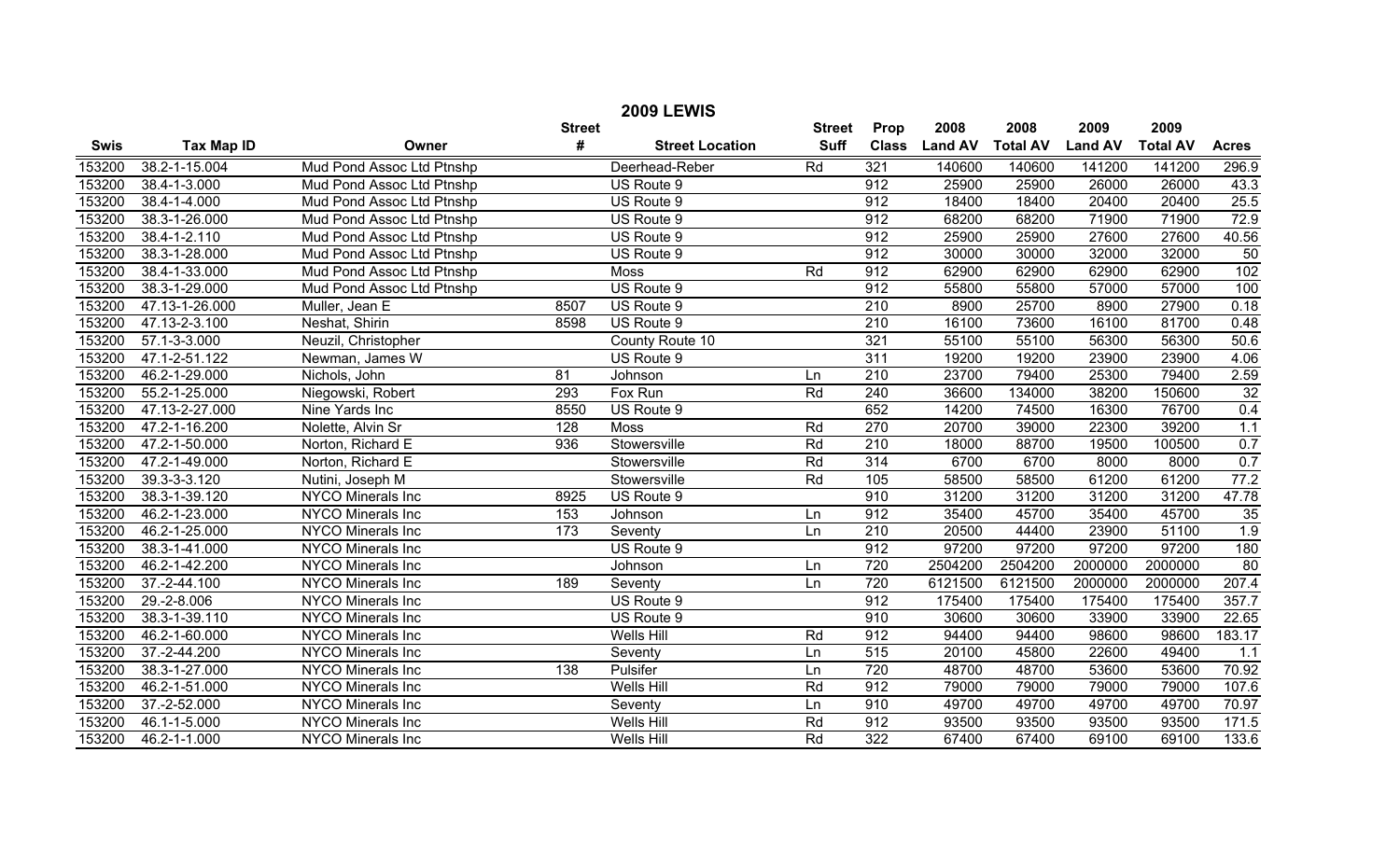| <b>2009 LEWIS</b> |                                   |                            |                  |                            |                 |                  |                |                 |                |                 |                 |
|-------------------|-----------------------------------|----------------------------|------------------|----------------------------|-----------------|------------------|----------------|-----------------|----------------|-----------------|-----------------|
|                   |                                   |                            | <b>Street</b>    |                            | <b>Street</b>   | Prop             | 2008           | 2008            | 2009           | 2009            |                 |
| <b>Swis</b>       | <b>Tax Map ID</b>                 | Owner                      | #                | <b>Street Location</b>     | <b>Suff</b>     | <b>Class</b>     | <b>Land AV</b> | <b>Total AV</b> | <b>Land AV</b> | <b>Total AV</b> | <b>Acres</b>    |
| 153200            | 47.1-1-1.110                      | NYCO Minerals Inc          |                  | Pulsifer                   | Ln              | 910              | 18700          | 18700           | 18700          | 18700           | 20.5            |
| 153200            | 46.2-1-2.000                      | <b>NYCO Minerals Inc</b>   |                  | <b>Wells Hill</b>          | Rd              | 912              | 65600          | 65600           | 67900          | 67900           | 121.5           |
| 153200            | 46.2-1-3.000                      | <b>NYCO Minerals Inc</b>   |                  | <b>Wells Hill</b>          | Rd              | 912              | 34000          | 34000           | 36600          | 36600           | 63              |
| 153200            | 37.-2-49.000                      | NYCO Minerals Inc          |                  | Seventy                    | Ln              | 912              | 56800          | 56800           | 56800          | 56800           | 88.18           |
| 153200            | 46.2-1-4.000                      | NYCO Minerals Inc          |                  | <b>Wells Hill</b>          | Rd              | 910              | 36300          | 36300           | 38900          | 38900           | 62.6            |
| 153200            | 47.1-1-1.140                      | NYCO Minerals Inc          |                  | Pulsifer                   | Ln              | 910              | 99400          | 99400           | 99400          | 99400           | 144.52          |
| 153200            | 38.3-1-3.000                      | <b>NYCO Minerals Inc</b>   |                  | US Route 9                 |                 | 912              | 57500          | 57500           | 58900          | 58900           | 149.1           |
| 153200            | 47.2-1-28.001                     | NYSEG Corp                 | 730              | Stowersville               | Rd              | 871              | 100000         | 1141673         | 100000         | 1141673         | 5.66            |
| 153200            | 47.1-1-17.000                     | <b>NYSEG Corp</b>          |                  | US Route 9                 |                 | 330              | 15800          | 15800           | 15800          | 15800           | 1               |
| 153200            | 632.-9999-131.600/1011 NYSEG Corp |                            |                  | Northeast Grouped Trans    |                 | 882              | $\mathbf 0$    | 11064           | $\mathbf{0}$   | 12839           | $\pmb{0}$       |
| 153200            | 632.-9999-131.600/1881 NYSEG Corp |                            |                  | <b>Total Electric Dist</b> |                 | 884              | $\mathbf 0$    | 1171786         | $\Omega$       | 1317756         | $\pmb{0}$       |
| 153200            | 632.-9999-131.600/1001 NYSEG Corp |                            |                  | Northeast Grouped Trans    |                 | 882              | $\mathbf{0}$   | 271529          | $\Omega$       | 302940          | $\overline{0}$  |
| 153200            | 47.13-1-33.001                    | ODonnell, Deirdre C        | 49               | Rustic                     | Way             | 280              | 55800          | 272100          | 80300          | 311900          | $\overline{12}$ |
| 153200            | 38.3-1-9.000                      | OKusky Carl J Jr           | 9121             | US Route 9                 |                 | $\overline{210}$ | 22500          | 123000          | 24100          | 128900          | $\overline{2}$  |
| 153200            | 46.2-1-21.000                     | OKusky, Carl               |                  | Seventy                    | Ln              | 314              | 10800          | 10800           | 6300           | 6300            | 0.38            |
| 153200            | 38.3-1-8.000                      | OKusky, Carl J Jr          | 9123             | US Route 9                 |                 | 210              | 22900          | 56600           | 24500          | 81700           | 2.2             |
| 153200            | 38.3-1-6.120                      | OKusky, Carl J Jr          |                  | US Route 9                 |                 | 311              |                |                 | 16800          | 16800           | 1.2             |
| 153200            | 47.1-1-12.000                     | Olsen, James D             | 8885             | US Route 9                 |                 | 210              | 21500          | 135000          | 23100          | 149800          | 1.48            |
| 153200            | 56.1-2-20.000                     | Olsen, James T             |                  | US Route 9                 |                 | 330              | 19100          | 19100           | 19100          | 19100           | 0.6             |
| 153200            | 56.1-2-19.000                     | Olsen, James T             | 8201             | US Route 9                 |                 | 424              | 41500          | 108200          | 63500          | 108200          | 0.96            |
| 153200            | 47.1-2-51.121                     | Overtchenko, Igor          |                  | US Route 9                 |                 | 311              | 22500          | 22500           | 22500          | 22500           | 2.71            |
| 153200            | 38.3-1-39.200                     | Palmer, Tammy M            | 8917             | US Route 9                 |                 | 210              | 20900          | 74900           | 22500          | 83100           | 1.2             |
| 153200            | 37.-2-46.300                      | Panetta, Kenneth L         | $\overline{237}$ | Seventy                    | Ln              | 270              | 22100          | 25000           | 23700          | 34300           | 1.8             |
| 153200            | 57.1-3-14.110                     | Pastore, Deborah J         |                  | <b>Wadhams Heights</b>     | Ln              | 323              | 17600          | 17600           | 17600          | 17600           | 8.44            |
| 153200            | 46.4-1-13.100                     | <b>Pavlick Frederick R</b> |                  | Denton                     | Rd              | 311              | 21400          | 21400           | 22700          | 22700           | 4.03            |
| 153200            | 46.4-1-13.200                     | Pavlick, Frederick R       | 162              | Denton                     | Rd              | 260              | 62100          | 68200           | 63700          | 70500           | 54.66           |
| 153200            | 55.2-1-4.000                      | Pellettier, Karen J        | 199              | <b>Blood Hill</b>          | Rd              | 240              | 97900          | 201600          | 85800          | 219500          | 104.8           |
| 153200            | 47.13-1-15.000                    | People Of Lewis            | 933              | Fox Run                    | Rd              | 695              | 12700          | 12700           | 15200          | 15200           | 7.6             |
| 153200            | 46.2-1-33.000                     | Phelan, William            | $\overline{10}$  | Johnson                    | Ln              | 210              | 36100          | 115200          | 37700          | 129000          | 8.8             |
| 153200            | 47.4-1-35.130                     | Phinney, Brian R           | 1308             | County Route 10            |                 | 270              | 23700          | 33200           | 25300          | 35200           | $\overline{5}$  |
| 153200            | 55.2-2-7.000                      | Piatt, Steven M            | 553              | Roscoe                     | Rd              | 210              | 26600          | 161100          | 28200          | 178800          | 4.07            |
| 153200            | 47.1-1-31.000                     | Pierce Deborah             |                  | Osawentha                  | $\overline{Dr}$ | 311              | 2900           | 2900            | 3500           | 3500            | 0.9             |
| 153200            | 47.1-2-27.000                     | Pierce, Atwood F           | 444              | Stowersville               | Rd              | 210              | 15700          | 62800           | 16500          | 72200           | 0.46            |
| 153200            | 47.1-2-26.200                     | Pierce, Atwood F           |                  | Stowersville               | Rd              | 312              | 20900          | 21000           | 24200          | 25300           | 1.22            |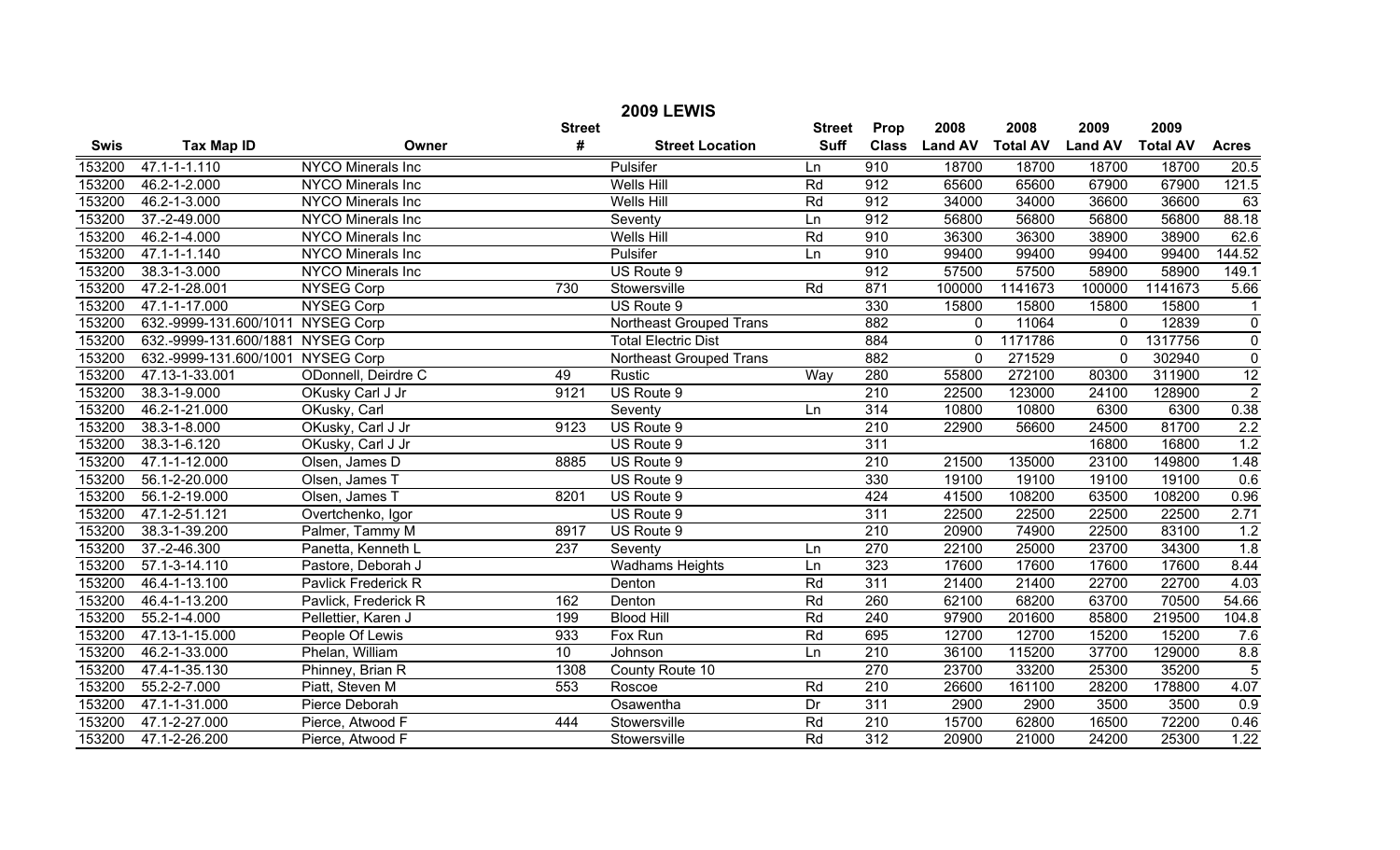|             |                             |                                    |                  | <b>2009 LEWIS</b>      |               |                  |                |                  |                |                 |              |
|-------------|-----------------------------|------------------------------------|------------------|------------------------|---------------|------------------|----------------|------------------|----------------|-----------------|--------------|
|             |                             |                                    | <b>Street</b>    |                        | <b>Street</b> | Prop             | 2008           | 2008             | 2009           | 2009            |              |
| <b>Swis</b> | <b>Tax Map ID</b>           | Owner                              | #                | <b>Street Location</b> | <b>Suff</b>   | <b>Class</b>     | <b>Land AV</b> | <b>Total AV</b>  | <b>Land AV</b> | <b>Total AV</b> | <b>Acres</b> |
| 153200      | 47.1-1-34.000               | Pierce, Deborah                    | 61               | Osawentha              | Dr            | 210              | 17300          | 158100           | 17300          | 177100          | 0.5          |
| 153200      | 56.1-2-36.200               | Pierce, Jeffrey L                  | 10               | Steele Woods           | Rd            | 240              | 52400          | 116400           | 34900          | 129200          | 16.96        |
| 153200      | 56.1-2-35.000               | Pierce, Jeffrey L                  |                  | <b>Steele Woods</b>    | Rd            | 321              | 200            | $\overline{200}$ | 300            | 300             | 0.1          |
| 153200      | $57.1 - 3 - 5.100$          | Pierce, John A                     | 2147             | County Route 10        |               | 112              | 83100          | 154300           | 90800          | 162000          | 82.2         |
| 153200      | 47.2-1-39.000               | Pierce, Linda M                    |                  | Hulbert                | Rd            | 321              | 21000          | 21000            | 21000          | 21000           | 25           |
| 153200      | 47.2-1-59.111               | Pierce, Linda M                    | 289              | Hyde                   | Rd            | 240              | 80000          | 185500           | 82900          | 213300          | 84.5         |
| 153200      | 56.2-3-14.300               | Pierce, Michael                    |                  | County Route 10        |               | 314              | 7800           | 7800             | 9400           | 9400            | 2.9          |
| 153200      | 56.2-3-14.200               | Pierce, Michael                    |                  | County Route 10        |               | 321              | 17800          | 17800            | 17800          | 17800           | 22.3         |
| 153200      | 56.2-3-14.100               | Pierce, Michael                    |                  | County Route 10        |               | 321              | 57700          | 57700            | 58900          | 58900           | 56.2         |
| 153200      | 56.1-2-44.111               | Pierce, Timothy J                  | 102              | Cutting                | Rd            | 240              | 30700          | 165700           | 32300          | 183900          | 13.7         |
| 153200      | 48.3-2-2.210                | Pierce, Vernon                     |                  | <b>Twin Valley</b>     | Ln            | 105              | 27800          | 27800            | 27800          | 27800           | 25.5         |
| 153200      | 47.2-1-30.210               | <b>Pierces Service Station Inc</b> | 707              | Stowersville           | Rd            | 432              | 74300          | 191500           | 74300          | 201100          | 14.5         |
| 153200      | 47.2-1-30.220               | Pierces Service Station Inc        |                  | Stowersville           | Rd            | 322              | 30700          | 30700            | 30700          | 30700           | 26.31        |
| 153200      | 47.1-2-1.200                | Pine Brothers Builders LLC         | 8862             | US Route 9             |               | $\overline{210}$ | 16400          | 70000            | 16400          | 137800          | 0.5          |
| 153200      | 47.13-2-26.100              | Plank, Richard                     | 972              | County Route 10        |               | $\overline{210}$ | 9800           | 87200            | 9800           | 88800           | 0.2          |
| 153200      | 47.1-2-36.000               | Plante, Raymond A                  | 473              | Stowersville           | Rd            | 210              | 36600          | 230800           | 40800          | 239200          | 6.5          |
| 153200      | 47.13-1-31.001              | Plante, Robert                     | $\overline{26}$  | Rustic                 | Way           | 210              | 27500          | 161700           | 29100          | 179400          | 4.51         |
| 153200      | 48.3-2-1.000                | Plattsburgh State Teachers Col     | 95               | <b>Twin Valley</b>     | Ln            | 613              | 340100         | 792500           | 305800         | 814800          | 375.7        |
| 153200      | 47.1-1-18.120               | Podmore, Kathy                     | 8769             | US Route 9             |               | 210              | 24500          | 78600            | 27800          | 90400           | $\sqrt{3}$   |
| 153200      | 47.1-1-18.200               | Podmore, Kathy J                   | 8763             | US Route 9             |               | 270              | 21700          | 30700            | 25000          | 36100           | 1.6          |
| 153200      | 56.1-2-4.000                | Podstupka, Alfred                  | 129              | Cutting                | Rd            | 312              | 51600          | 59900            | 53200          | 64000           | 39.9         |
| 153200      | 46.2-1-41.000               | Pokon, Benjamin                    | $\overline{80}$  | Johnson                | Ln            | $\overline{210}$ | 27300          | 129100           | 28900          | 148500          | 4.4          |
| 153200      | 29.2-1-20.001               | Polak, Bogdan                      |                  | US Route 9             |               | 912              | 23800          | 23800            | 23800          | 23800           | 33.1         |
| 153200      | 29.-3-6.000                 | Poquette, Charles L                |                  | US Route 9             |               | 322              |                |                  | 23300          | 23300           | 9.35         |
| 153200      | 55.2-2-3.000                | Pratt Bradley M                    | 3                | Denton                 | Rd            | $\overline{210}$ | 34700          | 54900            | 27800          | 56200           | 8.1          |
| 153200      | 48.3-2-6.200                | Pratt, Michael E                   |                  | <b>Twin Valley</b>     | Ln            | 311              | 1800           | 1800             | 2100           | 2100            | 0.5          |
| 153200      | 48.3-2-6.100                | Pratt, Michael E                   |                  | <b>Twin Valley</b>     | Ln            | 912              | 4600           | 4600             | 5500           | 5500            | 5.77         |
| 153200      | 57.1-3-10.120               | Pratt, Stephen                     |                  | Eggleston              | Ln            | 912              | 29500          | 29500            | 30700          | 30700           | 8.05         |
| 153200      | $57.1 - 3 - 8.000$          | Pratt, Stephen                     |                  | Eggleston              | Ln            | 912              | 29100          | 29100            | 29100          | 29100           | 36.4         |
| 153200      | $\overline{57.1}$ -3-10.110 | Pratt, Stephen                     |                  | Eggleston              | Ln            | 912              | 33000          | 33000            | 34200          | 34200           | 28.85        |
| 153200      | 57.1-3-12.000               | Pratt, Stephen                     | $\overline{248}$ | Eggleston              | Ln            | 240              | 128900         | 365500           | 137600         | 386800          | 127.1        |
| 153200      | 47.13-1-21.000              | Preston, Cynthia                   |                  | US Route 9             |               | 311              | 200            | 200              | 200            | 200             | 0.1          |
| 153200      | 47.13-1-22.000              | Preston, Cynthia                   | 8529             | US Route 9             |               | 210              | 27500          | 110600           | 30800          | 122800          | 4.5          |
| 153200      | 56.1-2-48.200               | Preston, James                     | 137              | Cutting                | Rd            | 260              | 25300          | 62700            | 26900          | 50100           | 3.4          |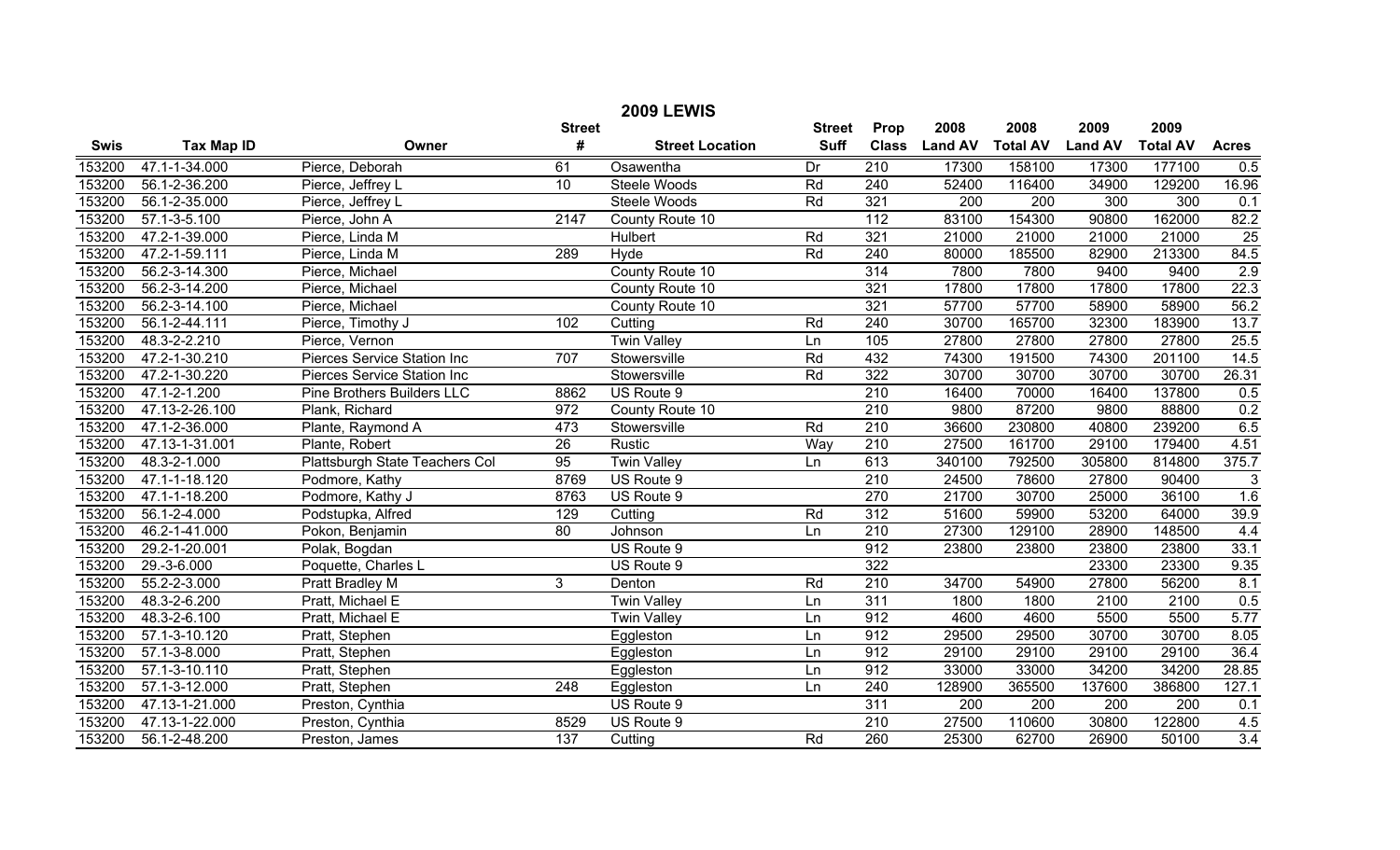| <b>2009 LEWIS</b> |                    |                        |                  |                        |               |                  |                |                 |                |                 |                 |
|-------------------|--------------------|------------------------|------------------|------------------------|---------------|------------------|----------------|-----------------|----------------|-----------------|-----------------|
|                   |                    |                        | <b>Street</b>    |                        | <b>Street</b> | Prop             | 2008           | 2008            | 2009           | 2009            |                 |
| <b>Swis</b>       | <b>Tax Map ID</b>  | Owner                  | #                | <b>Street Location</b> | <b>Suff</b>   | <b>Class</b>     | <b>Land AV</b> | <b>Total AV</b> | <b>Land AV</b> | <b>Total AV</b> | <b>Acres</b>    |
| 153200            | 19.4-2-4.112       | Price, John F          |                  | US Route 9             |               | 321              | 16000          | 16000           | 16000          | 16000           | 20              |
| 153200            | 37.-2-46.200       | Proctor, Frederick     | 251              | Seventy                | Ln            | 270              | 22700          | 28300           | 24300          | 31900           | 2.1             |
| 153200            | 37.-2-46.100       | Proctor, George J Sr   |                  | Seventy                | Ln            | $\overline{314}$ | 8900           | 8900            | 8900           | 8900            | $\overline{2}$  |
| 153200            | 47.3-1-11.000      | Puleo John M           | 8323             | US Route 9             |               | $\overline{210}$ | 30700          | 98200           | 32300          | 110900          | 6.1             |
| 153200            | 47.3-1-12.000      | Puleo, Joseph          |                  | US Route 9             |               | 312              | 23200          | 23300           | 27900          | 27900           | $\overline{29}$ |
| 153200            | 38.3-1-13.200      | Pulsifer, George E     | 9072             | US Route 9             |               | 210              | 14800          | 84700           | 14800          | 97400           | 0.4             |
| 153200            | 46.2-1-24.000      | Pulsifer, James        | 150              | Johnson                | Ln            | $\overline{210}$ | 27700          | 85100           | 29300          | 94500           | 4.6             |
| 153200            | 47.1-2-16.200      | Pulsifer, James        |                  | Stowersville           | Rd            | 321              | 22900          | 22900           | 25200          | 25200           | 9.35            |
| 153200            | 47.1-2-16.300      | Pulsifer, James        | 528              | Stowersville           | Rd            | 240              | 30200          | 305900          | 31800          | 349400          | 13.1            |
| 153200            | 38.4-1-36.000      | Pulsifer, Jeanne       | 230              | Moss                   | Rd            | 210              | 23700          | 72600           | 25300          | 82000           | 2.6             |
| 153200            | 46.4-1-18.000      | Pulsifer, John         | 519              | Fox Run                | Rd            | 210              | 20500          | 63900           | 22100          | 70900           |                 |
| 153200            | 38.1-1-31.000      | Pulsifer, Philip       | 195              | <b>Hale Hill</b>       | Ln            | $\overline{312}$ | 67300          | 70300           | 77400          | 84400           | 197             |
| 153200            | 37.-2-31.000       | Pulsifer, Philip       |                  | Seventy                | Ln            | 910              | 55100          | 55100           | 64300          | 64300           | 168             |
| 153200            | 37.-2-50.000       | Pulsifer, Philip       |                  | Seventy                | Ln            | 910              | 61000          | 61000           | 66000          | 66000           | 190             |
| 153200            | $38.3 - 1 - 1.100$ | Pulsifer, Philip       |                  | US Route 9             |               | 322              | 53000          | 53000           | 66300          | 66300           | 160             |
| 153200            | 47.3-2-1.000       | Pulsifer, Philip       |                  | US Route 9             |               | 322              | 19400          | 19400           | 19400          | 19400           | 24.3            |
| 153200            | $38.3 - 1 - 2.000$ | Pulsifer, Philip       |                  | US Route 9             |               | 321              | 53000          | 53000           | 66300          | 66300           | 160             |
| 153200            | 47.13-2-25.000     | Pulsifer, Philip       | 980              | County Route 10        |               | 210              | 22300          | 98000           | 25600          | 108800          | 1.92            |
| 153200            | 37.-2-51.000       | Pulsifer, Philip       |                  | Seventy                | Ln            | 910              | 47700          | 47700           | 57500          | 57500           | 160             |
| 153200            | 47.13-2-26.200     | Pulsifer, Philip       |                  | County Route 10        |               | 311              | 3600           | 3600            | 4300           | 4300            | 1.5             |
| 153200            | 47.13-2-24.000     | Pulsifer, Philip L     | 986              | County Route 10        |               | $\overline{312}$ | 16400          | 20700           | 16400          | 20700           | 0.5             |
| 153200            | 46.2-1-42.100      | Pulsifer, Phillip      |                  | Johnson                | Ln            | 910              | 39900          | 39900           | 44500          | 44500           | 107.97          |
| 153200            | 38.3-1-11.000      | Pulsifer, Roger A      | 9056             | US Route 9             |               | 210              | 13100          | 53100           | 13100          | 72800           | 0.33            |
| 153200            | 47.13-2-20.000     | Pulsifer, Rolland H Jr | 8560             | US Route 9             |               | $\overline{210}$ | 13100          | 55500           | 13100          | 56800           | 0.3             |
| 153200            | 38.4-1-1.001       | Pulsifer, Stacy        | 196              | <b>Moss</b>            | Rd            | 270              | 16700          | 82800           | 16700          | 82800           | 0.5             |
| 153200            | 47.1-1-2.200       | Pulsifer, Terry L      | 79               | Pulsifer               | Ln            | 210              | 19800          | 96000           | 20100          | 100900          | 0.91            |
| 153200            | 47.1-1-39.140      | Pulsifer, Terry L Jr   | 8                | <b>Birch Trail</b>     | Way           | 210              | 24900          | 206800          | 26500          | 225700          | 6.5             |
| 153200            | 46.4-1-17.000      | Pulsifer, Travis       | 533              | Fox Run                | Rd            | 210              | 21300          | 52200           | 22900          | 60000           | 1.4             |
| 153200            | 38.3-1-37.000      | Pulsifer, William      | 8981             | US Route 9             |               | 210              | 21100          | 92100           | 22700          | 110500          | 1.3             |
| 153200            | 38.4-1-35.000      | Pulsifer, William      | 204              | Moss                   | Rd            | 220              | 21100          | 103400          | 22700          | 114800          | 1.3             |
| 153200            | 38.3-1-1.200       | Pulsifer, William A    | $\overline{138}$ | Pulsifer               | Ln            | 312              | 15400          | 17400           | 16600          | 17400           | $\overline{1}$  |
| 153200            | 46.4-1-25.026      | Pulver, Phyllis M      | 335              | <b>Blood Hill</b>      | Rd            | 912              | 109300         | 185900          | 107900         | 201300          | 155.15          |
| 153200            | 46.4-1-14.000      | Pulver, Phyllis M      |                  | <b>Burpee Hill</b>     | Rd            | 912              | 69900          | 69900           | 69900          | 69900           | 118             |
| 153200            | 46.4-1-3.100       | Pulver, Phyllis M      |                  | <b>Burpee Hill</b>     | Rd            | 912              | 121400         | 137400          | 123000         | 138900          | 189.3           |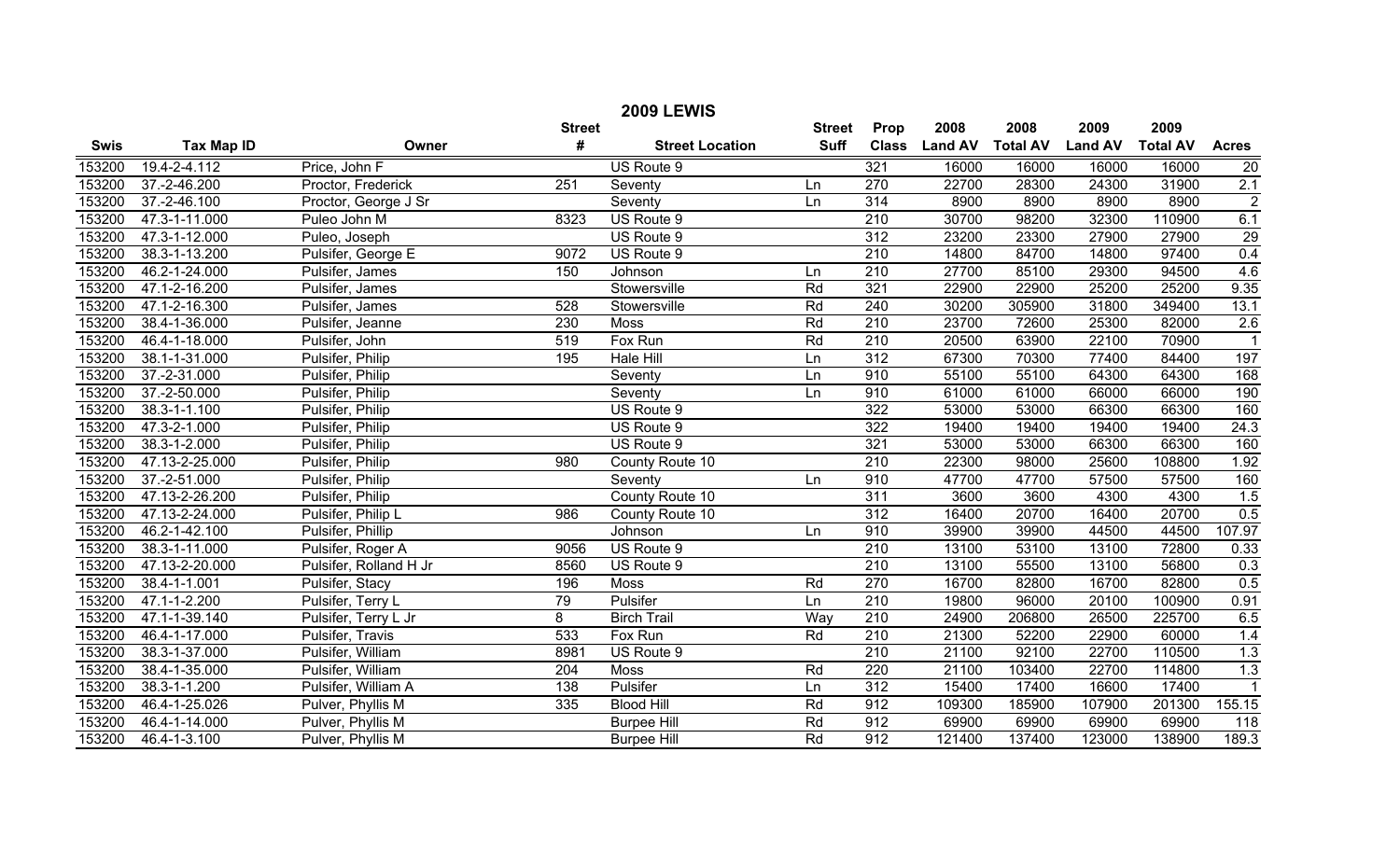| <b>2009 LEWIS</b> |                   |                     |                 |                        |               |                  |                |                 |                |                 |                |
|-------------------|-------------------|---------------------|-----------------|------------------------|---------------|------------------|----------------|-----------------|----------------|-----------------|----------------|
|                   |                   |                     | <b>Street</b>   |                        | <b>Street</b> | Prop             | 2008           | 2008            | 2009           | 2009            |                |
| <b>Swis</b>       | <b>Tax Map ID</b> | Owner               | #               | <b>Street Location</b> | <b>Suff</b>   | <b>Class</b>     | <b>Land AV</b> | <b>Total AV</b> | <b>Land AV</b> | <b>Total AV</b> | <b>Acres</b>   |
| 153200            | 47.1-1-14.000     | Quain, Eric         | 8867            | US Route 9             |               | 270              | 28100          | 58100           | 29700          | 64500           | 4.78           |
| 153200            | 38.4-1-34.000     | Quinnonez, Ralph    |                 | Moss                   | Rd            | 321              | 19000          | 19000           | 20200          | 20200           | 2.8            |
| 153200            | 55.2-1-33.000     | Rall, Matthew       | 481             | Roscoe                 | Rd            | 210              | 34700          | 103800          | 36300          | 115200          | 8.1            |
| 153200            | 46.4-1-21.100     | Ramsburg, Charles J |                 | Denton                 | Rd            | 322              | 41100          | 41100           | 41100          | 41100           | 46.68          |
| 153200            | 46.4-1-20.000     | Ramsburg, Charles J |                 | Fox Run                | Rd            | $\overline{312}$ | 34700          | 44700           | 35900          | 48100           | 38.02          |
| 153200            | 46.4-1-19.000     | Ramsburg, Charles J | 513             | Fox Run                | Rd            | 312              | 21200          | 21200           | 16600          | 30400           | $\mathbf{1}$   |
| 153200            | 57.1-3-4.100      | Rand, Harvey A      | 2021            | County Route 10        |               | 322              | 17800          | 17800           | 17800          | 17800           | 22.26          |
| 153200            | 47.13-1-23.000    | Rand, Mark          | 8521            | US Route 9             |               | $\overline{210}$ | 9800           | 62200           | 9800           | 69000           | 0.2            |
| 153200            | 46.2-1-15.000     | Rand, Milo          | $\overline{19}$ | <b>Brookside</b>       | Way           | 210              | 37000          | 92300           | 38600          | 106200          | 9.25           |
| 153200            | 55.2-1-15.200     | Ratliff, Don G      |                 | Fox Run                | Rd            | 322              | 35400          | 35400           | 35400          | 35400           | 20.35          |
| 153200            | 55.2-1-15.110     | Ratliff, James      |                 | Fox Run                | Rd            | 322              | 30500          | 30500           | 30500          | 30500           | 15.45          |
| 153200            | 55.2-1-13.000     | Ratliff, James T    | 483             | Fox Run                | Rd            | $\overline{210}$ | 23100          | 114900          | 24700          | 125600          | 2.3            |
| 153200            | 55.2-1-15.300     | Ratliff, James T Jr | 502             | Fox Run                | Rd            | 240              | 48000          | 286500          | 49600          | 315100          | 14.73          |
| 153200            | 55.2-1-15.120     | Ratliff, Jerri      |                 | Fox Run                | Rd            | 314              | 24900          | 24900           | 26100          | 26100           | 5.74           |
| 153200            | 47.13-2-4.000     | Rauch, Debra J      | 8594            | US Route 9             |               | 210              | 21500          | 69600           | 24800          | 80000           | 1.51           |
| 153200            | 47.2-1-18.000     | Rawson, Boyce D Jr  | 50              | Moss                   | Rd            | $\overline{210}$ | 22700          | 86500           | 24300          | 89500           | 2.1            |
| 153200            | 47.1-2-50.140     | Reddy, Mary E       |                 | US Route 9             |               | 311              | 17400          | 17400           | 19800          | 19800           | 2.01           |
| 153200            | 55.2-1-19.212     | Reeve, Alan D       |                 | Cutting                | Rd            | 314              | 24000          | 24000           | 24000          | 24000           | 2.88           |
| 153200            | 47.13-1-10.000    | Remaley, Thomas W   | 8583            | US Route 9             |               | 210              | 21100          | 115200          | 24400          | 124900          | 1.3            |
| 153200            | 47.13-1-32.000    | Remington, Rebecca  | 906             | Fox Run                | Rd            | $\overline{210}$ | 26700          | 64400           | 27400          | 64400           | 7.62           |
| 153200            | 56.1-2-43.000     | Renz, Frederick     | 7950            | US Route 9             |               | 240              | 34500          | 126600          | 36100          | 130300          | 18.5           |
| 153200            | 46.2-2-1.000      | Reuter, William C   |                 | Clark                  | Ln            | 322              | 64600          | 64600           | 64700          | 64700           | 69.87          |
| 153200            | 47.1-1-23.000     | Reynolds, Elton S   | 416             | <b>Wells Hill</b>      | Rd            | 210              | 18900          | 71200           | 19000          | 80000           | 0.8            |
| 153200            | 47.13-1-13.000    | Reynolds, Julia H   | 8567            | US Route 9             |               | 210              | 15300          | 56000           | 15300          | 62200           | 0.43           |
| 153200            | 47.3-2-12.000     | Reynolds, Lucia M   | 1271            | County Route 10        |               | 240              | 38800          | 115700          | 40400          | 115700          | 23.86          |
| 153200            | 47.2-1-5.000      | Rezucha, Paul       |                 | Moss                   | Rd            | 260              | 8800           | 22300           | 8800           | 19000           | 0.2            |
| 153200            | 56.1-2-49.000     | Richer, Joseph H    | 130             | Cutting                | Rd            | 210              | 20500          | 75400           | 22100          | 85000           | $\overline{1}$ |
| 153200            | 47.1-1-7.000      | Rider, Melissa J    | $\overline{71}$ | Pulsifer               | Ln            | 270              | 12500          | 33900           | 12500          | 33900           | 0.26           |
| 153200            | 47.1-1-3.200      | Rider, Melissa J    |                 | Pulsifer               | Ln            | 311              | 12200          | 12200           | 15300          | 15300           | 2.31           |
| 153200            | 47.3-1-24.000     | Riley, Luther L     | 728             | <b>Mitchell Hill</b>   | Rd            | 210              | 24900          | 54100           | 26500          | 55700           | 3.21           |
| 153200            | 47.3-2-14.000     | Rissacher, Ida L    |                 | County Route 10        |               | 312              | 24500          | 27800           | 26100          | 28400           | $\overline{3}$ |
| 153200            | 38.3-1-34.200     | Robert, Timothy A   | 9049            | US Route 9             |               | 270              | 10300          | 15300           | 10300          | 19400           | 0.5            |
| 153200            | 46.2-1-5.000      | Roberts, Ralph K    | 86              | Wriggly                | Way           | 240              | 44700          | 64600           | 46300          | 72100           | 54.8           |
| 153200            | 47.3-1-20.200     | Roberts, Raymond R  | 792             | <b>Mitchell Hill</b>   | Rd            | 270              | 25800          | 63900           | 27400          | 66400           | 3.64           |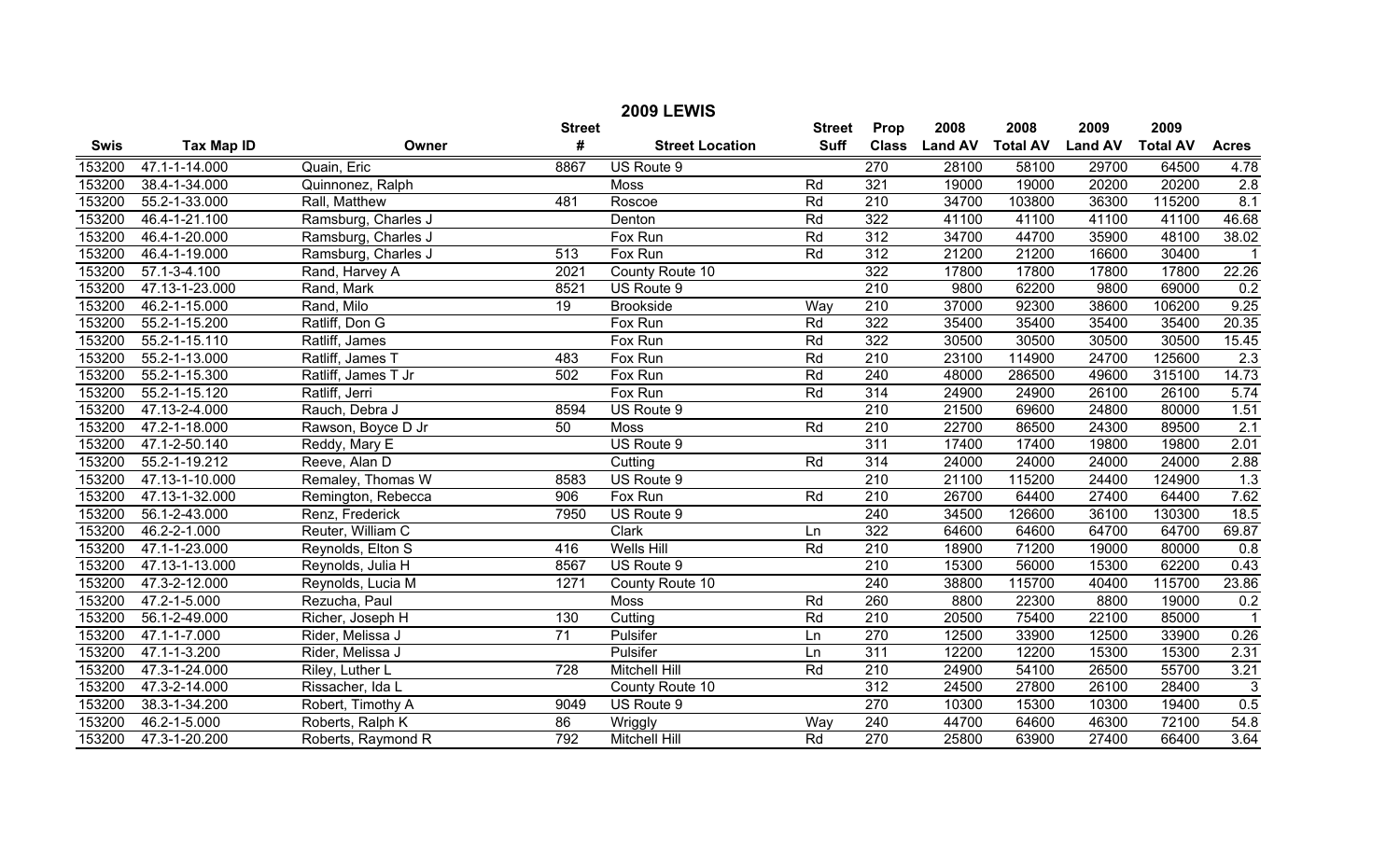| <b>2009 LEWIS</b> |                   |                        |                 |                        |               |                  |                |                 |                |                 |                |
|-------------------|-------------------|------------------------|-----------------|------------------------|---------------|------------------|----------------|-----------------|----------------|-----------------|----------------|
|                   |                   |                        | <b>Street</b>   |                        | <b>Street</b> | Prop             | 2008           | 2008            | 2009           | 2009            |                |
| <b>Swis</b>       | <b>Tax Map ID</b> | Owner                  | #               | <b>Street Location</b> | <b>Suff</b>   | <b>Class</b>     | <b>Land AV</b> | <b>Total AV</b> | <b>Land AV</b> | <b>Total AV</b> | <b>Acres</b>   |
| 153200            | 47.1-1-35.120     | Robertson, Ivan        |                 | Osawentha              | Dr            | 311              | 600            | 600             | 600            | 600             | 0.29           |
| 153200            | 47.1-1-35.200     | Robertson, Kathleen    | 53              | Osawentha              | Dr            | 270              | 18900          | 49100           | 19300          | 49300           | 0.81           |
| 153200            | 55.2-1-27.200     | Robertson, Richard C   | 552             | Roscoe                 | Rd            | 240              | 51000          | 93100           | 31300          | 93100           | 15.01          |
| 153200            | 47.2-1-47.000     | Robetoy, Lena J        | 948             | Stowersville           | Rd            | 312              | 17900          | 33400           | 18300          | 33400           | 0.92           |
| 153200            | 56.1-2-38.000     | Rock, Francis          | 8032            | US Route 9             |               | 210              | 14800          | 113500          | 14800          | 122600          | 0.4            |
| 153200            | 56.2-3-7.000      | Rock, Gregory H        | 567             | <b>Steele Woods</b>    | Rd            | $\overline{210}$ | 22600          | 175300          | 24200          | 194600          | 2.05           |
| 153200            | 47.13-2-6.000     | Roemischer, Ingrid     | 8592            | US Route 9             |               | 483              | 13100          | 62300           | 16800          | 69100           | 0.48           |
| 153200            | 46.4-1-15.000     | Rugar, Charles R       | 579             | Fox Run                | Rd            | 210              | 25700          | 38900           | 27300          | 43200           | 3.6            |
| 153200            | 47.4-1-35.200     | Rumney, Lee R          | 1276            | County Route 10        |               | 210              | 28500          | 120400          | 30100          | 120400          | $\overline{5}$ |
| 153200            | 56.1-2-28.004     | Russo, Richard J Jr    | 121             | Ray Woods              | Rd            | 240              | 46400          | 258800          | 46300          | 261400          | 13.12          |
| 153200            | 38.3-1-24.000     | Ryan, Nancy A          | 9250            | US Route 9             |               | $\overline{210}$ | 21300          | 115000          | 26500          | 121400          | 3.9            |
| 153200            | 38.3-1-22.200     | Salva, Mary A          |                 | US Route 9             |               | 314              | 15900          | 15900           | 17100          | 17100           | 1.25           |
| 153200            | 38.3-1-22.100     | Salva, Mary A          | 9291            | US Route 9             |               | 210              | 25700          | 97800           | 27300          | 117500          | 3.6            |
| 153200            | 47.4-1-14.200     | Sanchez, Francisco     | 455             | Hurley                 | Rd            | 240              | 40000          | 100900          | 41100          | 136100          | 10.5           |
| 153200            | 56.2-3-5.000      | Sandberg, Stephen R Jr | 1624            | County Route 10        |               | 210              | 22700          | 148200          | 24700          | 148200          | 2.1            |
| 153200            | 57.1-3-14.120     | Saulsgiver, Mark       | 226             | <b>Wadhams Heights</b> | Ln            | 240              | 41500          | 155500          | 43100          | 175000          | 27.3           |
| 153200            | 47.3-1-21.000     | Scaglione, David D     | 729             | Mitchell Hill          | Rd            | 240              | 50300          | 232700          | 51900          | 254500          | 38.19          |
| 153200            | 46.2-2-3.000      | Schaefer, Stephan      | $\overline{26}$ | Clark                  | Ln            | 210              | 29900          | 118300          | 31500          | 136000          | 5.68           |
| 153200            | 56.2-3-16.000     | Scharwath, Eileen N    |                 | County Route 10        |               | 910              | 26600          | 26600           | 26600          | 26600           | 33.23          |
| 153200            | 47.2-1-25.000     | Scheinberg, Denise     | 1069            | Stowersville           | Rd            | 240              | 84600          | 277300          | 105100         | 307800          | 153.35         |
| 153200            | 47.2-1-32.000     | Scheinberg, Denise     | 42              | Mason                  | Rd            | 240              | 30600          | 143600          | 32200          | 205800          | 13.6           |
| 153200            | 48.1-2-1.200      | Schmitt, Emily A       |                 | Mason                  | Rd            | 311              |                |                 | 21900          | 21900           | 7.62           |
| 153200            | 39.3-3-5.000      | Schmitt, Frank W       |                 | Stowersville           | Rd            | 321              | 26800          | 26800           | 32600          | 32600           | 47.9           |
| 153200            | 46.2-1-17.000     | Schoen-Rene, Ernst     | $\overline{75}$ | Seventy                | Ln            | 312              | 21300          | 34600           | 22900          | 34600           | 1.4            |
| 153200            | 47.1-1-39.150     | Schultz, David F       |                 | Muzzy                  | Rd            | 311              | 21100          | 21100           | 22200          | 22200           | 8.2            |
| 153200            | 47.1-1-39.130     | Schultz, Robert        | 40              | <b>Birch Trail</b>     | Way           | 260              | 26200          | 59000           | 27800          | 77300           | 8.1            |
| 153200            | 47.2-1-38.000     | Scott, Jeffery W       | 426             | Hyde                   | Rd            | 910              | 20400          | 20400           | 22600          | 22600           | 18.25          |
| 153200            | 47.2-1-37.000     | Scott, Jeffery W       | 434             | Hyde                   | Rd            | 210              | 36100          | 124900          | 37700          | 138700          | 8.82           |
| 153200            | 47.1-2-48.000     | Scozzafava, John W Jr  | 8728            | US Route 9             |               | 210              | 23300          | 92700           | 26200          | 102800          | 2.2            |
| 153200            | 38.4-1-22.200     | Sears, Dawn M          |                 | Moss                   | Rd            | 322              | 27000          | 27000           | 28000          | 28000           | 10.2           |
| 153200            | 29.2-1-14.000     | Seessel, Fay G         |                 | US Route 9             |               | 910              | 27600          | 27600           | 31600          | 31600           | 49.3           |
| 153200            | 29.4-1-11.000     | Seessel, Fay G         |                 | US Route 9             |               | 910              | 25100          | 25100           | 29200          | 29200           | 54             |
| 153200            | 29.4-1-6.000      | Seessel, Fay G         |                 | US Route 9             |               | 910              | 53100          | 53100           | 56600          | 56600           | 120            |
| 153200            | 29.2-1-18.000     | Seessel, Fay G         |                 | US Route 9             |               | 910              | 57500          | 57500           | 57500          | 57500           | 133.4          |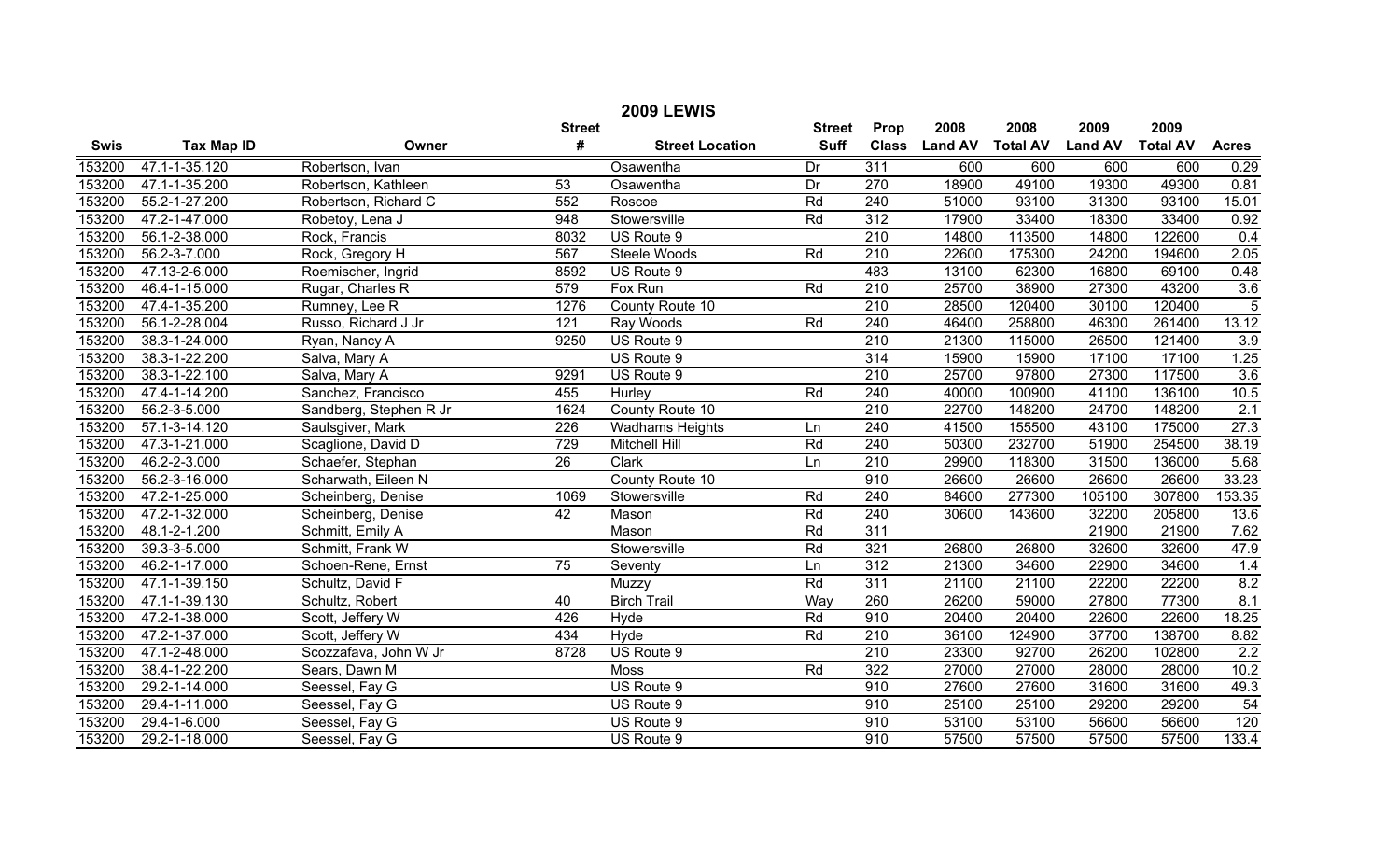|             |                   |                            |                 | <b>2009 LEWIS</b>      |               |                  |                |                 |                |                 |                 |
|-------------|-------------------|----------------------------|-----------------|------------------------|---------------|------------------|----------------|-----------------|----------------|-----------------|-----------------|
|             |                   |                            | <b>Street</b>   |                        | <b>Street</b> | Prop             | 2008           | 2008            | 2009           | 2009            |                 |
| <b>Swis</b> | <b>Tax Map ID</b> | Owner                      | #               | <b>Street Location</b> | <b>Suff</b>   | <b>Class</b>     | <b>Land AV</b> | <b>Total AV</b> | <b>Land AV</b> | <b>Total AV</b> | <b>Acres</b>    |
| 153200      | 55.-2-15.000      | Selig, Stephen H           |                 | Old Military           | Ln            | 910              | 76300          | 83100           | 112700         | 120700          | 178.9           |
| 153200      | 56.2-3-19.000     | Selikowitz, Stuart         |                 | <b>Wadhams Heights</b> | Ln            | 322              | 34500          | 34500           | 35700          | 35700           | 24.83           |
| 153200      | 47.2-1-13.000     | Seymour, Welton            | 741             | Stowersville           | Rd            | 230              | 18900          | 63900           | 20300          | 73500           | 0.8             |
| 153200      | 56.2-3-12.100     | Shambo, Roger E            |                 | County Route 10        |               | 314              | 6100           | 6100            | 6100           | 6100            | 3.06            |
| 153200      | 56.2-3-10.000     | Shambo, Roger E            | 587             | Steele Woods           | Rd            | 311              | 29300          | 29300           | 9600           | 9600            | $\overline{12}$ |
| 153200      | 56.2-3-11.000     | Shambo, Roger E            | 621             | <b>Steele Woods</b>    | Rd            | $\overline{210}$ | 16400          | 77400           | 16400          | 81700           | 0.5             |
| 153200      | 39.3-3-3.300      | Shears, Ricky A            | 1394            | Stowersville           | Rd            | 210              | 20900          | 86100           | 22500          | 89500           | 1.2             |
| 153200      | 47.1-2-50.110     | Sheehan, Timothy J         | $\overline{37}$ | Jeffrey                | Way           | 210              | 23800          | 105000          | 27100          | 116600          | 2.67            |
| 153200      | 55.2-1-22.000     | Shepard, Wayne             | 29              | Shepards View          | Way           | 240              | 34800          | 231300          | 36400          | 256700          | 33.9            |
| 153200      | 55.2-1-16.100     | Shepard, Wayne             | 28              | Cutting                | Rd            | 271              | 42600          | 111700          | 44700          | 115800          | 10.7            |
| 153200      | 55.2-1-16.200     | Shepard, Wayne M           | $\overline{41}$ | <b>Shepards View</b>   | Way           | 240              | 43600          | 193500          | 45600          | 214700          | 10              |
| 153200      | 47.4-1-20.000     | Sherman, Thomas J          |                 | Hurley                 | Rd            | 321              | 20800          | 20800           | 22000          | 22000           | 10              |
| 153200      | 47.4-1-19.000     | Sherman, Thomas J          | 100             | Hurley                 | Rd            | $\overline{210}$ | 26100          | 281600          | 27700          | 297000          | $\overline{8}$  |
| 153200      | 47.4-1-22.000     | Shirley Forests Inc        |                 | Hurley                 | Rd            | 911              | 36400          | 36400           | 41200          | 41200           | 145.45          |
| 153200      | 47.4-1-23.000     | <b>Shirley Forests Inc</b> |                 | Hurley                 | Rd            | 911              | 62700          | 62700           | 62700          | 62700           | 101.7           |
| 153200      | 39.3-3-1.000      | Shirley Forests Inc        |                 | Deerhead-Reber         | Rd            | 911              | 130000         | 130000          | 130000         | 130000          | 194.6           |
| 153200      | 57.1-3-7.000      | Shirley Forests Inc        |                 | <b>Wadhams Heights</b> | Ln            | 911              | 33100          | 33100           | 33100          | 33100           | 41.4            |
| 153200      | 47.4-1-17.000     | Shirley Forests Inc        |                 | Hurley                 | Rd            | 911              | 57000          | 57000           | 57000          | 57000           | 85.4            |
| 153200      | 47.4-1-26.000     | Shirley Forests Inc        |                 | County Route 10        |               | 911              | 24700          | 24700           | 26400          | 26400           | 12.46           |
| 153200      | 47.4-1-12.000     | <b>Shirley Forests Inc</b> |                 | Hurley                 | Rd            | 911              | 34300          | 34300           | 36500          | 36500           | 69.85           |
| 153200      | 47.4-1-25.000     | Shirley Forests Inc        |                 | County Route 10        |               | 911              | 28400          | 28400           | 32200          | 32200           | 18.19           |
| 153200      | 39.3-3-2.000      | <b>Shirley Forests Inc</b> |                 | Deerhead-Reber         | Rd            | 911              | 19300          | 19300           | 19300          | 19300           | 24.1            |
| 153200      | 57.1-3-2.000      | Shirley Forests Inc        |                 | County Route 10        |               | 911              | 58200          | 58200           | 61800          | 61800           | 124.3           |
| 153200      | 48.3-2-3.000      | Shirley Forests Inc        |                 | Hurley                 | Rd            | 911              | 80900          | 80900           | 80900          | 80900           | 143             |
| 153200      | 56.1-2-31.000     | Shirley Forests Inc        | 156             | Ray Woods              | Rd            | 240              | 33100          | 220200          | 34700          | 242200          | 16.7            |
| 153200      | 48.1-2-4.000      | <b>Shirley Forests Inc</b> |                 | Hyde                   | Rd            | 911              | 3800           | 3800            | 3800           | 3800            | 8.7             |
| 153200      | 38.4-1-17.000     | Shirley Forests Inc        |                 | Moss                   | Rd            | 911              | 91400          | 91400           | 96800          | 96800           | 190             |
| 153200      | 48.1-2-3.000      | Shirley Forests Inc        |                 | Mason                  | Rd            | 911              | 113400         | 113400          | 113400         | 113400          | 200             |
| 153200      | 38.4-1-14.000     | <b>Shirley Forests Inc</b> |                 | Deerhead-Reber         | Rd            | 911              | 23800          | 23800           | 28000          | 28000           | 35              |
| 153200      | 47.3-2-19.000     | Shirley Forests Inc        |                 | Ray Woods              | Rd            | 911              | 16000          | 16000           | 16000          | 16000           | 20              |
| 153200      | 55.2-1-15.130     | Shovan, Joseph W           | 450             | Fox Run                | Rd            | 210              | 30600          | 238200          | 32200          | 264400          | 6.06            |
| 153200      | 47.3-2-13.000     | Shriver, Charles D         |                 | County Route 10        |               | 321              | 29300          | 29300           | 31400          | 31400           | 19.5            |
| 153200      | 55.2-1-12.000     | Shute, Catherine           | 38              | Denton                 | Rd            | 240              | 45500          | 132200          | 47100          | 143100          | 32.3            |
| 153200      | 47.13-1-29.120    | Siedlecki, John            | $\overline{35}$ | Rustic                 | Way           | 210              | 23500          | 135400          | 25100          | 151300          | 2.5             |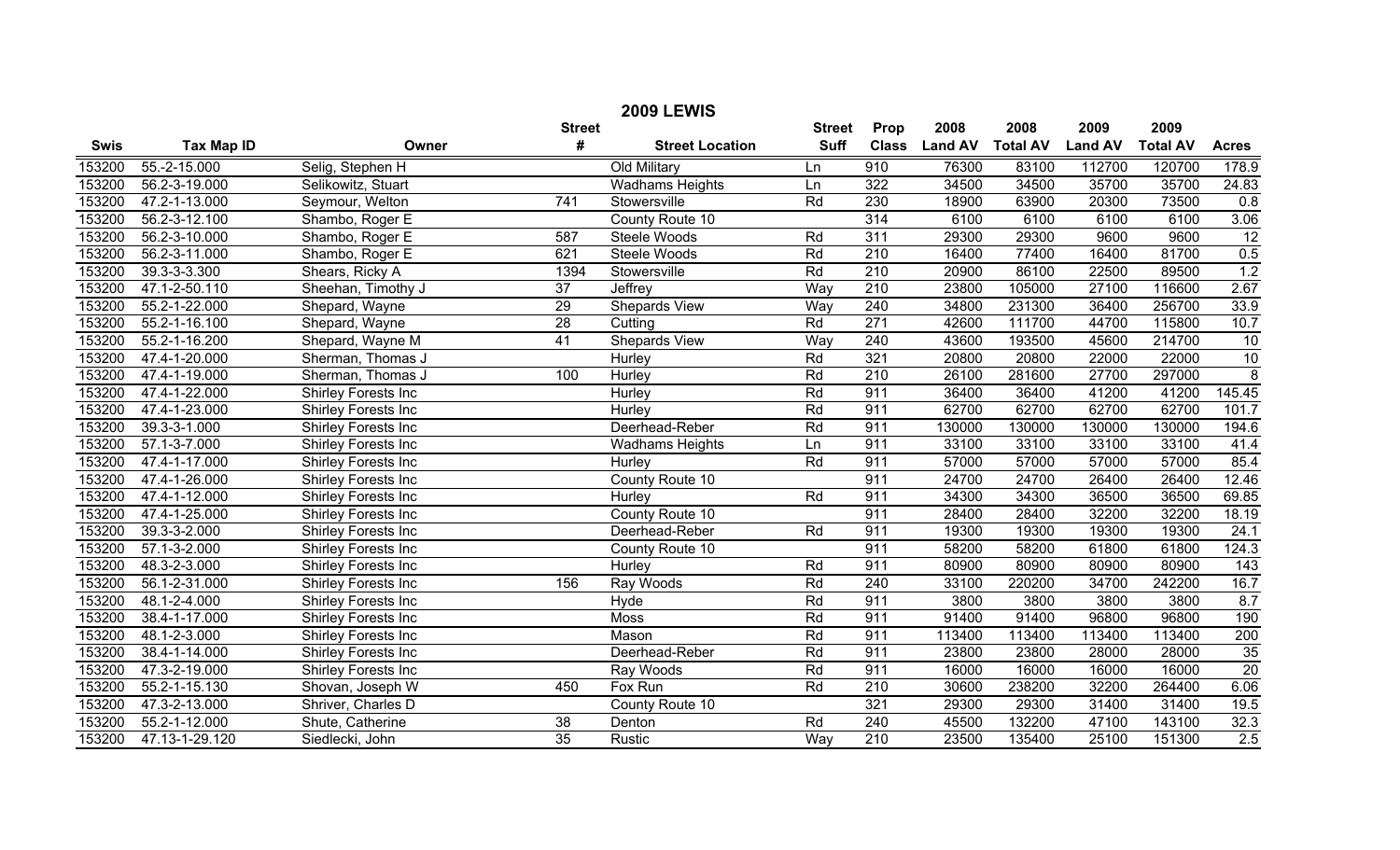| <b>2009 LEWIS</b> |                                |                                |                  |                        |                 |                  |                |                 |                |                 |                  |
|-------------------|--------------------------------|--------------------------------|------------------|------------------------|-----------------|------------------|----------------|-----------------|----------------|-----------------|------------------|
|                   |                                |                                | <b>Street</b>    |                        | <b>Street</b>   | Prop             | 2008           | 2008            | 2009           | 2009            |                  |
| <b>Swis</b>       | <b>Tax Map ID</b>              | Owner                          | #                | <b>Street Location</b> | <b>Suff</b>     | <b>Class</b>     | <b>Land AV</b> | <b>Total AV</b> | <b>Land AV</b> | <b>Total AV</b> | <b>Acres</b>     |
| 153200            | $55.-2-8.000$                  | Silver Sky Inc                 |                  | Old Military           | Ln              | 910              | 115400         | 115400          | 115400         | 115400          | 160              |
| 153200            | 47.2-1-11.200                  | Simmons, John                  | 127              | Moss                   | Rd              | 270              | 24700          | 29900           | 26300          | 36900           | $\overline{3.1}$ |
| 153200            | 55.-2-12.000                   | Siner, Elinor M                |                  | Old Military           | Ln              | 322              | 14500          | 14500           | 14500          | 14500           | 18.1             |
| 153200            | 55.-2-13.000                   | Siner, Elinor M                |                  | Old Military           | Ln              | 321              | 30200          | 30200           | 30200          | 30200           | 37.7             |
| 153200            | 46.2-1-49.000                  | Skeens, William A              |                  | <b>Wells Hill</b>      | Rd              | 312              | 20400          | 20500           | 17200          | 18700           | 1.3              |
| 153200            | 38.4-1-30.000                  | Skoglund, Rolf E               |                  | Moss                   | Rd              | 910              | 58100          | 58100           | 58100          | 58100           | 91.2             |
| 153200            | 47.13-1-9.000                  | Smith, Constance M             | 15               | Osawentha              | $\overline{Dr}$ | 210              | 20900          | 92100           | 24200          | 105900          | 1.2              |
| 153200            | 38.3-1-5.000                   | Smith, David J                 |                  | US Route 9             |                 | 910              | 41300          | 41300           | 41300          | 41300           | 53               |
| 153200            | 38.3-1-6.110                   | Smith, David J                 | 9161             | US Route 9             |                 | 240              |                |                 | 47600          | 240500          | 32.9             |
| 153200            | 55.2-2-1.000                   | Smith, Gerald W                | 23               | Denton                 | Rd              | 240              | 53300          | 113500          | 54900          | 130500          | $\frac{42}{2}$   |
| 153200            | 47.2-1-48.000                  | Smith, Julie A                 | 101              | <b>Hulbert</b>         | Rd              | $\overline{210}$ | 22500          | 108700          | 24100          | 114100          |                  |
| 153200            | 47.2-1-58.200                  | Smith, Julie A                 |                  | <b>Hulbert</b>         | Rd              | 311              | 26900          | 26900           | 26900          | 26900           | 5.4              |
| 153200            | 47.4-1-28.112                  | Smith, Kenneth                 | 80               | Hyde                   | Rd              | 270              | 25600          | 54300           | 27100          | 54300           | 3.5              |
| 153200            | 47.1-1-46.000                  | Smith, Lanita                  | $\overline{270}$ | <b>Wells Hill</b>      | Rd              | $\overline{210}$ | 20500          | 104100          | 22100          | 115500          | $\overline{1}$   |
| 153200            | 46.2-1-12.200                  | Smith, Paul                    |                  | Seventy                | Ln              | 314              | 8200           | 8200            | 4300           | 4300            | 0.26             |
| 153200            | 46.2-1-11.000                  | Smith, Paul                    |                  | Seventy                | Ln              | 314              | 1800           | 1800            | 6200           | 6200            | 0.38             |
| 153200            | 38.1-1-28.000                  | Smith, Paul J                  |                  | US Route 9             |                 | 910              | 70700          | 70700           | 70700          | 70700           | 160              |
| 153200            | 38.3-1-4.000                   | Smith, Paul J                  | 9169             | US Route 9             |                 | 910              | 43400          | 44800           | 45700          | 48700           | 62.9             |
| 153200            | 47.2-1-67.000                  | Smith, Roger W                 | 825              | Stowersville           | Rd              | 270              | 30000          | 100000          | 31600          | 100000          | 5.74             |
| 153200            | 46.-1-7.000                    | Smith, Wilber C                |                  | Old Military           | Ln              | 910              | 79600          | 79600           | 79600          | 79600           | 160              |
| 153200            | 46.4-1-2.000                   | Smith, Wilbur C                |                  | <b>Burpee Hill</b>     | Rd              | 910              | 67200          | 67200           | 71400          | 71400           | 150              |
| 153200            | 46.4-1-4.000                   | Smith, Wilbur C                | 385              | <b>Blood Hill</b>      | Rd              | 240              | 292500         | 457300          | 292500         | 457300          | 400              |
| 153200            | $46.-1-6.000$                  | Smith, Wilbur C                |                  | Old Military           | Ln              | 910              | 72500          | 72500           | 72600          | 72600           | 142.4            |
| 153200            | 46.4-1-5.000                   | Smith, Wilbur C                |                  | Denton                 | Rd              | 910              | 116800         | 116800          | 120700         | 120700          | 254              |
| 153200            | 46.4-1-1.000                   | Smith, Wilbur C                |                  | <b>Burpee Hill</b>     | Rd              | 910              | 60500          | 60500           | 64300          | 64300           | 130.9            |
| 153200            | 46.2-1-43.000                  | Smith, William E               | $\overline{145}$ | <b>Wells Hill</b>      | Rd              | 240              | 115500         | 214500          | 105700         | 239300          | 150.2            |
| 153200            | 47.4-1-27.211                  | Society For Strings Inc        |                  | County Route 10        |                 | 615              | 65100          | 65100           | 169800         | 601700          | 59.1             |
| 153200            | 47.4-1-31.000                  | Society For Strings Inc        |                  | County Route 10        |                 | 615              | 166400         | 464600          | 143000         | 661600          | 10               |
| 153200            | 47.4-1-32.000                  | <b>Society For Strings Inc</b> | 1424             | County Route 10        |                 | 615              | 295100         | 747900          | 185100         | 850600          | 50.5             |
| 153200            | 47.4-1-33.000                  | Society For Strings Inc        |                  | County Route 10        |                 | 615              | 93500          | 93500           | 140700         | 505400          | 50.2             |
| 153200            | 47.4-1-36.000                  | Society For Strings Inc        |                  | County Route 10        |                 | 615              | 45000          | 45000           | 120300         | 182900          | 17.3             |
| 153200            | 46.2-1-19.000                  | Soper, Steven P                | 61               | Seventy                | Ln              | 260              | 21100          | 37600           | 22700          | 39200           | 1.3              |
| 153200            | 55.2-1-3.100                   | Sorey, Andrea J                | 107              | <b>Blood Hill</b>      | Rd              | 240              | 50700          | 341400          | 52300          | 351600          | 38.73            |
| 153200            | $\overline{46.2 - 1} - 50.100$ | Sorey, Robert                  |                  | <b>Wells Hill</b>      | Rd              | 322              | 29600          | 29600           | 30600          | 30600           | 18.71            |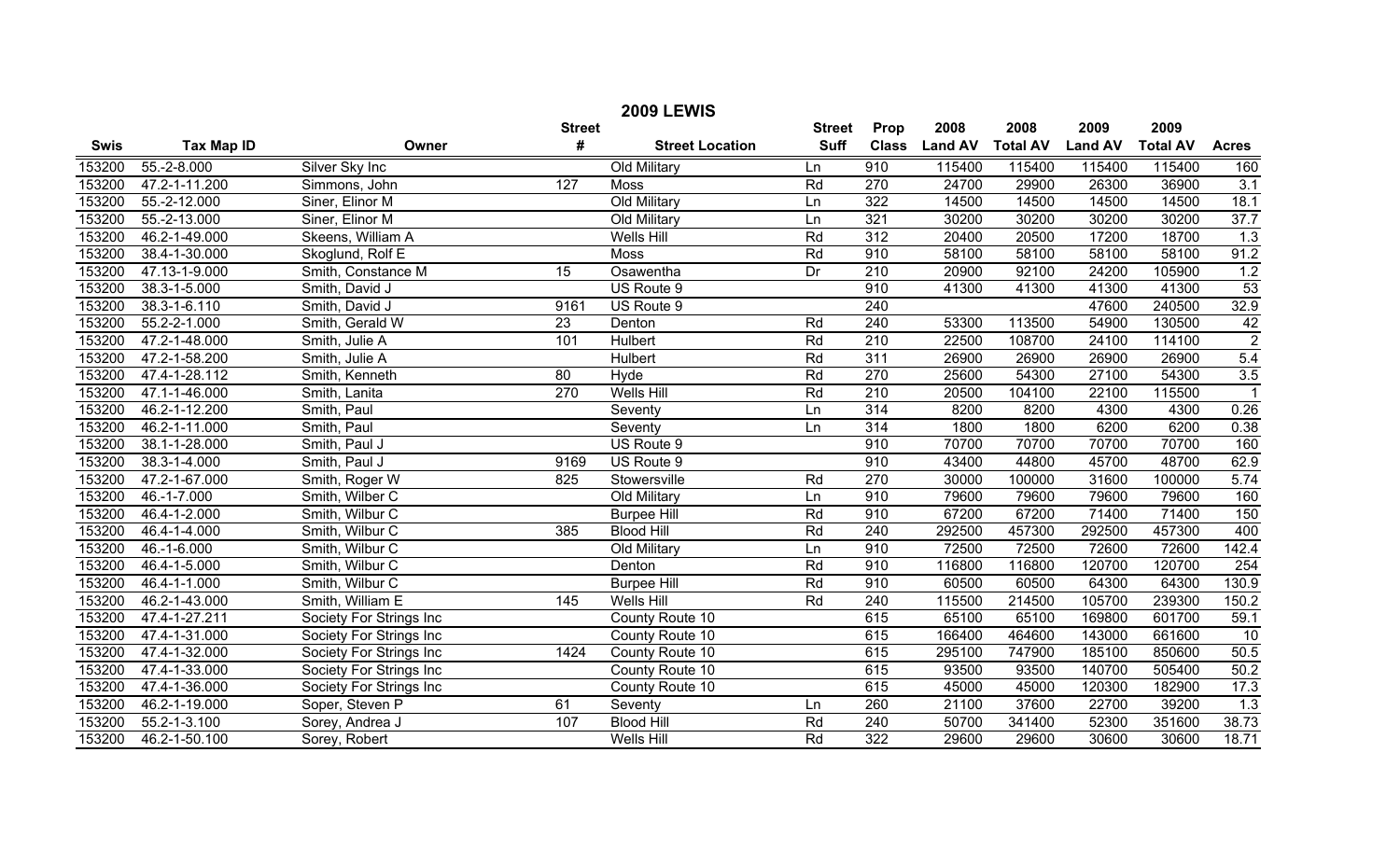| <b>2009 LEWIS</b> |                                |                              |                  |                        |                 |              |                |                 |                |                 |                 |
|-------------------|--------------------------------|------------------------------|------------------|------------------------|-----------------|--------------|----------------|-----------------|----------------|-----------------|-----------------|
|                   |                                |                              | <b>Street</b>    |                        | <b>Street</b>   | Prop         | 2008           | 2008            | 2009           | 2009            |                 |
| <b>Swis</b>       | <b>Tax Map ID</b>              | Owner                        | #                | <b>Street Location</b> | <b>Suff</b>     | <b>Class</b> | <b>Land AV</b> | <b>Total AV</b> | <b>Land AV</b> | <b>Total AV</b> | <b>Acres</b>    |
| 153200            | $37. - 2 - 4.000$              | Southmayd, Maurice           |                  | Seventy                | Ln              | 321          | 33400          | 33400           | 35600          | 35600           | 60.24           |
| 153200            | 47.1-1-30.000                  | Sowan, Michael G             | 19               | <b>Ramblin Brook</b>   | Way             | 280          | 22100          | 107300          | 56600          | 173400          | 20.7            |
| 153200            | $57.1 - 3 - 1.000$             | Spaulding, Forrest R         | 1933             | County Route 10        |                 | 240          | 123700         | 182000          | 113500         | 202000          | 129.6           |
| 153200            | 47.4-1-21.000                  | Spaulding, Norma             | 93               | Hurley                 | Rd              | 240          | 77900          | 146300          | 74800          | 154800          | 93.1            |
| 153200            | $\overline{47.2 - 1 - 7.000}$  | Spear, William               | 89               | Moss                   | Rd              | 210          | 21500          | 77400           | 23100          | 81500           | 1.52            |
| 153200            | 47.13-4-14.000                 | Speir, Ann M                 |                  | Osawentha              | $\overline{Dr}$ | 311          | 9800           | 9800            | 9800           | 9800            | 0.3             |
| 153200            | 47.13-4-15.000                 | Speir, Ann M                 | 20               | Osawentha              | $\overline{Dr}$ | 210          | 13100          | 75100           | 13900          | 82000           | 0.3             |
| 153200            | 47.13-4-13.000                 | Speir, Ann M                 | 14               | Osawentha              | $\overline{Dr}$ | 270          | 4900           | 17300           | 4900           | 17300           | 0.1             |
| 153200            | 46.2-1-22.000                  | Spickerman, Timothy          | 133              | Seventy                | Ln              | 240          | 30000          | 51100           | 31600          | 53600           | 12.82           |
| 153200            | 47.13-2-16.000                 | Spooner, Tracy E             | 12               | Fire House             | Ln              | 210          | 13100          | 45800           | 13100          | 51300           | 0.3             |
| 153200            | 47.13-4-10.000                 | St Dennis, Mark              | $\overline{4}$   | Osawentha              | Dr              | 210          | 17200          | 88200           | 18800          | 112200          | 0.6             |
| 153200            | 56.2-3-27.000                  | State Of New York            |                  | <b>Brainards Forge</b> | Rd              | 932          | 8100           | 8100            | 8100           | 8100            | 3.9             |
| 153200            | 56.2-3-28.000                  | State Of New York            |                  | <b>Brainards Forge</b> | Rd              | 932          | 10000          | 10000           | 10000          | 10000           | 5.6             |
| 153200            | 56.2-3-29.000                  | State Of New York            |                  | County Route 10        |                 | 932          | 22300          | 22300           | 22300          | 22300           | 11.7            |
| 153200            | 56.2-3-30.000                  | State Of New York            |                  | Steele Woods           | Rd              | 932          | 9500           | 9500            | 9500           | 9500            | 5.3             |
| 153200            | 56.2-3-31.000                  | <b>State Of New York</b>     |                  | <b>Brainards Forge</b> | Rd              | 932          | 10600          | 10600           | 10600          | 10600           | 0.2             |
| 153200            | 56.2-3-26.000                  | State Of New York            |                  | County Route 10        |                 | 932          | 2200           | 2200            | 2200           | 2200            | $\overline{1}$  |
| 153200            | 29.2-1-7.000                   | <b>State of New York DEC</b> |                  | US Route 9             |                 | 910          | 33400          | 33400           | 35800          | 35800           | 68.03           |
| 153200            | 55.2-1-42.000                  | Stearn, Robert               | 59               | Old Military           | Ln              | 240          | 78700          | 161100          | 80300          | 178300          | 92.4            |
| 153200            | 55.2-1-43.000                  | Steenburg, Thomas            |                  | Roscoe                 | Rd              | 321          | 2500           | 2500            | 4500           | 4500            | 2.27            |
| 153200            | 55.2-1-39.111                  | Steenburg, Thomas            | 359              | Roscoe                 | Rd              | 240          | 60900          | 386000          | 62500          | 403300          | 51.8            |
| 153200            | 38.4-1-5.200                   | Stetson, Michael J           | $\overline{217}$ | Moss                   | Rd              | 210          | 21400          | 70500           | 23000          | 84600           | 1.43            |
| 153200            | 47.1-1-1.200                   | Stevens, Lori A              | $\overline{83}$  | Pulsifer               | Ln              | 270          | 20500          | 31800           | 22100          | 31800           | $\mathbf{1}$    |
| 153200            | 38.3-1-33.000                  | Stone, Andrew W              | 9007             | US Route 9             |                 | 210          | 34500          | 84500           | 36100          | 95000           | $\overline{8}$  |
| 153200            | 38.3-1-35.000                  | Stone, William               |                  | US Route 9             |                 | 321          | 26100          | 26100           | 26100          | 26100           | 38.6            |
| 153200            | 38.3-1-32.000                  | Stone, William               |                  | US Route 9             |                 | 321          | 5100           | 5100            | 5100           | 5100            | 2.1             |
| 153200            | 55.2-1-39.120                  | Stony Water Inc              | $\overline{370}$ | Roscoe                 | Rd              | 312          | 31400          | 33400           | 36100          | 40100           | $\overline{21}$ |
| 153200            | 47.1-2-38.000                  | Stringham, Sherman           | 457              | Stowersville           | Rd              | 210          | 14800          | 41200           | 14800          | 42100           | 0.4             |
| 153200            | 47.2-1-33.200                  | Stringham, Sherman W         | 226              | Hulbert                | Rd              | 270          | 30500          | 70500           | 32100          | 70500           | 13.45           |
| 153200            | 47.3-1-18.000                  | Studley, William J           | 604              | Fox Run                | Rd              | 260          | 23500          | 27200           | 25100          | 27200           | 2.5             |
| 153200            | $\overline{47.1 - 2 - 43.000}$ | Sullivan Helen               | 8700             | US Route 9             |                 | 210          | 19700          | 81800           | 21400          | 90800           | 0.9             |
| 153200            | 55.2-1-41.000                  | Sullivan-Owomoyela, Joan M   | 303              | Roscoe                 | Rd              | 210          | 21500          | 177500          | 23100          | 197000          | 1.5             |
| 153200            | $\overline{47.1}$ -1-18.111    | Sullivan, Brenda             | 8793             | US Route 9             |                 | 240          | 34200          | 128600          | 37500          | 144000          | 18.1            |
| 153200            | $\overline{47.1}$ -2-3.000     | Sullivan, Rudolph            | 8848             | US Route 9             |                 | 270          | 16800          | 41800           | 18100          | 41800           | 1.2             |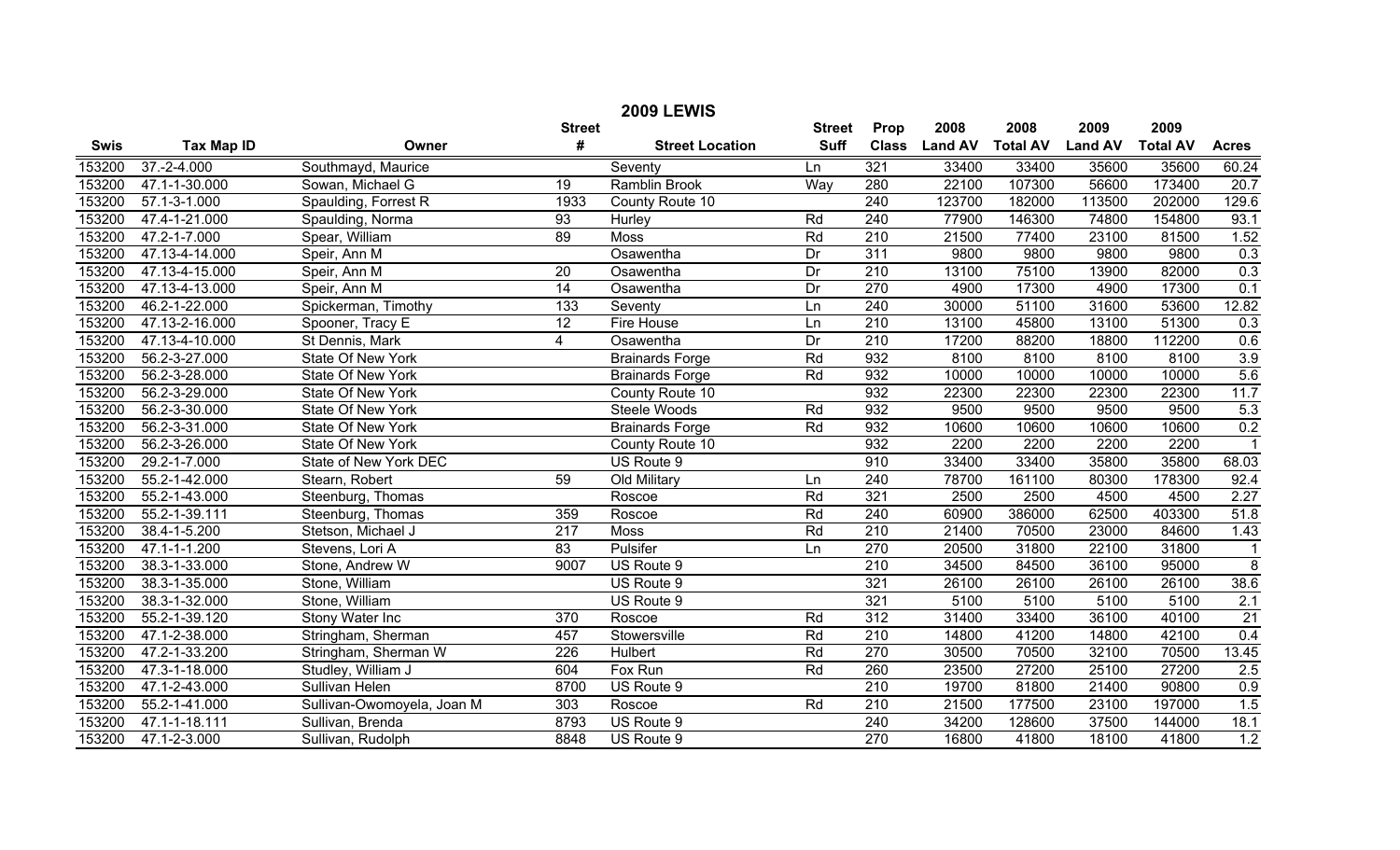|             |                           |                            |                  | <b>2009 LEWIS</b>      |               |                  |                |                 |                |                 |                 |
|-------------|---------------------------|----------------------------|------------------|------------------------|---------------|------------------|----------------|-----------------|----------------|-----------------|-----------------|
|             |                           |                            | <b>Street</b>    |                        | <b>Street</b> | Prop             | 2008           | 2008            | 2009           | 2009            |                 |
| <b>Swis</b> | <b>Tax Map ID</b>         | Owner                      | #                | <b>Street Location</b> | <b>Suff</b>   | <b>Class</b>     | <b>Land AV</b> | <b>Total AV</b> | <b>Land AV</b> | <b>Total AV</b> | <b>Acres</b>    |
| 153200      | 47.1-2-4.000              | Sullivan, Rudolph          | 8844             | US Route 9             |               | 210              | 21300          | 79900           | 22900          | 95700           | 1.41            |
| 153200      | 38.3-1-12.000             | Sullivan, Rudy             | 9064             | US Route 9             |               | 210              | 14300          | 79100           | 14300          | 87900           | 0.37            |
| 153200      | 46.2-1-16.000             | Sulzer, Simon              |                  | Seventy                | Ln            | 314              | 20600          | 20600           | 20600          | 20600           | 1.4             |
| 153200      | 47.1-1-47.111             | Sumner, Leonard A          | 148              | Muzzy                  | Rd            | 210              | 31800          | 103100          | 26600          | 109600          | 6.67            |
| 153200      | 38.4-1-29.000             | <b>Surkis Family Trust</b> | 332              | Moss                   | Rd            | 210              | 27100          | 86400           | 28700          | 95900           | 4.3             |
| 153200      | 38.4-1-12.400             | Sussey, Robert J           | 458              | Deerhead-Reber         | Rd            | $\overline{210}$ | 25100          | 90300           | 26700          | 95500           | 3.28            |
| 153200      | 56.1-2-46.200             | Sweatt, Robert R           | 7977             | US Route 9             |               | 322              | 63800          | 63800           | 64800          | 64800           | 70              |
| 153200      | 56.1-2-26.000             | Sweatt, Robert R           | 8150             | US Route 9             |               | $\overline{210}$ | 32500          | 110000          | 37100          | 119900          | 8.48            |
| 153200      | 47.2-2-2.000              | Sweeney, David A           | 10               | Hulbert                | Rd            | $\overline{210}$ | 27100          | 153600          | 28700          | 153600          | 4.3             |
| 153200      | 47.1-1-37.000             | Talesnik, Kaethe           | 893              | Fox Run                | Rd            | 240              | 92000          | 129100          | 93600          | 129100          | 140.6           |
| 153200      | 47.1-2-50.150             | Tartaglia, Nicholas        |                  | US Route 9             |               | 311              | 17400          | 17400           | 19800          | 19800           | 1.98            |
| 153200      | 47.1-1-6.004              | Taylor, Melville C         | $\overline{55}$  | Pulsifer               | Ln            | 270              | 17100          | 32700           | 13000          | 32700           | 0.59            |
| 153200      | 47.1-1-3.100              | Taylor, Melville C         | 59               | Pulsifer               | Ln            | 210              | 21900          | 61200           | 23500          | 71100           | 1.68            |
| 153200      | 57.1-3-11.000             | Taylor, Theodore           |                  | Eggleston              | Ln            | 321              | 6600           | 6600            | 7900           | 7900            | 5.8             |
| 153200      | 47.2-1-35.200             | Taylor, Theodore W         |                  | <b>Hyde</b>            | Rd            | 322              | 28500          | 28500           | 28500          | 28500           | 35.6            |
| 153200      | 47.2-1-33.110             | Taylor, Theodore W         |                  | Hyde                   | Rd            | 322              | 30400          | 30400           | 31400          | 31400           | 39.26           |
| 153200      | 47.2-1-51.200             | Thew, Jeff                 |                  | Stowersville           | Rd            | 311              | 600            | 600             | 700            | 700             | 0.18            |
| 153200      | 47.2-1-63.130             | Thew, Jeffrey J            | 38               | <b>Christmas Tree</b>  | Ln            | 210              | 27200          | 237300          | 28800          | 237300          | 4.35            |
| 153200      | 38.4-1-26.000             | Thiemann, Heinz            | 495              | Moss                   | Rd            | 270              | 26100          | 48700           | 27700          | 50900           | 3.8             |
| 153200      | 56.2-3-34.000             | Thomas, Donald             | 614              | <b>Steele Woods</b>    | Rd            | $\overline{210}$ | 20500          | 78900           | 22100          | 42600           | $\overline{1}$  |
| 153200      | 56.2-3-32.200             | Thomas, Donald             | 576              | Steele Woods           | Rd            | 210              | 21800          | 81900           | 23400          | 81900           | 2.6             |
| 153200      | 55.4-2-7.100              | Thompson, Charles C III    | $\overline{221}$ | Roscoe                 | Rd            | 240              | 54000          | 156900          | 60300          | 174200          | $\overline{72}$ |
| 153200      | 47.1-2-37.000             | Thompson, David A          | 461              | Stowersville           | Rd            | 210              | 14800          | 102200          | 15500          | 112400          | 0.4             |
| 153200      | 38.3-1-10.000             | Tompkins, Richard E Sr     | 9077             | US Route 9             |               | 270              | 23300          | 48400           | 24900          | 48400           | 2.4             |
| 153200      | 47.13-1-5.000             | Tower, Theresa J           | $\overline{37}$  | Osawentha              | Dr            | $\overline{210}$ | 14800          | 85000           | 15500          | 100600          | 0.4             |
| 153200      | $\overline{55.-2-11.000}$ | Town of Elizabethtown      |                  | Old Military           | Ln            | 322              | 7400           | 7400            | 8800           | 8800            | 15.4            |
| 153200      | 55.-2-10.000              | Town of Elizabethtown      |                  | Old Military           | Ln            | 322              | 60100          | 60100           | 60100          | 60100           | 141.35          |
| 153200      | 55.4-2-3.110              | Town of Elizabethtown      |                  | Bronson                | Way           | 314              | 4500           | 4500            | 5400           | 5400            | 1.8             |
| 153200      | 55.4-2-2.000              | Town of Elizabethtown      | 105              | Bronson                | Way           | 322              | 32500          | 32500           | 35400          | 35400           | 44.2            |
| 153200      | 55.4-2-4.000              | Town Of Lewis              | 256              | Roscoe                 | Rd            | 695              | 15900          | 15900           | 19100          | 19100           | 0.6             |
| 153200      | 55.4-2-6.000              | Town Of Lewis              |                  | Cutting                | Rd            | 322              | 30000          | 30000           | 31200          | 31200           | 19.2            |
| 153200      | 47.13-1-8.000             | Town Of Lewis              | 3                | Osawentha              | Dr            | 311              | 11100          | 11100           | 11600          | 11600           | 0.4             |
| 153200      | 47.3-1-19.000             | Town Of Lewis              |                  | Fox Run                | Rd            | 330              | 14300          | 14300           | 14300          | 14300           | 0.72            |
| 153200      | 47.3-1-3.000              | Town Of Lewis              | 849              | Fox Run                | Rd            | 852              | 40200          | 40200           | 48200          | 48200           | 22.3            |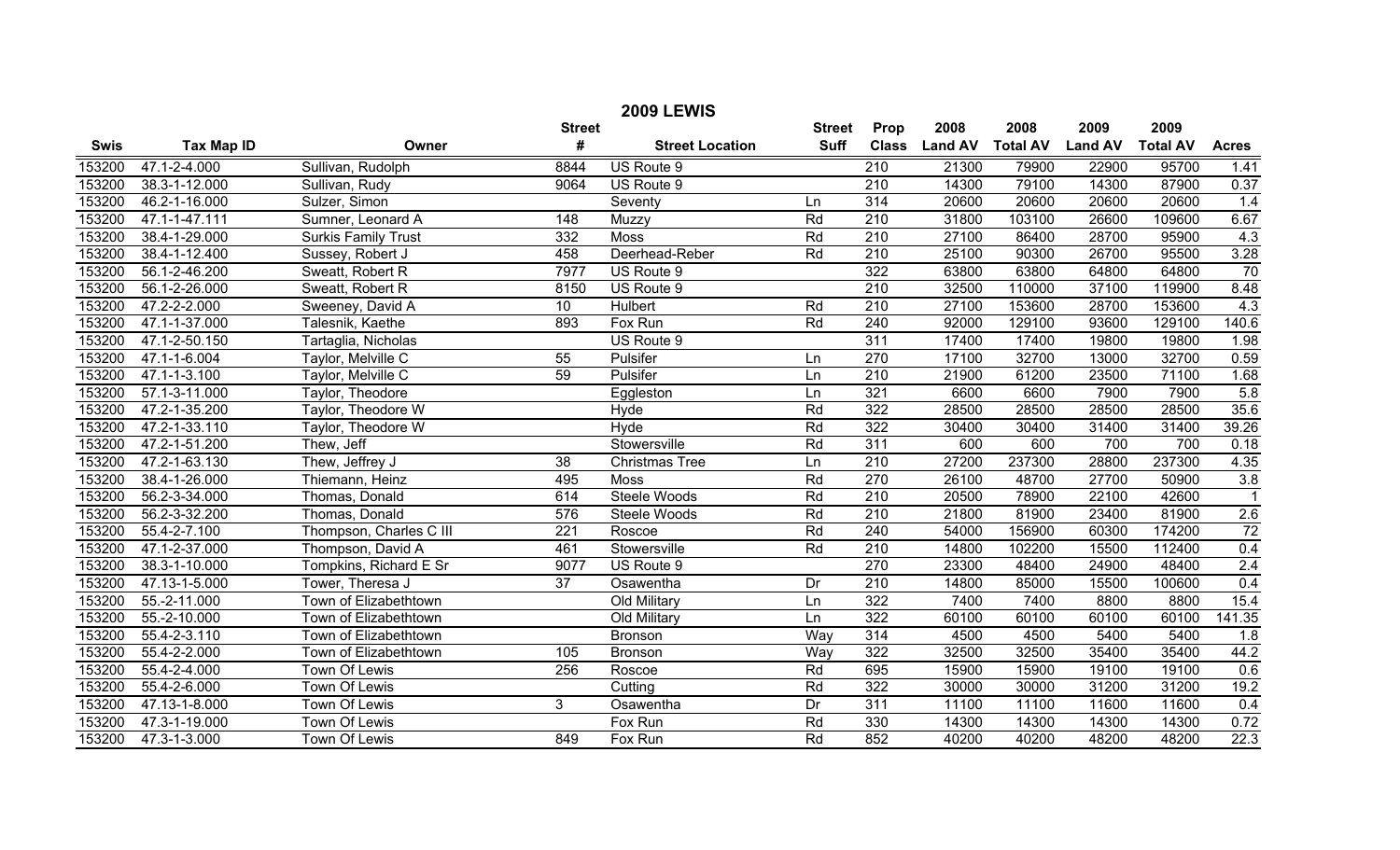|             | <b>2009 LEWIS</b>                           |                          |                 |                        |               |                  |                |                 |                |                 |                |
|-------------|---------------------------------------------|--------------------------|-----------------|------------------------|---------------|------------------|----------------|-----------------|----------------|-----------------|----------------|
|             |                                             |                          | <b>Street</b>   |                        | <b>Street</b> | Prop             | 2008           | 2008            | 2009           | 2009            |                |
| <b>Swis</b> | <b>Tax Map ID</b>                           | Owner                    | #               | <b>Street Location</b> | <b>Suff</b>   | <b>Class</b>     | <b>Land AV</b> | <b>Total AV</b> | <b>Land AV</b> | <b>Total AV</b> | <b>Acres</b>   |
| 153200      | 47.1-1-15.000                               | <b>Town of Lewis</b>     | 8849            | US Route 9             |               | 822              | 30300          | 57300           | 30300          | 57300           | 8.96           |
| 153200      | 29.-2-11.200                                | Town Of Lewis            |                 | <b>Trout Pond</b>      | Rd            | 695              | 800            | 800             | 900            | 900             | 0.3            |
| 153200      | 47.3-2-4.000                                | <b>Town Of Lewis</b>     | 1037            | County Route 10        |               | 593              | 20600          | 21300           | 20600          | 21300           | 9.2            |
| 153200      | 47.1-1-45.200                               | Town Of Lewis            |                 | Wells Hill             | Rd            | 330              | 31200          | 31200           | 35900          | 35900           | 7.27           |
| 153200      | 47.13-2-10.003                              | Town of Lewis            | 8574            | US Route 9             |               | 652              | 53100          | 257900          | 61100          | 265600          | 2.65           |
| 153200      | 47.13-2-9.000                               | Town of Lewis            | 8578            | US Route 9             |               | 449              | 21300          | 39800           | 24400          | 39800           | 1.21           |
| 153200      | 47.1-1-41.200                               | Town Of Lewis            | 230             | Goff                   | Rd            | 822              | 25400          | 40200           | 27900          | 46200           |                |
| 153200      | 47.13-2-15.000                              | Town Of Lewis            | 8566            | US Route 9             |               | 652              | 17600          | 127300          | 20200          | 131100          | 0.7            |
| 153200      | 47.13-4-11.000                              | Town of Lewis            |                 | Osawentha              | Dr            | $\overline{311}$ | 1000           | 1000            | 1000           | 1000            | 0.2            |
| 153200      | 47.1-1-16.000                               | Town of Lewis            |                 | US Route 9             |               | 321              | 23000          | 23000           | 23000          | 23000           | 0.9            |
| 153200      | 55.-2-9.000                                 | Town, Of Elizabethtown   |                 | Old Military           | Ln            | 322              | 88500          | 88500           | 88500          | 88500           | 135.2          |
| 153200      | 55.2-1-3.200                                | Trister, Michael B       | 127             | <b>Blood Hill</b>      | Rd            | 240              | 51700          | 326900          | 53300          | 354200          | 40             |
| 153200      | 47.1-1-32.002                               | Tromblee, Patrick E      | 65              | Osawentha              | Dr            | 210              | 21100          | 108100          | 24400          | 112400          | 1.3            |
| 153200      | 47.13-4-16.000                              | Turner, Jonathan ER      | $\overline{34}$ | Osawentha              | Dr            | $\overline{210}$ | 18900          | 83800           | 19000          | 101800          | 0.8            |
| 153200      | 38.1-1-22.000                               | Underhill, Deborah       |                 | US Route 9             |               | 910              | 27700          | 27700           | 28900          | 28900           | 16.4           |
| 153200      | 29.2-1-9.000                                | Utin, Iboro              |                 | US Route 9             |               | 322              | 56200          | 56200           | 56200          | 56200           | 75.4           |
| 153200      | 47.13-2-13.000                              | Valley Vending Inc       | 8               | Fire House             | Ln            | 449              | 12900          | 51600           | 14800          | 53100           | 0.3            |
| 153200      | 56.1-2-34.111                               | Vano, Francis V Sr       | 8064            | US Route 9             |               | 322              | 56200          | 56200           | 59500          | 59500           | 45.58          |
| 153200      | 56.1-2-34.130                               | Vano, Francis V Sr       |                 | US Route 9             |               | 210              | 30600          | 75000           | 32200          | 86300           | 6.06           |
| 153200      | 56.1-2-42.000                               | VanValkenburgh, Joseph N | 7958            | US Route 9             |               | $\overline{210}$ | 22100          | 166200          | 23700          | 184500          | 1.8            |
| 153200      | 29.4-1-23.100                               | Varney, Nancy M          |                 | US Route 9             |               | 910              | 12600          | 12600           | 12600          | 12600           | 21             |
| 153200      | 46.2-1-18.000                               | Vaughan, John H Sr       | 67              | Seventy                | Ln            | 270              | 20500          | 23500           | 22100          | 35600           | $\overline{1}$ |
| 153200      | 47.1-2-54.000                               | Vaughan, John Sr         | 8762            | US Route 9             |               | 486              | 35600          | 217800          | 35600          | 217800          | 0.3            |
| 153200      | 632.-9999-631.900/1881 Verizon New York Inc |                          |                 | Public Service Town    |               | 836              | $\Omega$       | 163920          | $\Omega$       | 142443          | $\mathbf 0$    |
| 153200      | 55.2-1-5.122                                | Wainer, Howard C         | 220             | <b>Blood Hill</b>      | Rd            | 240              | 34300          | 147200          | 30500          | 163000          | 11.5           |
| 153200      | 47.1-1-28.200                               | Walker, Robert C         | 8677            | US Route 9             |               | 270              | 13100          | 20100           | 13100          | 20100           | 0.3            |
| 153200      | 37.-2-54.000                                | Ward Lumber Co Inc       |                 | Seventy                | Ln            | 912              | 7000           | 7000            | 9400           | 9400            | 14.61          |
| 153200      | 37.-2-1.000                                 | Ward Lumber Co Inc       |                 | Seventy                | Ln            | 912              | 47300          | 47300           | 50400          | 50400           | 102.31         |
| 153200      | 37.-2-55.000                                | Ward Lumber Co Inc       |                 | Seventy                | Ln            | 912              | 11700          | 11700           | 12500          | 12500           | 18.4           |
| 153200      | 56.1-2-7.000                                | Warner Simeon            | 199             | Cutting                | Rd            | 312              | 22500          | 32200           | 24100          | 32200           | $\overline{2}$ |
| 153200      | 47.4-1-13.000                               | Washburn, Charles        | 304             | Hyde                   | Rd            | 240              | 27900          | 120800          | 29500          | 134000          | 10.2           |
| 153200      | 47.2-1-33.120                               | Washburn, Phillis        | 459             | Hyde                   | Rd            | 240              | 57400          | 128200          | 59000          | 147200          | 53.2           |
| 153200      | 55.2-1-37.000                               | Watson, Shirley E        | 59              | <b>Blood Hill</b>      | Rd            | 280              | 122900         | 241400          | 99000          | 258300          | 102.7          |
| 153200      | 47.4-1-30.000                               | Weber, Jeanette          | 1447            | County Route 10        |               | 210              | 21700          | 66700           | 23300          | 74000           | 1.6            |